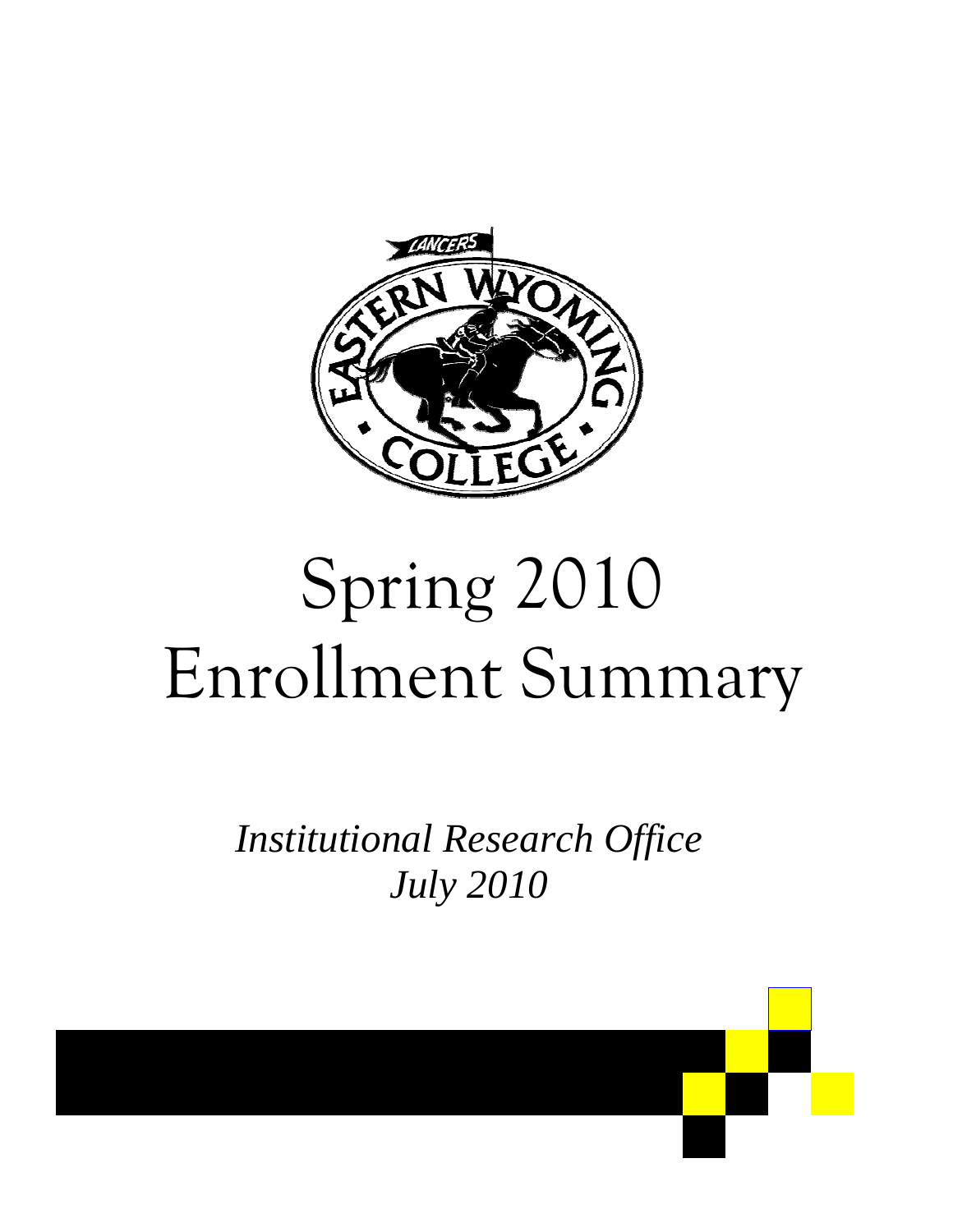# **TABLE OF CONTENTS**

| Spring Workforce Development Non-Credit Headcount by Location 31 |
|------------------------------------------------------------------|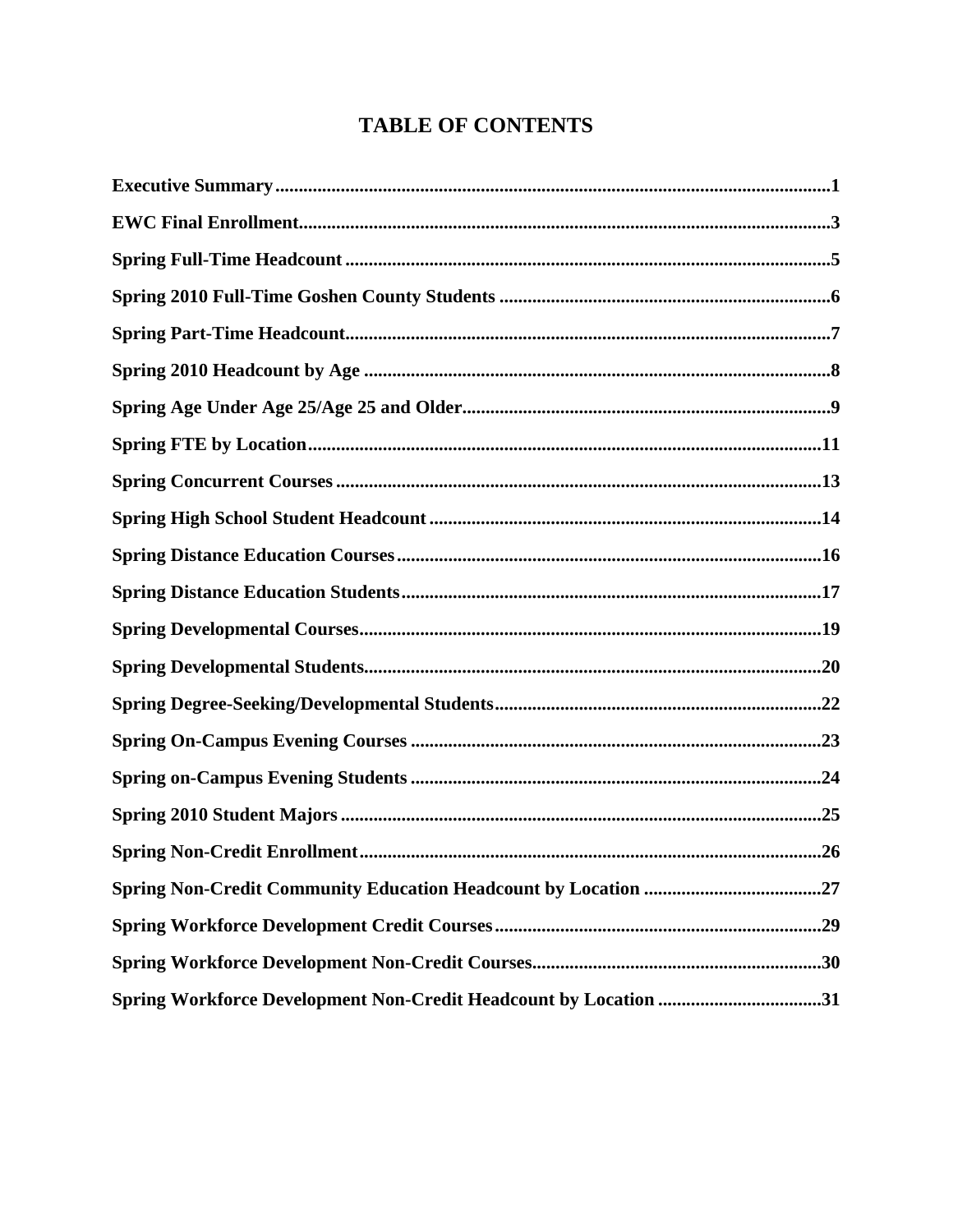#### **EXECUTIVE SUMMARY**

The Spring 2010 headcount increased 0.4% and the FTE increased 3.3%. Full-time headcount was up 23 students and part-time headcount was down 17 students resulting in a total increase of 6 students. The number of students who attended EWC for the first time in Spring 2010 was up 13 full-time students and down 17 part-time students. The number of students who had attended EWC anytime prior to Spring 2010 was up 10 full-time students. Goshen County was up 15 fulltime and down 46 part-time students, and outreach increased by 8 full-time students and increased by 29 part-time students. Goshen County FTE increased by 6.75 FTE, and outreach increased by 28.25 FTE. Outreach accounted for 38.2% and Goshen County accounted for 61.8% of the FTE.

Credit course offerings are provided as regular courses in both Goshen County and the 12 outreach sites. In addition, concurrent enrollment in the high schools, and distance learning courses are also offered. Goshen County courses generated 673.83 FTE of which 3.71% were from concurrent enrollment courses, 5.94% from evening courses, and 20.44% from distance education courses. Concurrent enrollment courses generated 30.15% of the 416.58 FTE from Outreach.

One of the challenges in scheduling courses is determining the time and delivery method that will best serve the largest number of students and accommodate the needs of non-traditional and site bound students. For a variety of reasons some of the on-campus day students enrolled in distance learning and/or evening courses. The 58 distance education courses served 178 students living in EWC's outreach areas and 207 students living in Goshen County for a total of 385 students. However, 195 (94.20%) of the 207 students in Goshen County were also enrolled in regular on-campus day courses. Similarly, the 20 on-campus credit evening courses served a total of 153 students with 93 (60.78%) of the students also enrolled in regular on-campus day courses.

Developmental courses are offered for those students who do not have college level skills in reading, writing, and mathematics. There were 135 students enrolled in developmental courses,

1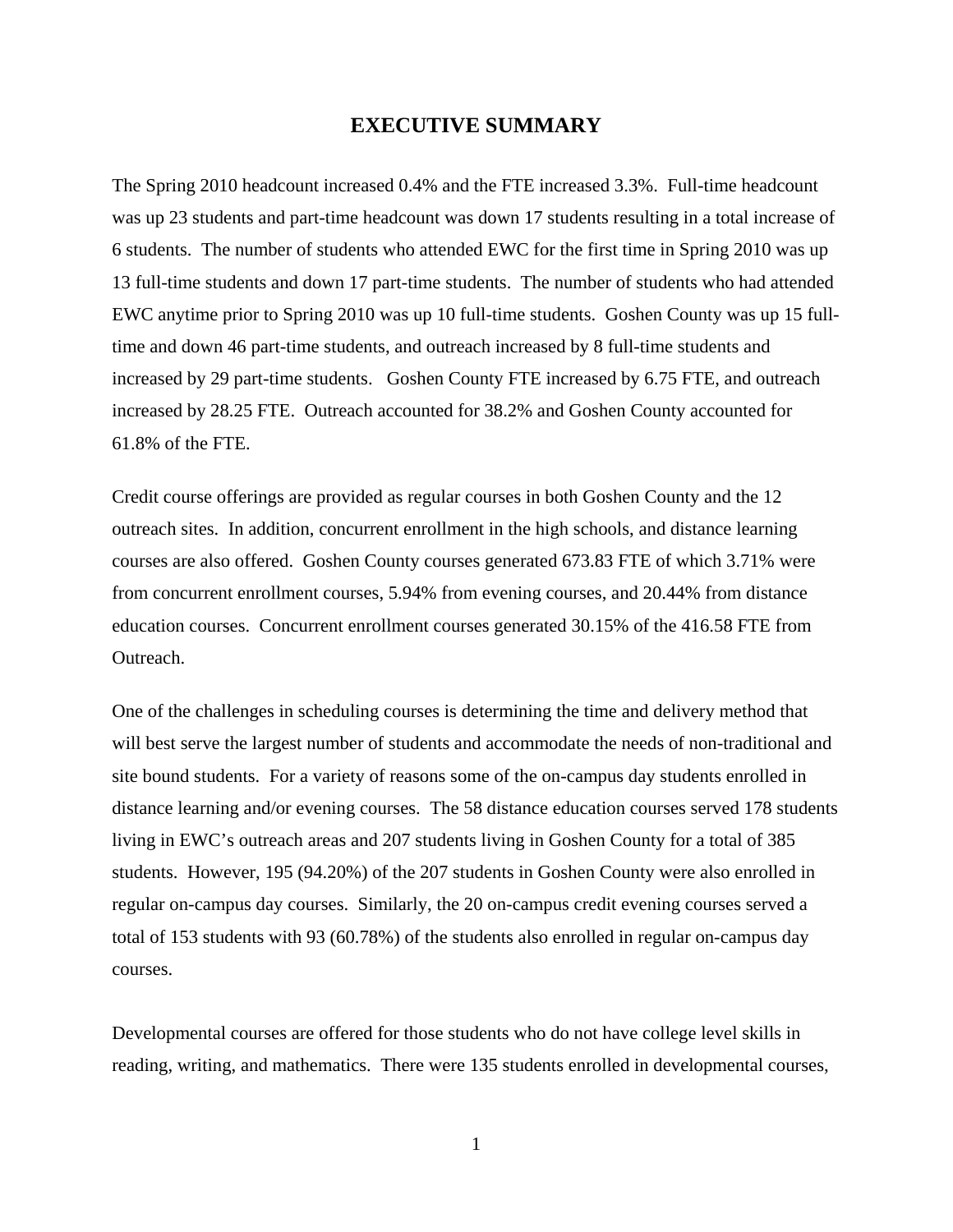which accounted for 8.42% of the FTE. Of the 135 students enrolled in developmental courses, 113 of those students are seeking an associate degree or certificate.

The total Spring 2010 headcount was 1,603 students. Of those students, 901 (56.21%) were nondegree seeking. High School students account for 415 (46.06%) students of the 901 non-degree seeking students. The programs with the largest enrollments were Interdisciplinary Studies, Welding & Joining Technology, Pre-Nursing, and Veterinary Technology.

Eastern Wyoming College provides numerous non-credit and workforce development offerings. EWC's non-credit enrollment was 2,216 students compared to 1,771 students in Spring 2009. EWC's workforce development efforts provided 65 credit courses totaling 181.34 FTE and 75 non-credit courses meeting for a total of 673.50 contact hours to provide further educational opportunities for individuals in or preparing to enter the workforce.

The Spring 2010 on-campus, full-time students came from 25 states and three foreign countries. Most of the students came from five states: Wyoming, Nebraska, Colorado, South Dakota, and Montana. Within Wyoming, the full-time, on-campus students came from 19 counties, with the majority coming from Goshen, Laramie and Platte. The gender distribution for all credit students was 42% male and 58% female. The ethnicity distribution was 68% white non-Hispanic, 3% Hispanic, 26% Unknown and 3% all others. The average age of students enrolled in credit courses was 28.69 with a 24.01 average for full-time students and a 31.28 average for part-time students.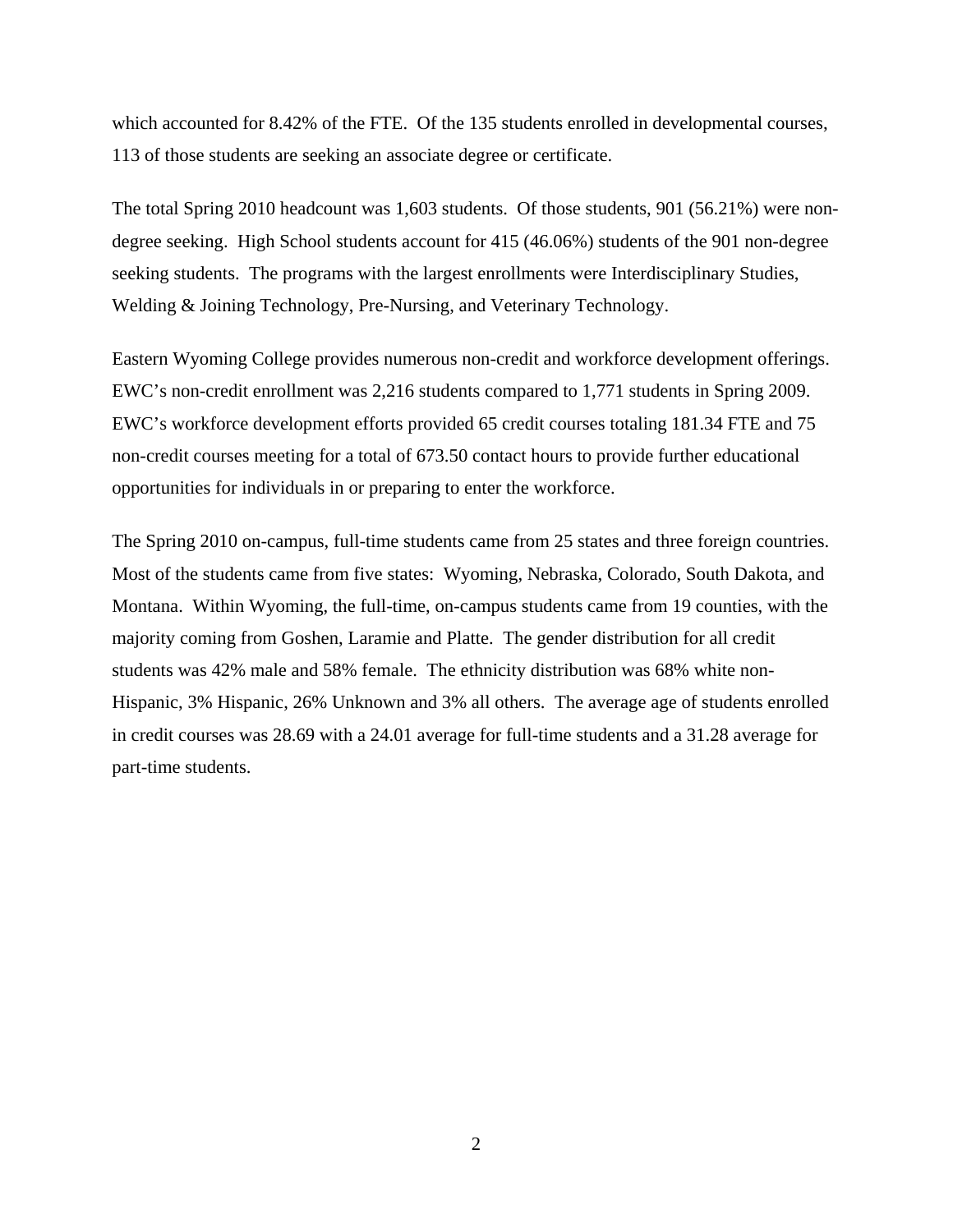#### **EWC FINAL ENROLLMENT SPRING 2010**

EWC experienced a 0.4% increase in total student headcount as compared to Spring 2009. The total student headcount of 1603 students reflects an overall increase of 6 students. Total full-time enrollment is 34 students above Spring 2009 and total part-time enrollment is down 18 students from Spring 2009. Spring 2010 enrollment is 108.8 students above the five-year average.

| <b>HEADCOUNT</b>                        |             | Spring 2007 |                    |             |             | Spring 2010 |               |                  |
|-----------------------------------------|-------------|-------------|--------------------|-------------|-------------|-------------|---------------|------------------|
|                                         | Spring 2006 |             | <b>Spring 2008</b> | Spring 2009 | Spring 2010 | <b>VAR</b>  | $\frac{0}{0}$ | <b>5 Yr. AVG</b> |
| <b>Full - Time</b>                      |             |             |                    |             |             |             |               |                  |
| <b>First Time</b>                       | 25          | 29          | 27                 | 35          | 46          | 11          | 31.4%         | 32.4             |
| Previous                                | 368         | 304         | 389                | 421         | 444         | 23          | 5.5%          | 385.2            |
| <b>Total Full Timel</b>                 | 393         | 333         | 416                | 456         | 490         | 34          | 7.5%          | 417.6            |
| <b>Part - Time</b>                      |             |             |                    |             |             |             |               |                  |
| <b>First Time</b>                       | 136         | 202         | 178                | 260         | 203         | $-57$       | $-21.9%$      | 195.8            |
| Previous                                | 790         | 799         | 797                | 792         | 831         | 39          | 4.9%          | 801.8            |
| <b>Total Part Timel</b>                 | 926         | 1001        | 975                | 1052        | 1034        | $-18$       | $-1.7\%$      | 997.6            |
|                                         |             |             |                    |             |             |             |               |                  |
| <b>Total Headcount</b><br>(Without LEA) | 1319        | 1334        | 1391               | 1508        | 1524        | <b>16</b>   | 1.1%          | 1415.2           |
| <b>LEA</b>                              |             | 85          | 75                 | 89          | 79          | $-10$       |               |                  |
| <b>Total Headcount (With</b><br>LEA)    |             | 1,419       | 1,466              | 1,597       | 1,603       | 6           | $0.4\%$       |                  |

EWC experienced a 3.3% increase in FTE compared to Spring 2009. The FTE is 115.97 above the 5 year average.

| <b>FTE</b>                                               | Spring 2006 | <b>Spring 2007</b>      | <b>Spring 2008</b> | <b>Spring 2008</b><br>Spring 2009 |                                                                   |            |                                |           |
|----------------------------------------------------------|-------------|-------------------------|--------------------|-----------------------------------|-------------------------------------------------------------------|------------|--------------------------------|-----------|
|                                                          |             |                         |                    |                                   | Spring 2010                                                       | <b>VAR</b> | $\frac{0}{0}$                  | 5 Yr. AVG |
| <b>Total FTE</b><br>(Without LEA)                        | 801.75      | 710.75                  | 837.42             | 909.00                            | 959.67                                                            | 50.67      | $5.6\%$                        | 843.7     |
| <b>LEA</b>                                               |             | 139.50                  | 138.08             | 146.42                            | 130.75                                                            | $-15.67$   |                                |           |
| <b>Total FTE</b><br>(With LEA)                           |             | 850.25                  | 975.50             | 1,055.42                          | 1,090.42                                                          | 35.00      | $3.3\%$                        |           |
| Spring 2008 Enrollment Report Footnotes:                 |             |                         |                    |                                   |                                                                   |            |                                |           |
| Total students exclusively auditing classes:             |             |                         |                    |                                   | 238 Total number of hours exclusive audits students took:         |            |                                | 242       |
| Total students taking audit hours within regular courses |             |                         | 104                |                                   | Total number of audited hours credit students took:               |            |                                | 109       |
| Total credits taken by credit students:                  |             |                         |                    |                                   | 12,734.00 Total hours taken by all students including all audited |            |                                | 13085     |
| Total FTE is 1090.42                                     |             | Total Headcount is 1603 |                    |                                   |                                                                   |            | Source: WCCC Enrollment Report |           |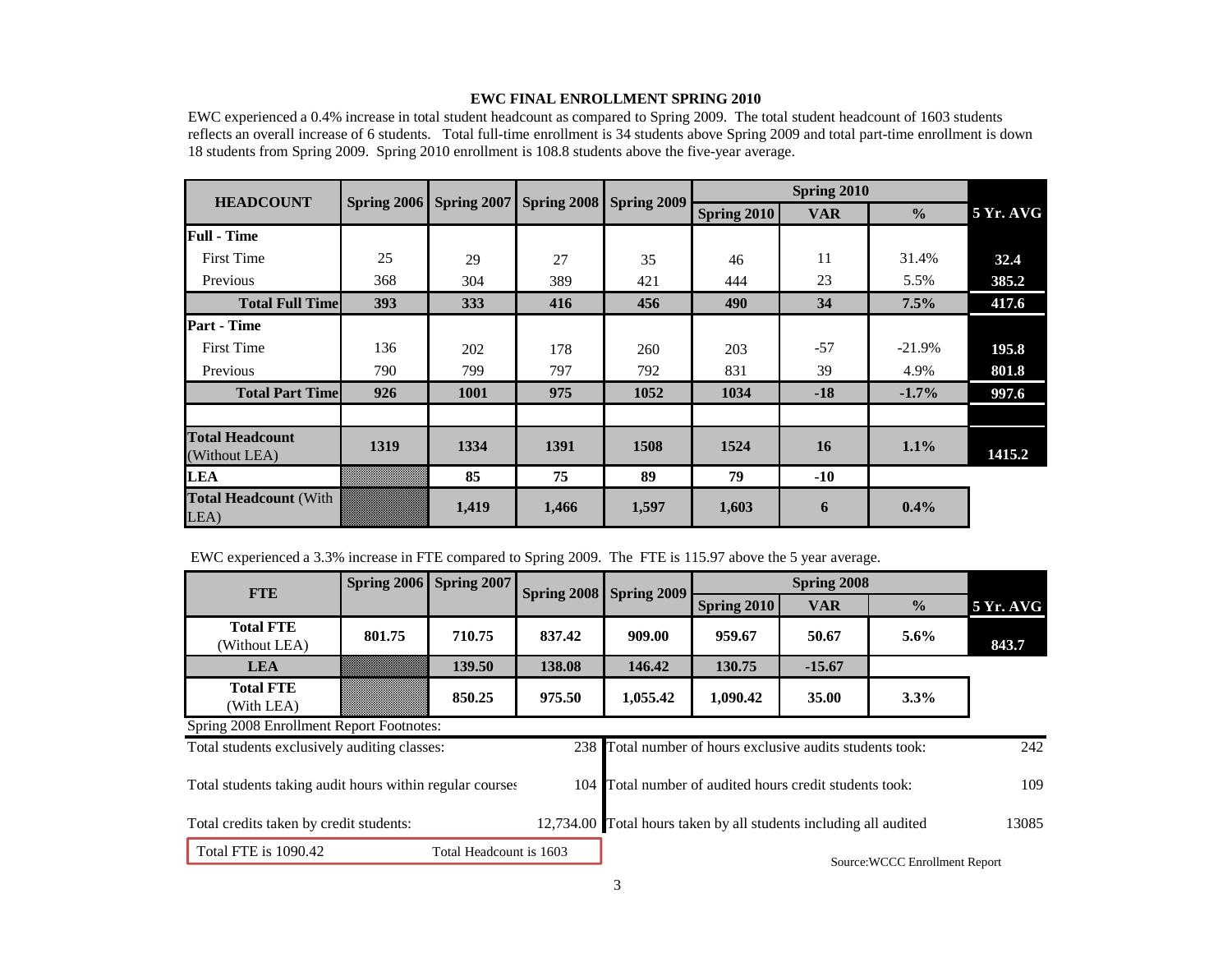



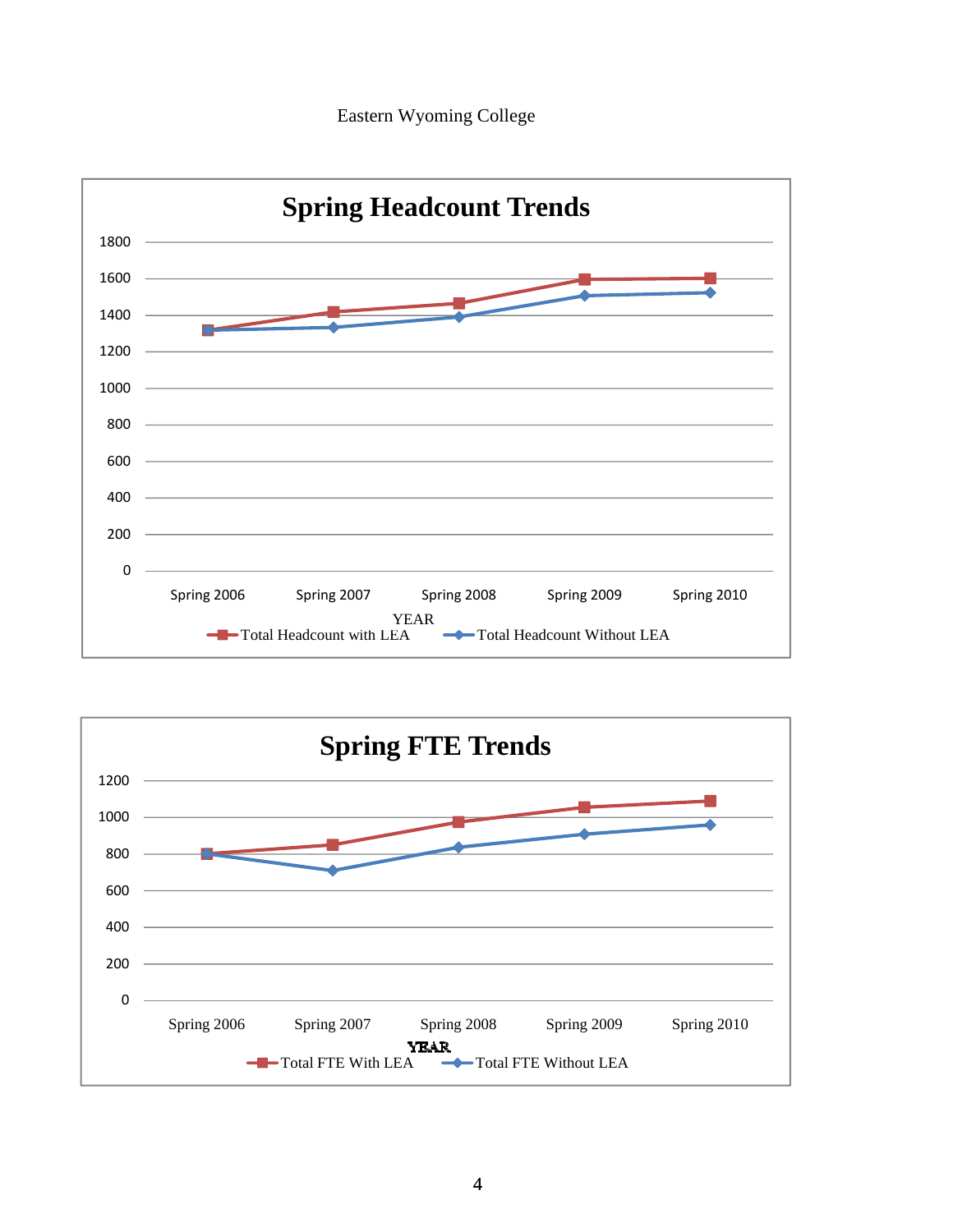#### **SPRING FULL-TIME HEADCOUNT**

EWC experienced an increase of eight (6.2%) full-time students in Outreach enrollment and an increase of 15 (3.6%) students in Goshen County for a total increase of 23 (4.2%) students as compared to Spring 2009. Outreach full-time headcount was 25 students above the fiveyear. Goshen County was 61 students above the five-year average for an overall 86 students above the five-year average.

|                         |                         |                         | 5 Yr.                   |                         |                |                         |            |
|-------------------------|-------------------------|-------------------------|-------------------------|-------------------------|----------------|-------------------------|------------|
| <b>Student Location</b> | 06                      | 07                      | 08                      | 09                      | 10             | Avg.                    |            |
| Douglas                 | 30                      | 29                      | 34                      | 33                      | 45             | 34                      |            |
| Glenrock                | $\overline{0}$          | $\overline{0}$          | $\overline{4}$          | $\mathbf{1}$            | $\overline{0}$ | $\mathbf{1}$            |            |
| <b>LEA</b>              |                         | 85                      | 72                      | 89                      | 78             | 81                      | 4 Year AVG |
| <b>Converse County</b>  | 30                      | 114                     | 110                     | 123                     | 123            | 118                     | 4 Year AVG |
| Hulett                  | $\overline{0}$          | $\overline{0}$          | $\overline{0}$          | $\overline{0}$          | $\overline{0}$ | $\bf{0}$                |            |
| Moorcroft               | 5                       | $\overline{4}$          | 3                       | $\boldsymbol{0}$        | $\overline{2}$ | $\mathbf{3}$            |            |
| Sundance                | $\overline{0}$          | $\overline{0}$          | $\overline{0}$          | $\overline{0}$          | $\mathbf{1}$   | $\bf{0}$                |            |
| <b>Crook County</b>     | $\overline{5}$          | $\overline{\mathbf{4}}$ | $\overline{3}$          | $\mathbf{0}$            | $\overline{3}$ | $\overline{\mathbf{3}}$ |            |
| Lusk                    | $\overline{0}$          | $\mathbf{1}$            | $\overline{2}$          | $\mathbf{1}$            | $\overline{2}$ | $\mathbf{1}$            |            |
| <b>Niobrara County</b>  | $\boldsymbol{0}$        | $\mathbf{1}$            | $\overline{2}$          | $\mathbf{1}$            | $\overline{2}$ | $\mathbf{1}$            |            |
| Chugwater               | $\overline{0}$          | $\overline{0}$          | $\overline{0}$          | $\overline{0}$          | $\overline{0}$ | $\boldsymbol{0}$        |            |
| Glendo                  | $\overline{0}$          | $\overline{0}$          | $\theta$                | $\theta$                | $\overline{0}$ | $\boldsymbol{0}$        |            |
| Guernsey                | $\overline{0}$          | $\overline{0}$          | $\overline{0}$          | $\overline{0}$          | $\mathbf{1}$   | $\boldsymbol{0}$        |            |
| Wheatland               | $\overline{4}$          | $\overline{0}$          | $\overline{3}$          | $\overline{3}$          | $\mathbf{1}$   | $\overline{2}$          |            |
| <b>Platte County</b>    | $\overline{\mathbf{4}}$ | $\boldsymbol{0}$        | $\overline{\mathbf{3}}$ | $\overline{\mathbf{3}}$ | $\overline{2}$ | $\overline{2}$          |            |
| Newcastle               | 6                       | 6                       | 5                       | 3                       | 5              | 5                       |            |
| Upton                   | $\overline{0}$          | $\overline{0}$          | $\mathbf{1}$            | $\overline{0}$          | $\mathbf{1}$   | $\boldsymbol{0}$        |            |
| <b>Weston County</b>    | 6                       | 6                       | 6                       | $\overline{\mathbf{3}}$ | 6              | 5 <sup>5</sup>          |            |
| Other*                  |                         | $\overline{2}$          | $\mathbf{1}$            | $\mathbf{0}$            | $\overline{2}$ | $\mathbf{1}$            | 4 Year AVG |
| <b>Outreach</b>         | 45                      | 127                     | 125                     | 130                     | 138            | 113                     |            |
| <b>Variance</b>         |                         | 82                      | $-2$                    | 5 <sup>5</sup>          | 8              |                         |            |
| % Change                |                         | 182.2%                  | $-1.6%$                 | 4.0%                    | 6.2%           |                         |            |
|                         |                         |                         |                         |                         |                |                         |            |
| <b>Goshen</b>           | 348                     | 291                     | 363                     | 415                     | 430            | 369                     |            |
| <b>Variance</b>         |                         | $-57$                   | 72                      | 52                      | 15             |                         |            |
| % Change                |                         | $-16.4%$                | 24.7%                   | 14.3%                   | 3.6%           |                         |            |
|                         |                         |                         |                         |                         |                |                         |            |
| <b>Total</b>            | 393                     | 418                     | 488                     | 545                     | 568            | 482                     |            |
| <b>Variance</b>         |                         | 25                      | 70                      | 57                      | 23             |                         |            |
| % Change                |                         | 6.4%                    | 16.7%                   | 11.7%                   | 4.2%           |                         |            |

\* Full-Time Distance Learning Students Living in WY Outside the EWC Service Area

Source: Colleague FTE Summary Report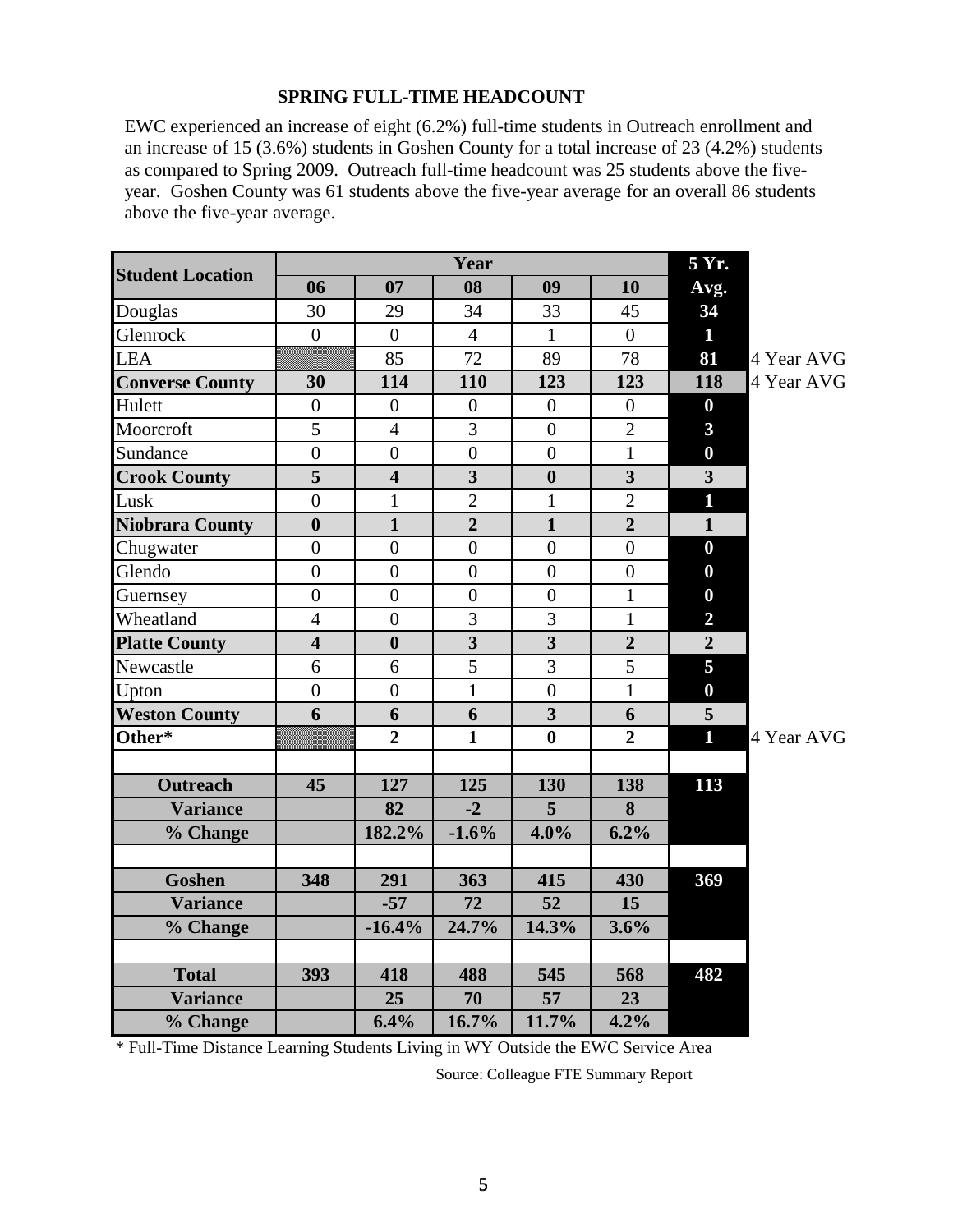

#### **SPRING FULL-TIME GOSHEN COUNTY STUDENTS**

| <b>STATE</b>   | <b>TOTAL</b>   | $\frac{0}{0}$ | <b>COUNTY</b>      |                | $\frac{0}{0}$ |
|----------------|----------------|---------------|--------------------|----------------|---------------|
| Wyoming        | 254            | 59.1%         | Goshen             | 158            | 62.2%         |
| Alaska         | 1              | 0.2%          | Albany             | 6              | 2.4%          |
| Arizona        | $\overline{2}$ | 0.5%          | Big Horn           | $\theta$       | 0.0%          |
| California     | $\overline{2}$ | 0.5%          | Campbell           | $\overline{2}$ | 0.8%          |
| Colorado       | 41             | 9.5%          | Carbon             | $\overline{c}$ | 0.8%          |
| Idaho          | 3              | 0.7%          | Converse           | 6              | 2.4%          |
| Indiana        | $\mathbf{1}$   | 0.2%          | Crook              | 13             | 5.1%          |
| Kansas         | 1              | 0.2%          | Freemont           | 9              | 3.5%          |
| Kentucky       | $\mathbf{1}$   | 0.2%          | <b>Hot Springs</b> | $\overline{0}$ | 0.0%          |
| Michigan       | 1              | 0.2%          | Johnson            | $\theta$       | 0.0%          |
| Minnesota      | $\overline{4}$ | 0.9%          | Laramie            | 16             | 6.3%          |
| Montana        | 13             | 3.0%          | Lincoln            | 3              | 1.2%          |
| Nebraska       | 67             | 15.6%         | Natrona            | 3              | 1.2%          |
| New Jersey     | $\overline{2}$ | 0.5%          | Niobrara           | 12             | 4.7%          |
| North Dakota   | $\mathbf{1}$   | 0.2%          | Park               | 3              | 1.2%          |
| Oklahoma       | 1              | 0.2%          | Platte             | 14             | 5.5%          |
| Oregon         | 1              | 0.2%          | Sheridan           | 1              | 0.4%          |
| Pennsylvania   | $\overline{3}$ | 0.7%          | Sublette           | 1              | 0.4%          |
| South Carolina | 1              | 0.2%          | Sweetwater         | 1              | 0.4%          |
| South Dakota   | 17             | 4.0%          | Teton              | 1              | 0.4%          |
| Utah           | 3              | 0.7%          | Uinta              | $\theta$       | $0.0\%$       |
| Vermont        | $\mathbf{1}$   | 0.2%          | Washakie           | 1              | 0.4%          |
| Virginia       | $\mathbf{1}$   | 0.2%          | Weston             | $\overline{2}$ | 0.8%          |
| Washington     | 1              | 0.2%          | <b>Total</b>       | 254            | 100.0%        |
| Wisconsin      | 3              | 0.7%          |                    |                |               |
| International  | $\overline{4}$ | 0.9%          |                    |                |               |
| <b>Total</b>   | 430            | 100.0%        |                    |                |               |

| <b>STATE</b>  | <b>TOTAL</b>   | $\frac{0}{0}$ | <b>COUNTY</b>      | <b>TOTAL</b>   | $\frac{1}{2}$ |
|---------------|----------------|---------------|--------------------|----------------|---------------|
| ming          | 254            | 59.1%         | Goshen             | 158            | 62.2%         |
| çа            | 1              | 0.2%          | Albany             | 6              | 2.4%          |
| <sub>na</sub> | $\overline{2}$ | 0.5%          | Big Horn           | $\Omega$       | $0.0\%$       |
| ornia         | $\overline{2}$ | 0.5%          | Campbell           | 2              | 0.8%          |
| rado          | 41             | 9.5%          | Carbon             | $\overline{2}$ | $0.8\%$       |
|               | 3              | 0.7%          | Converse           | 6              | 2.4%          |
| na            | $\mathbf{1}$   | 0.2%          | Crook              | 13             | 5.1%          |
| as            | 1              | 0.2%          | Freemont           | 9              | 3.5%          |
| ucky          | $\mathbf{1}$   | 0.2%          | <b>Hot Springs</b> | $\theta$       | 0.0%          |
| igan          | 1              | 0.2%          | Johnson            | $\overline{0}$ | $0.0\%$       |
| esota         | $\overline{4}$ | 0.9%          | Laramie            | 16             | 6.3%          |
| tana          | 13             | 3.0%          | Lincoln            | 3              | 1.2%          |
| aska          | 67             | 15.6%         | Natrona            | 3              | 1.2%          |
| Jersey        | $\overline{2}$ | 0.5%          | Niobrara           | 12             | 4.7%          |
| n Dakota      | 1              | $0.2\%$       | Park               | 3              | 1.2%          |
| homa          | 1              | 0.2%          | Platte             | 14             | 5.5%          |
| on            | 1              | 0.2%          | Sheridan           | 1              | 0.4%          |
| sylvania      | 3              | 0.7%          | Sublette           | 1              | 0.4%          |
| n Carolina    | 1              | 0.2%          | Sweetwater         | 1              | 0.4%          |
| ı Dakota      | 17             | 4.0%          | Teton              | 1              | 0.4%          |
|               | 3              | 0.7%          | Uinta              | $\theta$       | 0.0%          |
| iont          | $\mathbf{1}$   | 0.2%          | Washakie           | 1              | 0.4%          |
| nia           | 1              | 0.2%          | Weston             | $\overline{2}$ | 0.8%          |
| ington        | 1              | 0.2%          | <b>Total</b>       | 254            | 100.0%        |
|               |                |               |                    |                |               |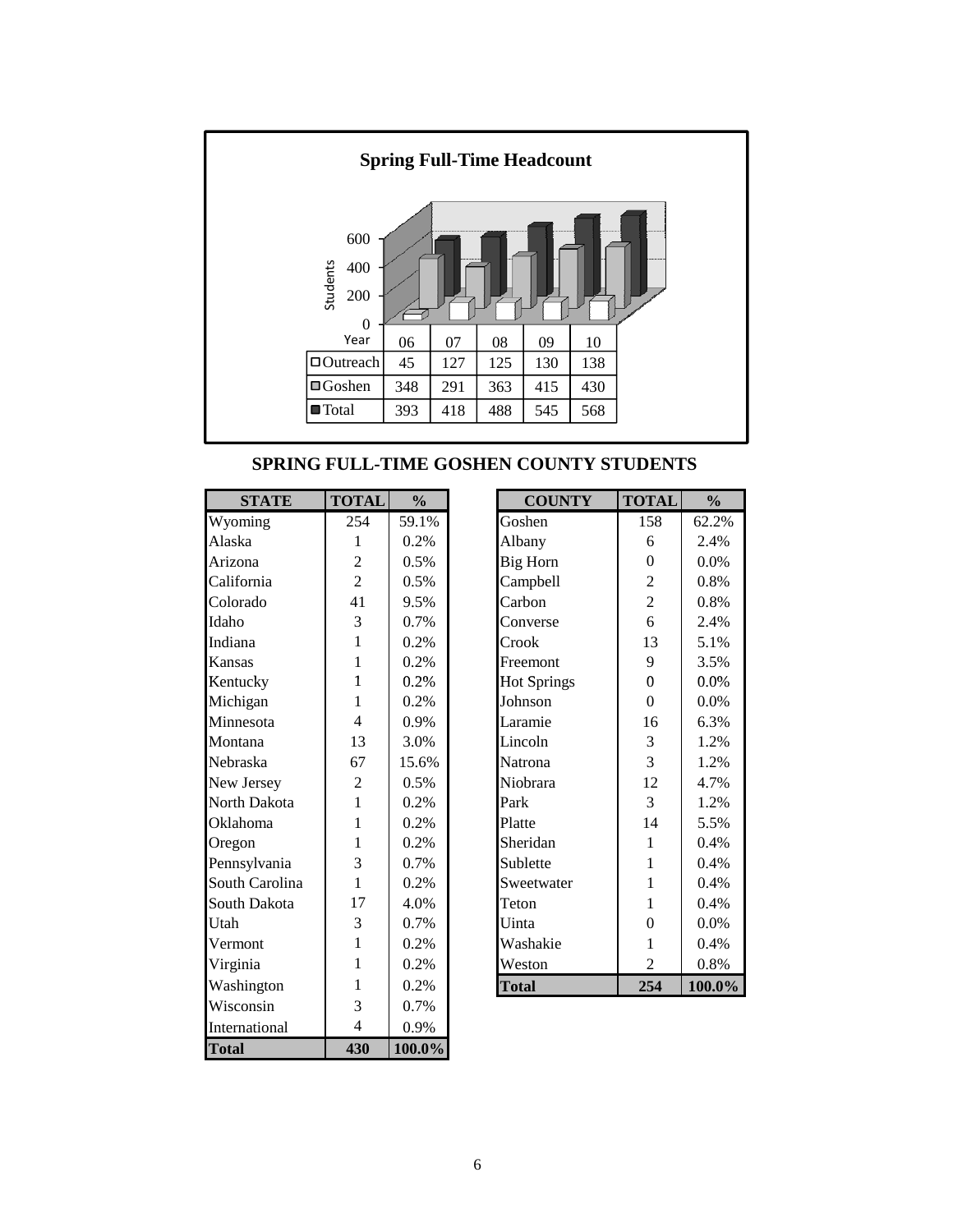#### **SPRING PART-TIME HEADCOUNT**

EWC experienced an increase of 29 (5.3%) part-time students in Outreach enrollment and a decrease of 46 (9.2%) students in Goshen County for a total decrease of 17 (1.6%) students as compared to Spring 2009. Spring 2010 outreach part-time headcount was 78 students above the five-year average, and Goshen County part-time headcount was 41 students below the fiveyear average. The total part-time headcount was above the five-year average by 37 students.

|                         |                |                  | Year                    |                |                  | 5 Yr.        |            |
|-------------------------|----------------|------------------|-------------------------|----------------|------------------|--------------|------------|
| <b>Student Location</b> | 06             | 07               | 08                      | 09             | 10               | Avg.         |            |
| Douglas                 | 160            | 145              | 175                     | 155            | 204              | 168          |            |
| Glenrock                | 37             | 21               | 24                      | 33             | 39               | 31           |            |
| <b>LEA</b>              |                | $\boldsymbol{0}$ | 3                       | $\overline{0}$ | $\mathbf{1}$     | $\mathbf{1}$ | 4 Year AVG |
| <b>Converse County</b>  | 197            | 166              | 202                     | 188            | 244              | 199          |            |
| Hulett                  | 28             | 30               | 27                      | 23             | 31               | 28           |            |
| Moorcroft               | 32             | 23               | 35                      | 35             | 38               | 33           |            |
| Sundance                | 33             | 24               | 21                      | 24             | 33               | 27           |            |
| <b>Crook County</b>     | 93             | 77               | 83                      | 82             | 102              | 87           |            |
| Lusk                    | 36             | 14               | 32                      | 50             | 40               | 34           |            |
| <b>Niobrara County</b>  | 36             | 14               | 32                      | 50             | 40               | 34           |            |
| Chugwater               | 5              | $\overline{0}$   | $\overline{0}$          | $\overline{0}$ | $\boldsymbol{0}$ | $\mathbf{1}$ |            |
| Glendo                  | $\overline{0}$ | 6                | 6                       | $\overline{2}$ | $\overline{2}$   | $\mathbf{3}$ |            |
| Guernsey                | 8              | 17               | 9                       | 15             | $\overline{7}$   | 11           |            |
| Wheatland               | 34             | 45               | 29                      | 30             | 28               | 33           |            |
| <b>Platte County</b>    | 47             | 68               | 44                      | 47             | 37               | 49           |            |
| Newcastle               | 80             | 91               | 89                      | 147            | 129              | 107          |            |
| Upton                   | 20             | 16               | 13                      | 25             | 11               | 17           |            |
| <b>Weston County</b>    | 100            | 107              | 102                     | 172            | 140              | 124          |            |
| Other*                  |                | 8                | $\overline{\mathbf{3}}$ | 12             | 17               | 10           | 4 Year AVG |
| <b>Outreach</b>         | 473            | 440              | 466                     | 551            | 580              | 502          |            |
| <b>Variance</b>         |                | $-33$            | 26                      | 85             | 29               |              |            |
| % Change                |                | $-7.0%$          | 5.9%                    | 18.2%          | 5.3%             |              |            |
|                         |                |                  |                         |                |                  |              |            |
| Goshen                  | 453            | 561              | 512                     | 501            | 455              | 496          |            |
| <b>Variance</b>         |                | 108              | $-49$                   | $-11$          | $-46$            |              |            |
| % Change                |                | 23.8%            | $-8.7%$                 | $-2.1%$        | $-9.2%$          |              |            |
| <b>Total</b>            | 926            | 1,001            | 978                     | 1,052          | 1,035            | 998          |            |
| <b>Variance</b>         |                | 75               | $-23$                   | 74             | $-17$            |              |            |
| % Change                |                | 8.1%             | $-2.3%$                 | 7.6%           | $-1.6%$          |              |            |

\* Part-Time Distance Ed Students Living Outside EWC's Service Area

Source: Colleague FTE Summary Report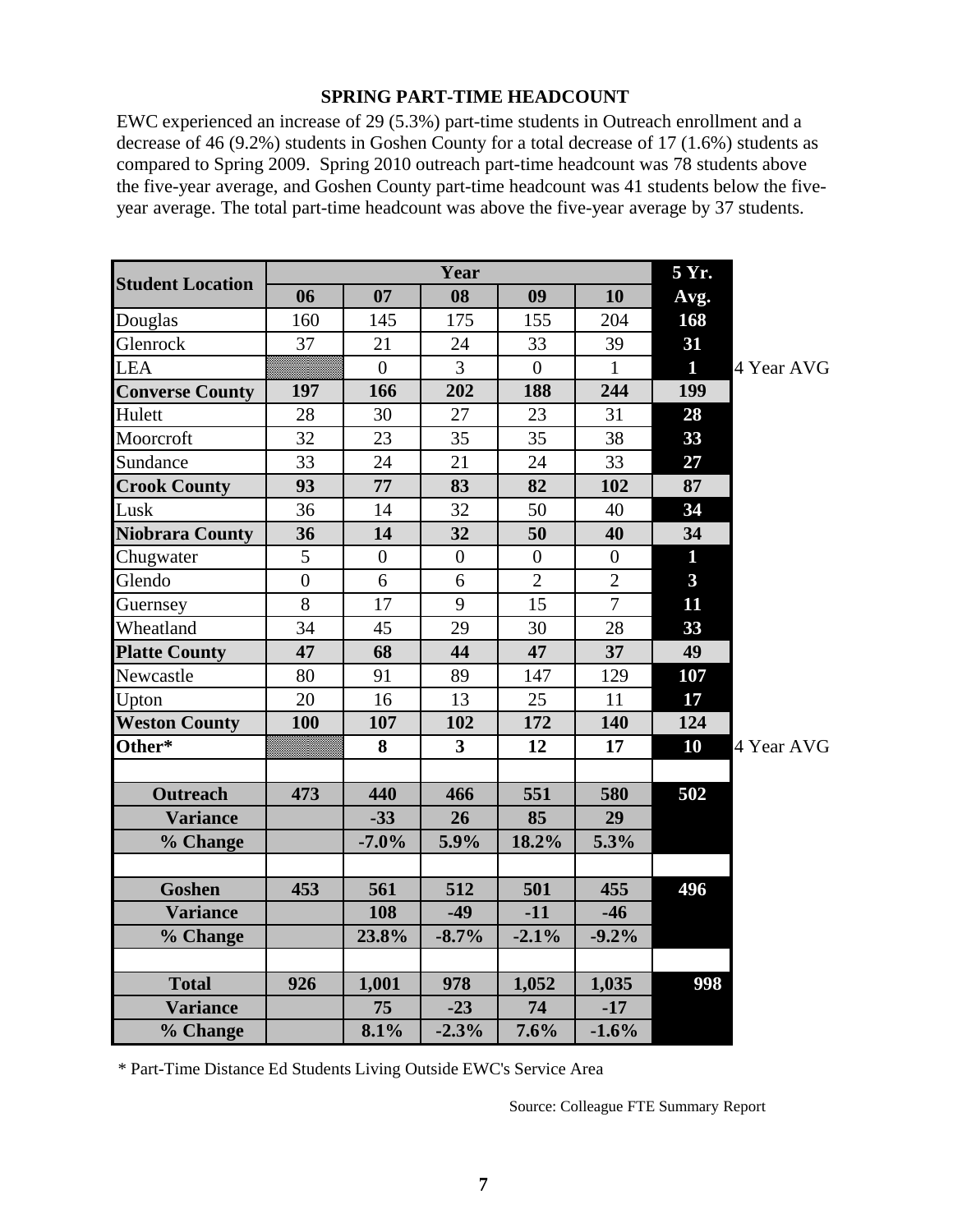

## **SPRING HEADCOUNT BY AGE**

The two highest enrollments by age group were the 17-24 age group with 54.8% of the enrollment and 25-29 age with 8.2%. The most significant changes were an increase of 23 students in the 16 or younger age group and a decrease of 19 in both the 25-29 and 50-59 age group. The traditional age students (24 and younger) had an increase of 28 students. The nontraditional age students (25 and older) had a decrease of 22 students.

|                |     | <b>Full-Time</b> |       | <b>Part-Time</b> | <b>Total</b> |               |  |
|----------------|-----|------------------|-------|------------------|--------------|---------------|--|
| Age            | No. | $\frac{0}{0}$    | No.   | $\frac{0}{0}$    | No.          | $\frac{0}{0}$ |  |
| 16 or Younger  |     | 0.2%             | 80    | 7.7%             | 81           | 5.1%          |  |
| $17 - 24$      | 425 | 74.8%            | 453   | 43.8%            | 878          | 54.8%         |  |
| 25-29          | 53  | 9.3%             | 78    | 7.5%             | 131          | 8.2%          |  |
| 30-34          | 43  | 7.6%             | 69    | 6.7%             | 112          | 7.0%          |  |
| 35-39          | 14  | 2.5%             | 73    | 7.1%             | 87           | 5.4%          |  |
| 40-49          | 20  | 3.5%             | 97    | 9.4%             | 117          | 7.3%          |  |
| 50-59          | 7   | 1.2%             | 96    | 9.3%             | 103          | 6.4%          |  |
| 60 or older    | 3   | 0.5%             | 73    | 7.1%             | 76           | 4.7%          |  |
| <b>Unknown</b> | 2   | 0.4%             | 16    | 1.5%             | 18           | 1.1%          |  |
| <b>Total</b>   | 568 | 100%             | 1,035 | 100%             | 1,603        | 100%          |  |

**Average Age of 664 Men: 28.18 Average Age of 921 Women: 29.05 Average Age of 1019 Part-time Students: 31.28 Average Age of 566 Full-time Students: 24.01 Average Age of 1585 Men and Women: 28.69**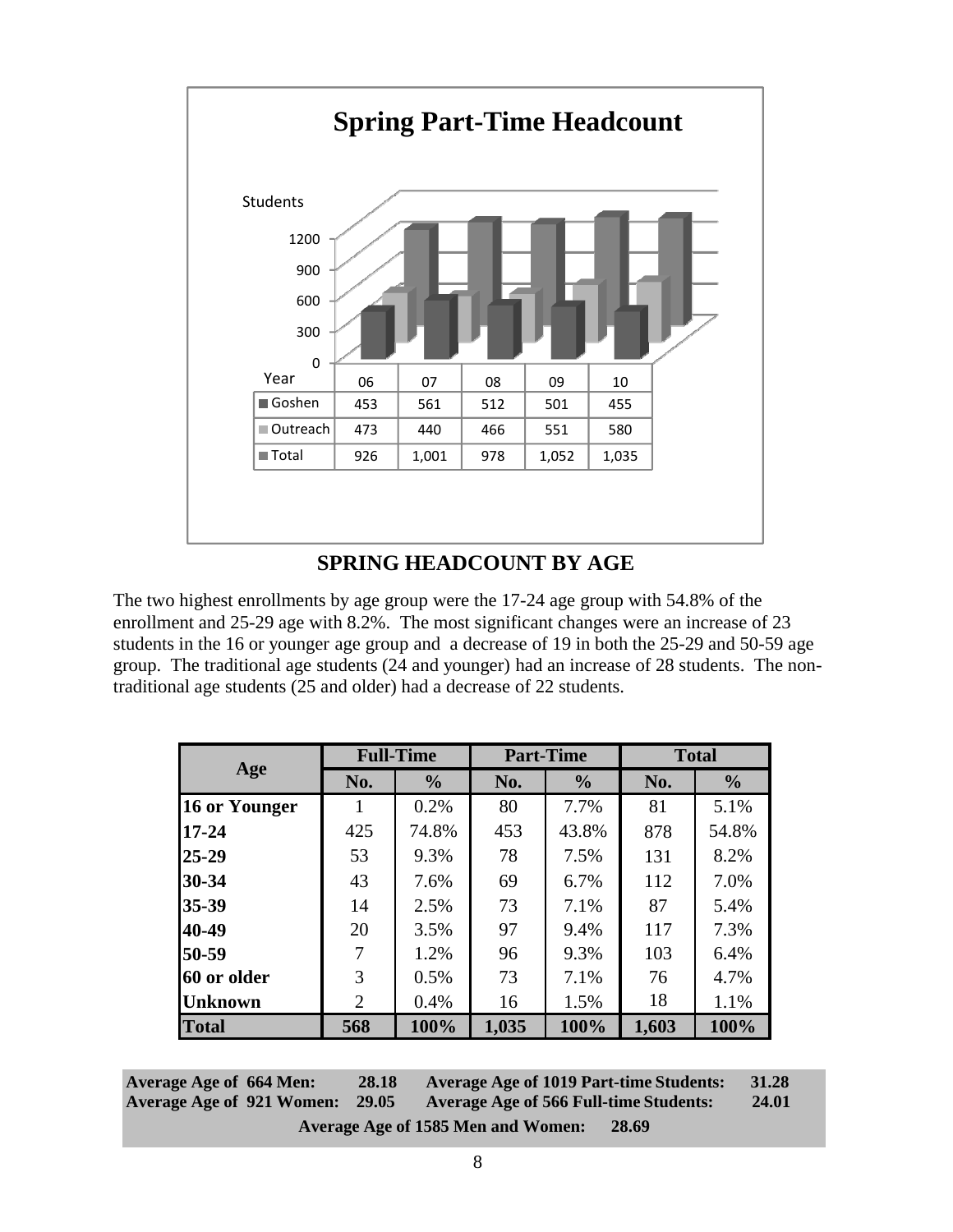## **SPRING AGE UNDER AGE 25/AGE 25 AND OLDER**

EWC experienced an increase in the number of students less than age 25 in Outreach by 36 (8.9%) students and a decrease of 10 (1.9%) students in Goshen County for a total increase of 26 (2.8%) students less than age 25. Outreach had a decrease of 9 (3.2%) students age 25 and older, and Goshen County experienced a decrease of 27 (7.0%) students age 25 and older. The Wyoming Law Enforcement Academy (LEA) had 21

|                         |                  |                  |                |                |                | Year             |                  |                |                         |                  |                     |
|-------------------------|------------------|------------------|----------------|----------------|----------------|------------------|------------------|----------------|-------------------------|------------------|---------------------|
| <b>Student Location</b> |                  | 06               |                | 07             | 08             |                  | 09               |                |                         | 10               | <b>Total</b><br>Var |
|                         | LT 25            | GE 25            | LT 25          | <b>GE 25</b>   | LT 25          | <b>GE 25</b>     | LT 25            |                | GE 25 LT 25             | <b>GE 25</b>     |                     |
| Douglas                 | 117              | 73               | 91             | 82             | 126            | 83               | 108              | 80             | 163                     | 86               | 61                  |
| Glenrock                | 21               | 15               | 17             | $\overline{4}$ | 21             | 7                | 27               | 7              | 34                      | $\overline{4}$   | 4                   |
| <b>LEA</b>              |                  |                  | 28             | 57             | 21             | 54               | 16               | 73             | 21                      | 58               | $-10$               |
| <b>Converse County</b>  | 138              | 88               | 136            | 143            | 168            | 144              | 151              | 160            | 218                     | 148              | 55                  |
| Hulett                  | 8                | 20               | 9              | 21             | 18             | 9                | 14               | 9              | 22                      | 9                | 8                   |
| Moorcroft               | 31               | 6                | 17             | 10             | 27             | 11               | 28               | $\tau$         | 38                      | $\overline{2}$   | 5                   |
| Sundance                | 27               | 6                | 21             | $\overline{3}$ | 17             | $\overline{4}$   | 23               | $\mathbf{1}$   | 33                      | $\overline{0}$   | $\boldsymbol{9}$    |
| <b>Crook County</b>     | 66               | 32               | 47             | 34             | 62             | 24               | 65               | 17             | 93                      | 11               | 22                  |
| Lusk                    | 20               | 16               | 8              | 7              | 6              | 28               | 20               | 31             | 14                      | 27               | $-10$               |
| <b>Niobrara County</b>  | 20               | 16               | 8              | $\overline{7}$ | 6              | 28               | 20               | 31             | 14                      | 27               | $-10$               |
| Chugwater               | $\overline{4}$   | 1                | $\overline{0}$ | $\overline{0}$ | $\overline{0}$ | $\boldsymbol{0}$ | $\boldsymbol{0}$ | $\overline{0}$ | $\overline{0}$          | $\overline{0}$   | $\boldsymbol{0}$    |
| Glendo                  | $\boldsymbol{0}$ | $\boldsymbol{0}$ | 6              | $\overline{0}$ | 1              | 5                | $\overline{2}$   | $\overline{0}$ | $\overline{2}$          | $\boldsymbol{0}$ | $\boldsymbol{0}$    |
| Guernsey                | 5                | 3                | 11             | 6              | 6              | 3                | 11               | $\overline{4}$ | $\overline{7}$          | 1                | $-7$                |
| Wheatland               | 15               | 23               | 18             | 27             | 12             | 20               | 16               | 17             | 8                       | 21               | $-4$                |
| <b>Platte County</b>    | 24               | 27               | 35             | 33             | 19             | 28               | 29               | 21             | 17                      | 22               | $-11$               |
| Newcastle               | 54               | 31               | 70             | 27             | 68             | 26               | 115              | 34             | 83                      | 50               | $-16$               |
| Upton                   | 17               | 3                | 11             | 5              | 6              | 8                | 21               | $\overline{4}$ | 10                      | $\overline{2}$   | $-13$               |
| <b>Weston County</b>    | 71               | 34               | 81             | 32             | 74             | 34               | 136              | 38             | 93                      | 52               | $-29$               |
| Other*                  |                  |                  | $\overline{2}$ | 8              | $\overline{2}$ | $\overline{2}$   | $\overline{2}$   | 10             | $\overline{\mathbf{4}}$ | 8                | $\boldsymbol{0}$    |
| <b>Outreach</b>         | 319              | 197              | 309            | 257            | 331            | 260              | 403              | 277            | 439                     | 268              |                     |
| <b>Variance</b>         |                  |                  | $-10$          | 60             | 22             | 3                | 72               | 17             | 36                      | $-9$             | 27                  |
| % Change                |                  |                  | $-3.1%$        | 30.5%          | 7.1%           | 1.2%             | 21.8%            | 6.5%           | 8.9%                    | $-3.2%$          | 4.0%                |
| Goshen                  | 463              | 337              | 437            | 415            | 487            | 386              | 530              | 385            | 520                     | 358              |                     |
| <b>Variance</b>         |                  |                  | $-26$          | 78             | 50             | $-29$            | 43               | $-1$           | $-10$                   | $-27$            | $-37$               |
| % Change                |                  |                  | $-5.6%$        | 23.1%          | 11.4%          | $-7.0%$          | 8.8%             | $-0.3%$        | $-1.9%$                 | $-7.0%$          | $-4.0\%$            |
| <b>Total</b>            | 782              | 534              | 746            | 672            | 818            | 646              | 933              | 662            | 959                     | 626              |                     |
| <b>Variance</b>         |                  |                  | $-36$          | 138            | 72             | $-26$            | 115              | 16             | 26                      | $-36$            | $-10$               |
| % Change                |                  |                  | $-4.6%$        | 25.8%          | 9.7%           | $-3.9%$          | 14.1%            | 2.5%           | 2.8%                    | $-5.4%$          | $-0.6\%$            |

\* Distance Ed Students Living Outside EWC's Service Area: 4- Less Than Age 25 and 8 - Age 25 or Older

LT- Less Than GE- Greater Than

Source: Colleague FTE Summary Report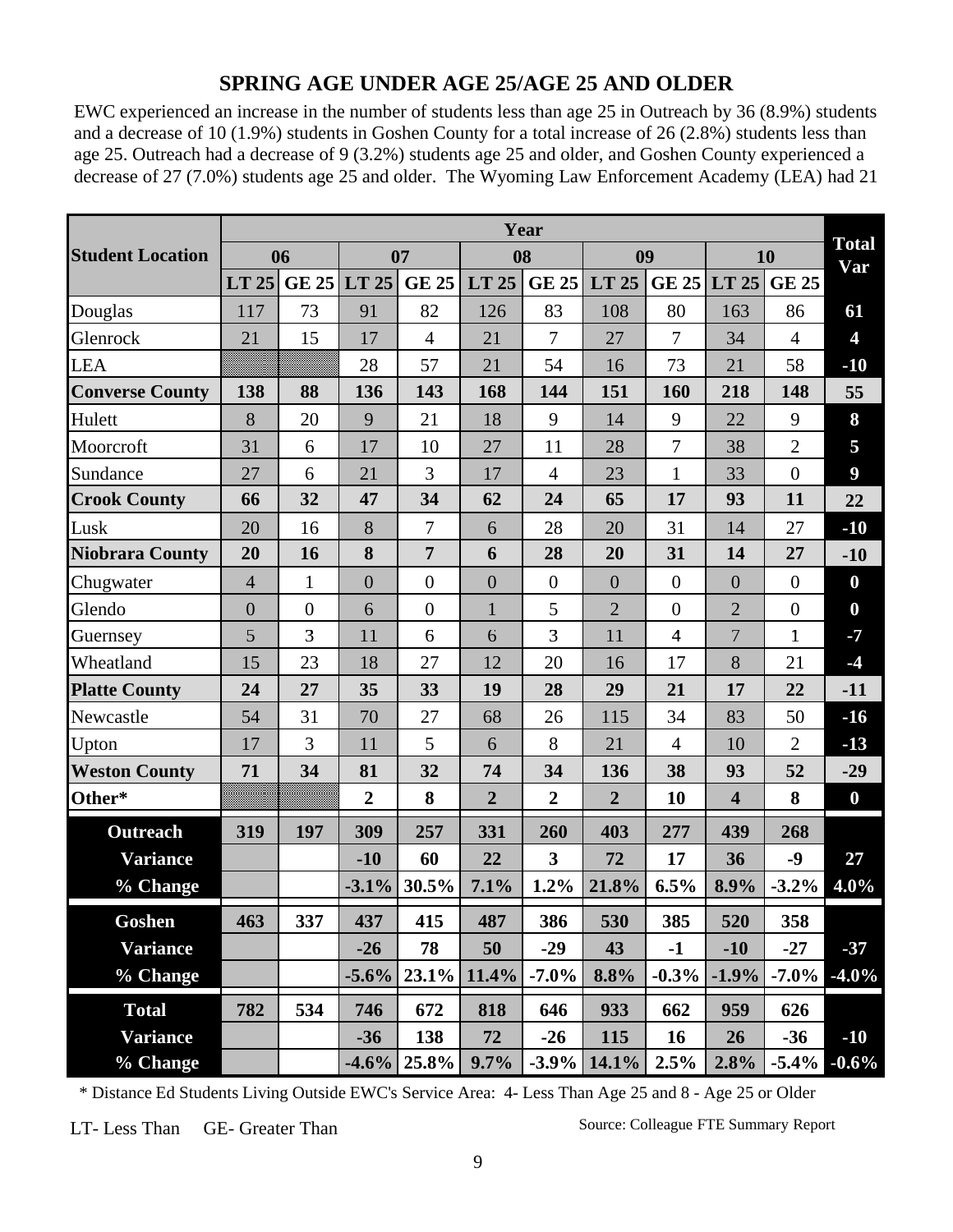#### **SPRING AGE UNDER 25/AGE 25 AND OLDER**



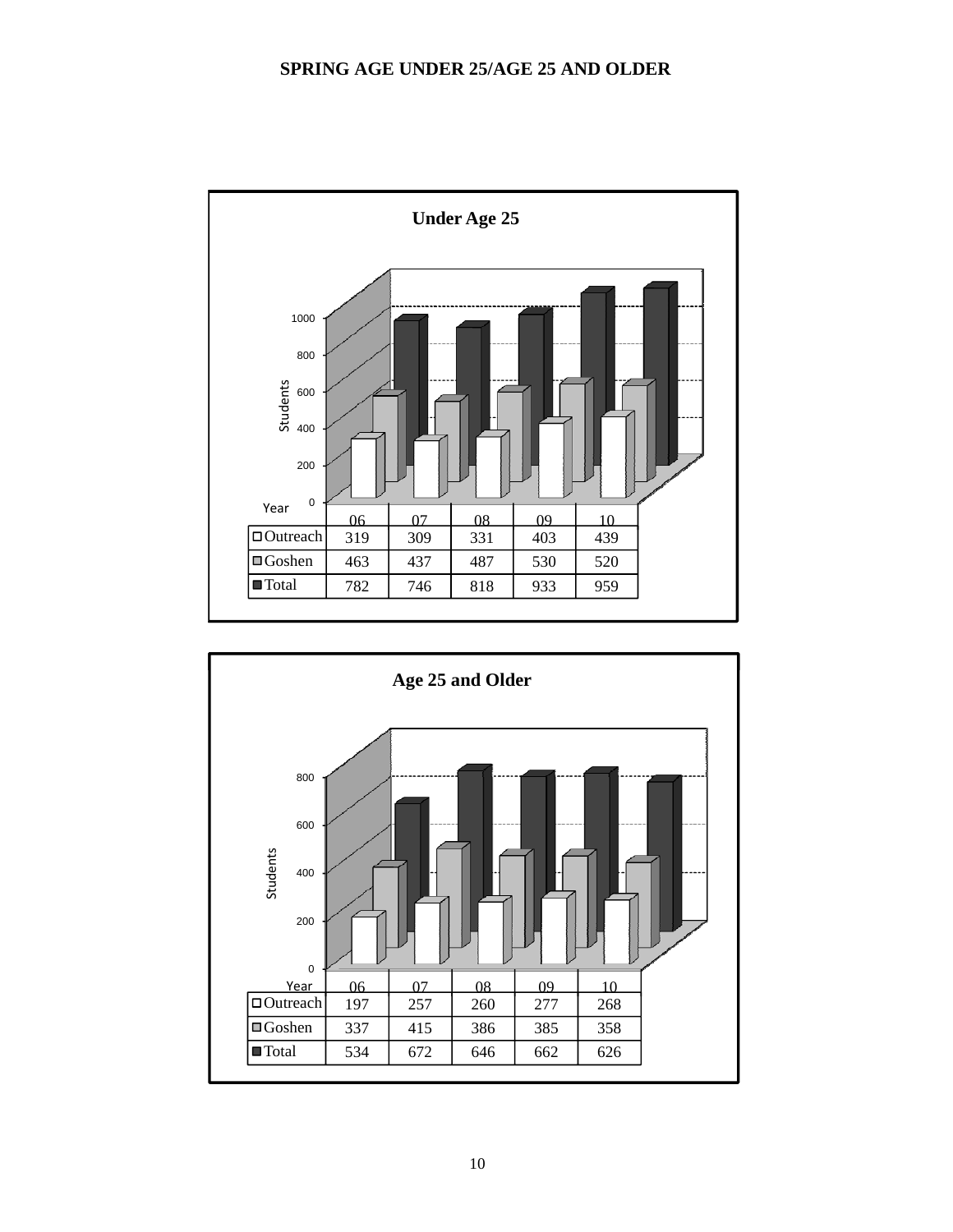#### **SPRING FTE BY LOCATION**

EWC experienced an increase of 35.0 (3.3%) FTE compared to Spring 2009. Goshen County had an increase of 6.75 (1.0%) FTE. Outreach had an increase of 28.25 (7.3%) FTE. **The total**  had an increase of 6.75 (1.0%) FTE. Outreach had an increase of 28.25 (7.3%) FTE.**The total FTE distribution was 38.2% Outreach and 61.8% Goshen County**. Goshen County FTE was above the five-year average by 68.96. Outreach was above their five-year average by 66.78. The total FTE is 135.75 above the five-year.

| <b>Student Location</b> |        |           | Var    | 5 Yr.    |          |          |                   |                 |
|-------------------------|--------|-----------|--------|----------|----------|----------|-------------------|-----------------|
|                         | 06     | 07        | 08     | 09       | 10       |          | Avg.              |                 |
| <b>Douglas</b>          | 106.58 | 91.42     | 112.17 | 101.50   | 136.42   | $-10.67$ | 82.33             |                 |
| <b>Glenrock</b>         | 12.00  | 8.75      | 16.00  | 18.08    | 16.92    | $-1.17$  | 14.35             |                 |
| <b>LEA</b>              |        | 139.50    | 138.08 | 146.42   | 130.75   | $-15.67$ | 138.69 4 Year AVG |                 |
| <b>Converse County</b>  | 118.58 | 239.67    | 266.25 | 266.00   | 284.08   | 18.08    | 264.00 4 Year AVG |                 |
| <b>Hulett</b>           | 6.75   | 5.42      | 7.08   | 5.50     | 11.33    | 5.83     | 7.22              |                 |
| <b>Moorcroft</b>        | 20.42  | 12.33     | 17.00  | 11.75    | 18.58    | 6.83     | 16.02             |                 |
| <b>Sundance</b>         | 10.83  | 7.92      | 6.50   | 7.67     | 11.92    | 4.25     | 8.97              |                 |
| <b>Crook County</b>     | 38.00  | 25.67     | 30.58  | 24.92    | 41.83    | 16.92    | 32.20             |                 |
| Lusk                    | 13.50  | 5.75      | 7.17   | 14.50    | 11.58    | $-2.92$  | 10.50             |                 |
| Nobrara County          | 13.50  | 5.75      | 7.17   | 14.50    | 11.58    | $-2.92$  | 10.50             |                 |
| <b>Chugwater</b>        | 1.58   | 0.00      | 0.00   | 0.00     | 0.00     | 0.00     | 0.32              |                 |
| <b>Glendo</b>           | 0.00   | 3.25      | 0.75   | 0.58     | 0.50     | $-0.08$  | 1.02              |                 |
| <b>Guernsey</b>         | 2.00   | 5.33      | 2.17   | 3.83     | 2.75     | $-1.08$  | 3.22              |                 |
| Wheatland               | 17.00  | 10.42     | 15.92  | 16.92    | 12.17    | $-4.75$  | 14.48             |                 |
| <b>Platte County</b>    | 20.58  | 19.00     | 18.84  | 21.33    | 15.42    | $-5.92$  | 19.03             |                 |
| <b>Newcastle</b>        | 34.67  | 41.75     | 39.25  | 49.00    | 52.75    | 3.75     | 43.48             |                 |
| <b>Upton</b>            | 6.25   | 6.08      | 4.83   | 9.17     | 3.33     | $-5.83$  | 5.93              |                 |
| <b>Weston County</b>    | 40.92  | 47.83     | 44.08  | 58.17    | 56.08    | $-2.08$  | 49.42             |                 |
| Other*                  |        | 5.17      | 2.50   | 3.42     | 7.58     | 4.17     |                   | 4.67 4 Year AVG |
| <b>Outreach</b>         | 231.58 | 343.09    | 369.42 | 388.33   | 416.58   | 28.25    | 349.80            |                 |
| <b>Variance</b>         |        | 111.51    | 26.33  | 18.91    | 28.25    |          |                   |                 |
| % Change                |        | 48.2%     | 7.7%   | 5.1%     | 7.3%     |          |                   |                 |
| <b>Goshen</b>           | 570.17 | 507.17    | 606.08 | 667.08   | 673.83   | 6.75     | 604.87            |                 |
| <b>Variance</b>         |        | $-63.00$  | 98.91  | 61.00    | 6.75     |          |                   |                 |
| % Change                |        | $-11.0\%$ | 19.5%  | 10.1%    | $1.0\%$  |          |                   |                 |
|                         |        |           |        |          |          |          |                   |                 |
| <b>Total</b>            | 801.75 | 850.26    | 975.50 | 1,055.42 | 1,090.42 | 35.00    | 954.67            |                 |
| <b>Variance</b>         |        | 48.51     | 125.24 | 79.92    | 35.00    |          |                   |                 |
| % Change                |        | 6.1%      | 14.7%  | 8.2%     | 3.3%     |          |                   |                 |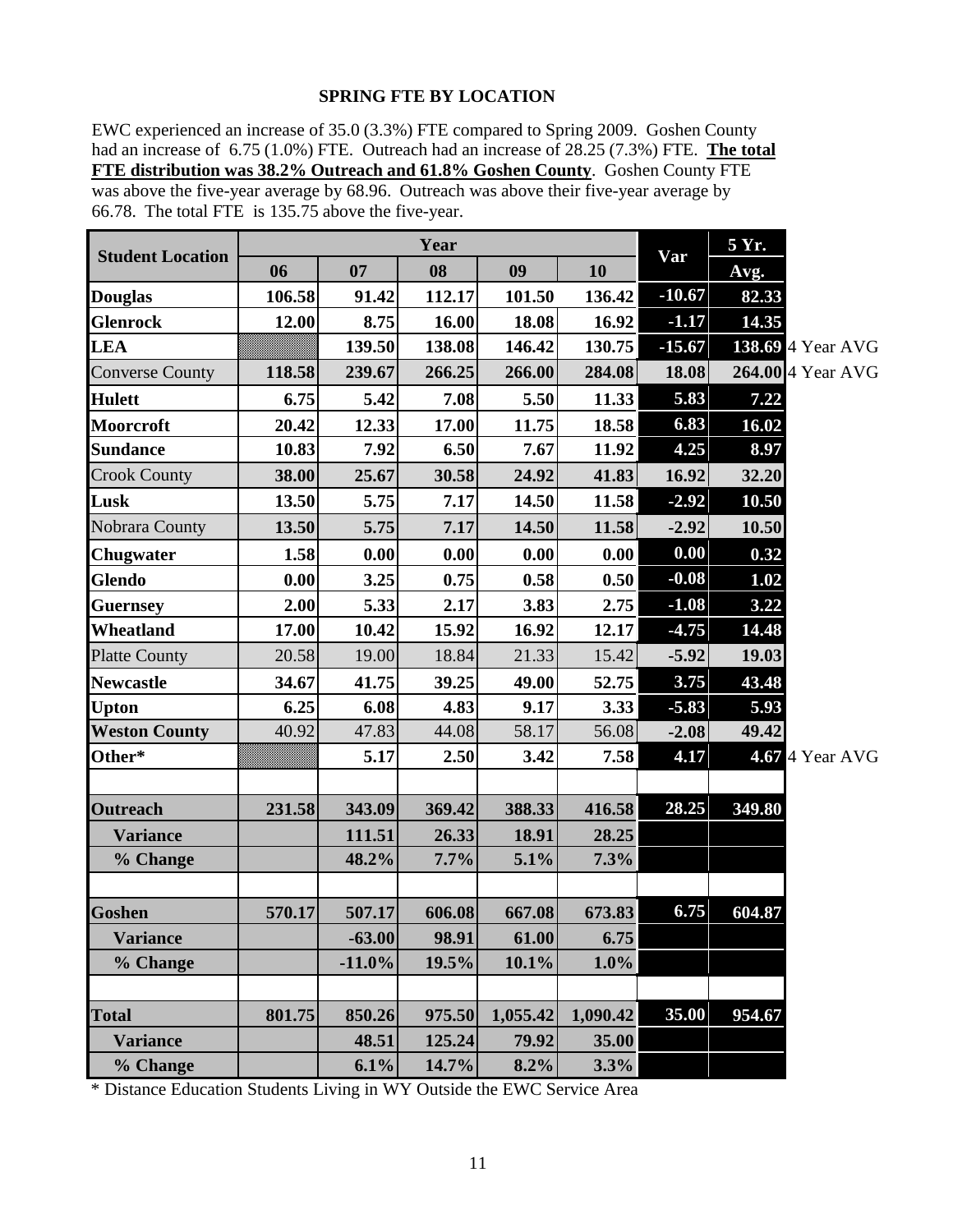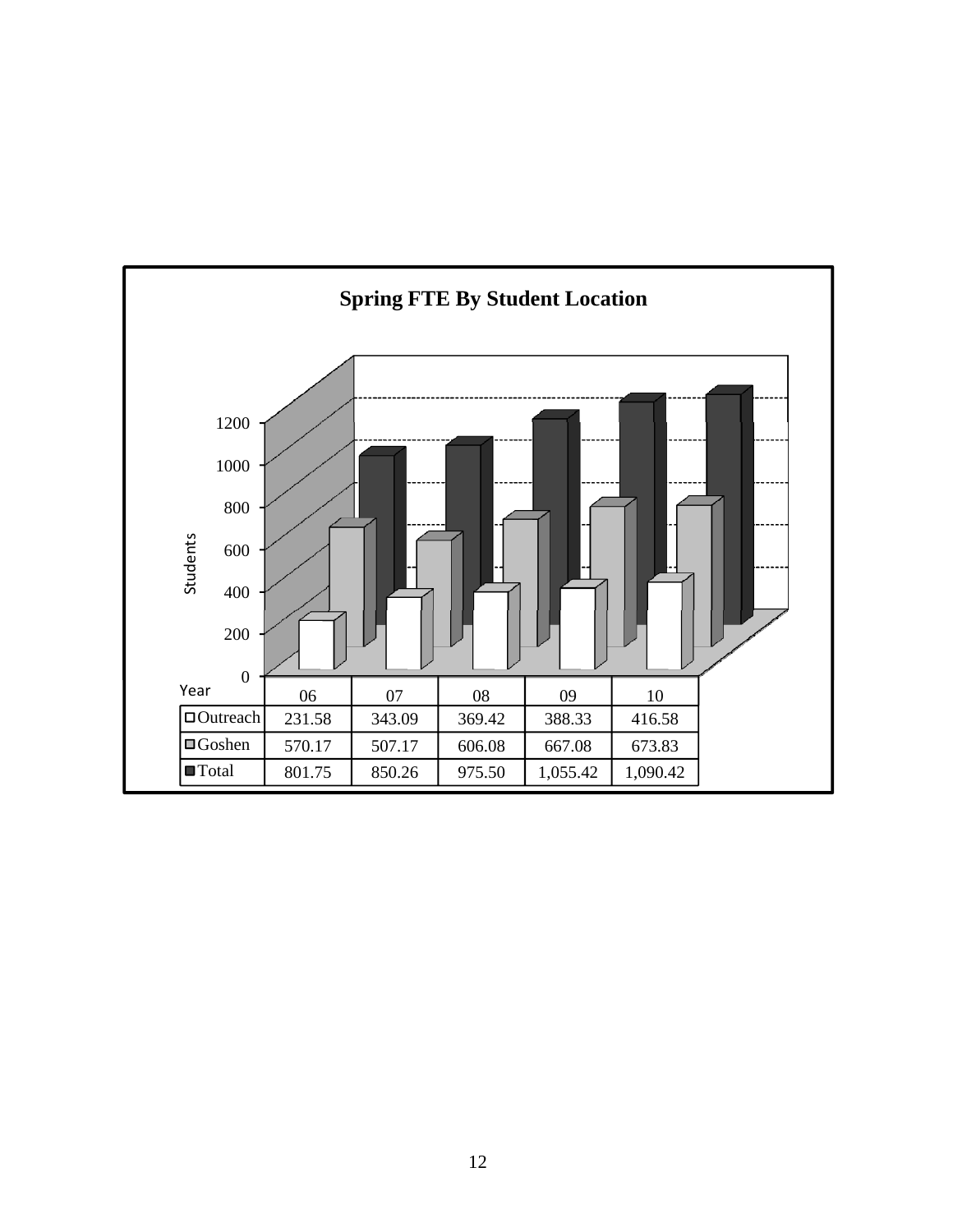|                        | <b>Spring 2008</b>    |            | <b>Spring 2009</b>    |            | Spring 2010           |            |  |  |
|------------------------|-----------------------|------------|-----------------------|------------|-----------------------|------------|--|--|
| <b>Course Location</b> | No.<br><b>Courses</b> | <b>FTE</b> | No.<br><b>Courses</b> | <b>FTE</b> | No.<br><b>Courses</b> | <b>FTE</b> |  |  |
| Douglas                | 19                    | 40.08      | 19                    | 32.33      | 24                    | 55.58      |  |  |
| Glenrock               | $\overline{4}$        | 9.92       | $\overline{4}$        | 14.92      | $\overline{4}$        | 15.67      |  |  |
| <b>Converse County</b> | 23                    | 50.00      | 23                    | 47.25      | 28                    | 71.25      |  |  |
| Hulett                 | $\overline{4}$        | 5.08       | $\overline{4}$        | 3.50       | $\overline{7}$        | 9.50       |  |  |
| Moorcroft              | 7                     | 11.08      | 8                     | 6.83       | 8                     | 15.50      |  |  |
| Sundance               | $\overline{4}$        | 6.17       | 6                     | 7.17       | $\overline{7}$        | 9.75       |  |  |
| <b>Crook County</b>    | 15                    | 22.33      | 18                    | 17.50      | 22                    | 34.75      |  |  |
| Lusk                   | $\boldsymbol{0}$      | 0.00       | $\mathbf{1}$          | 2.25       | 1                     | 1.50       |  |  |
| <b>Niobrara County</b> | $\boldsymbol{0}$      | 0.00       | $\mathbf{1}$          | 2.25       | $\mathbf{1}$          | 1.50       |  |  |
| Chugwater              | $\overline{0}$        | 0.00       | $\overline{0}$        | 0.00       | $\overline{0}$        | 0.00       |  |  |
| Glendo                 | 1                     | 0.25       | $\overline{2}$        | 0.58       | 1                     | 0.50       |  |  |
| Guernsey               | $\mathbf{1}$          | 0.83       | $\overline{2}$        | 2.42       | $\mathbf{1}$          | 0.50       |  |  |
| Wheatland              | $\overline{2}$        | 1.33       | 3                     | 2.50       | $\overline{4}$        | 1.17       |  |  |
| <b>Platte County</b>   | 4                     | 2.41       | $\overline{7}$        | 5.50       | 6                     | 2.17       |  |  |
| Newcastle              | 14                    | 16.33      | 16                    | 21.25      | 15                    | 14.00      |  |  |
| Upton                  | $\overline{2}$        | 2.08       | 5                     | 6.67       | $\overline{2}$        | 1.92       |  |  |
| <b>Weston County</b>   | 16                    | 18.41      | 21                    | 27.92      | 17                    | 15.92      |  |  |
| <b>Outreach</b>        | 58                    | 93.15      | 70                    | 100.42     | 74                    | 125.59     |  |  |
| Goshen                 | 14                    | 41.17      | 14                    | 43.83      | 11                    | 25.00      |  |  |
| <b>Total</b>           | 72                    | 134.32     | 84                    | 144.25     | 85                    | 150.59     |  |  |
| % of Total FTE         | 13.77%                |            | 13.67%                |            |                       | 13.81%     |  |  |

## **SPRING CONCURRENT COURSES**

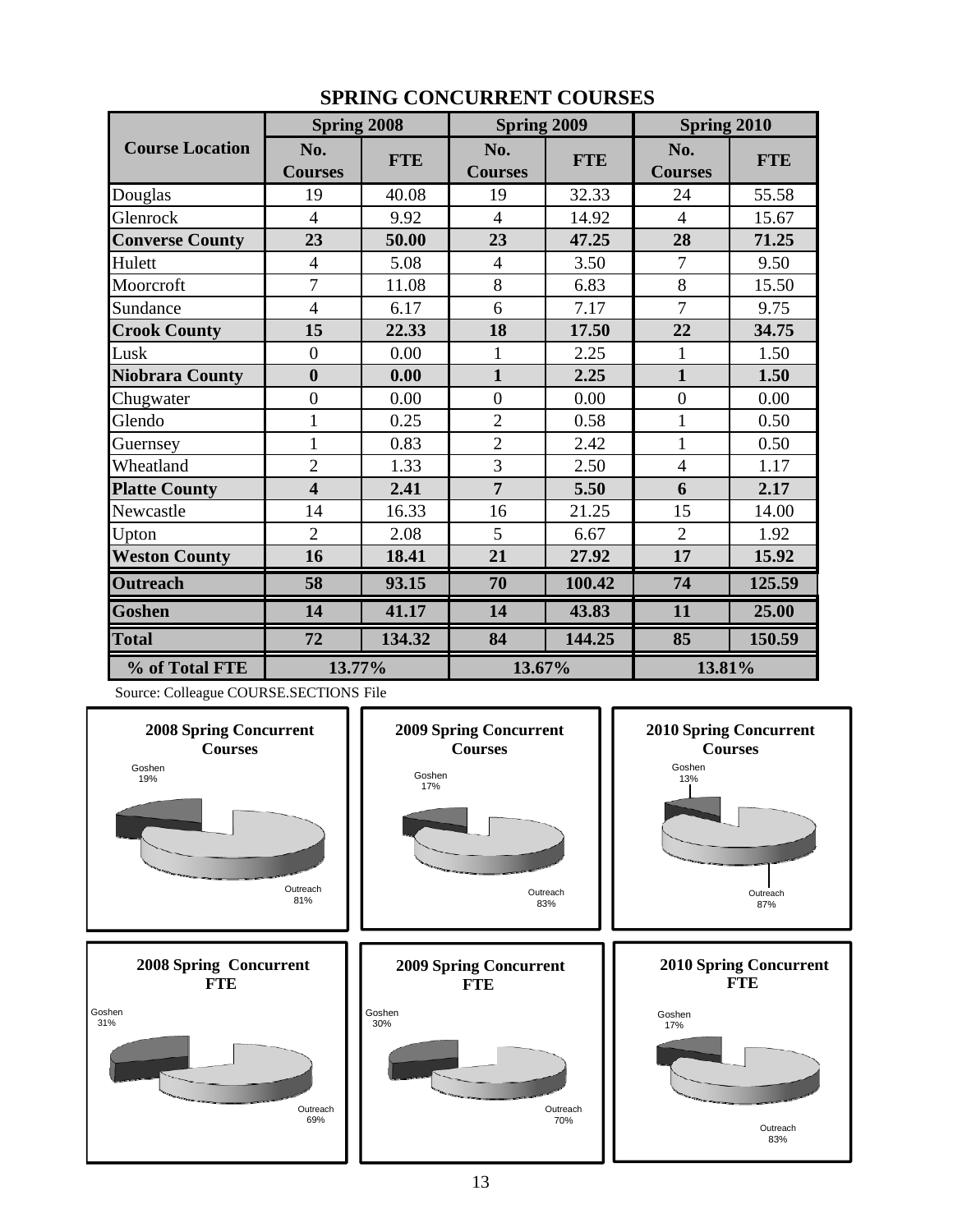#### **SPRING HIGH SCHOOL STUDENT HEADCOUNT**

The number of high school students enrolled in EWC credit classes increased by 32 students compared to Spring 2009. The number of full-time students increased by 2 students, and the number of part-time students increased by 30 students.

|                         | <b>Spring 2008</b> |                  |                  | <b>Spring 2009</b>       |                  |                | Spring 2010    | 3 Yr.          |                |                |
|-------------------------|--------------------|------------------|------------------|--------------------------|------------------|----------------|----------------|----------------|----------------|----------------|
| <b>Student Location</b> | <b>FT</b>          | PT               | <b>Total</b>     | <b>FT</b>                | PT               | <b>Total</b>   | <b>FT</b>      | <b>PT</b>      | <b>Total</b>   | Avg.           |
| Douglas                 | 13                 | 71               | 84               | $\overline{\mathcal{A}}$ | 62               | 66             | 5              | 113            | 118            | 89             |
| Glenrock                | $\overline{4}$     | 13               | 17               | $\overline{0}$           | 22               | 22             | $\mathbf{0}$   | 34             | 34             | 24             |
| <b>Converse County</b>  | 17                 | 84               | 101              | $\overline{\mathbf{4}}$  | 84               | 88             | 5              | 147            | 152            | 114            |
| Hulett                  | $\overline{0}$     | 17               | 17               | $\overline{0}$           | 13               | 13             | $\overline{0}$ | 22             | 22             | 17             |
| Moorcroft               | 3                  | 23               | 26               | $\overline{0}$           | 23               | 23             | $\overline{2}$ | 32             | 34             | 28             |
| Sundance                | $\overline{0}$     | 16               | 16               | $\overline{0}$           | 22               | 22             | $\overline{0}$ | 31             | 31             | 23             |
| <b>Crook County</b>     | 3                  | 56               | 59               | $\bf{0}$                 | 58               | 58             | $\overline{2}$ | 85             | 87             | 68             |
| Lusk                    | $\overline{0}$     | $\boldsymbol{0}$ | $\overline{0}$   | $\overline{0}$           | 12               | 12             | $\overline{0}$ | $\overline{7}$ | 7              | 6              |
| <b>Niobrara County</b>  | $\boldsymbol{0}$   | $\boldsymbol{0}$ | $\boldsymbol{0}$ | $\bf{0}$                 | 12               | 12             | $\bf{0}$       | $\overline{7}$ | $\overline{7}$ | 6              |
| Chugwater               | $\overline{0}$     | $\overline{0}$   | $\overline{0}$   | $\overline{0}$           | $\overline{0}$   | $\overline{0}$ | $\overline{0}$ | $\overline{0}$ | $\overline{0}$ | $\overline{0}$ |
| Glendo                  | $\boldsymbol{0}$   | $\mathbf{1}$     | $\mathbf{1}$     | $\overline{0}$           | $\overline{2}$   | $\overline{2}$ | $\mathbf{0}$   | $\overline{2}$ | $\overline{2}$ | $\overline{2}$ |
| Guernsey                | $\overline{0}$     | 5                | 5                | $\overline{0}$           | 11               | 11             | $\overline{0}$ | 7              | $\overline{7}$ | 8              |
| Wheatland               | $\boldsymbol{0}$   | 5                | 5                | $\overline{0}$           | 7                | $\overline{7}$ | $\mathbf{0}$   | $\overline{4}$ | $\overline{4}$ | 5              |
| <b>Platte County</b>    | $\boldsymbol{0}$   | 11               | 11               | $\bf{0}$                 | 20               | 20             | $\bf{0}$       | 13             | 13             | 15             |
| Newcastle               | $\overline{0}$     | 51               | 51               | $\overline{0}$           | 58               | 58             | $\overline{0}$ | 47             | 47             | 52             |
| Upton                   | $\mathbf{0}$       | 6                | 6                | $\overline{0}$           | 20               | 20             | $\mathbf{0}$   | 9              | 9              | 12             |
| <b>Weston County</b>    | $\boldsymbol{0}$   | 57               | 57               | $\bf{0}$                 | 78               | 78             | $\bf{0}$       | 56             | 56             | 64             |
| <b>Other</b>            | $\bf{0}$           | $\bf{0}$         | $\boldsymbol{0}$ | $\bf{0}$                 | $\boldsymbol{0}$ | $\bf{0}$       |                |                | $\bf{0}$       | $\bf{0}$       |
| <b>Outreach</b>         | 20                 | 208              | 228              | $\overline{\mathbf{4}}$  | 252              | 256            | $\overline{7}$ | 308            | 315            | 266            |
| Goshen                  | 5                  | 130              | 135              | 6                        | 121              | 127            | 5              | 95             | 100            | 121            |
| <b>Total</b>            | 25                 | 338              | 363              | 10                       | 373              | 383            | 12             | 403            | 415            | 387            |
| % of Total Students     |                    | 24.76%           |                  |                          | 23.98%           |                |                | 25.89%         |                |                |

0 25 50 75 100 125 150 08 09 10 08 09 10 Students Year Goshen County Headcount **Full-Time Part-Time**



Source: Colleague W73.ENROLL.DETAIL.FINAL File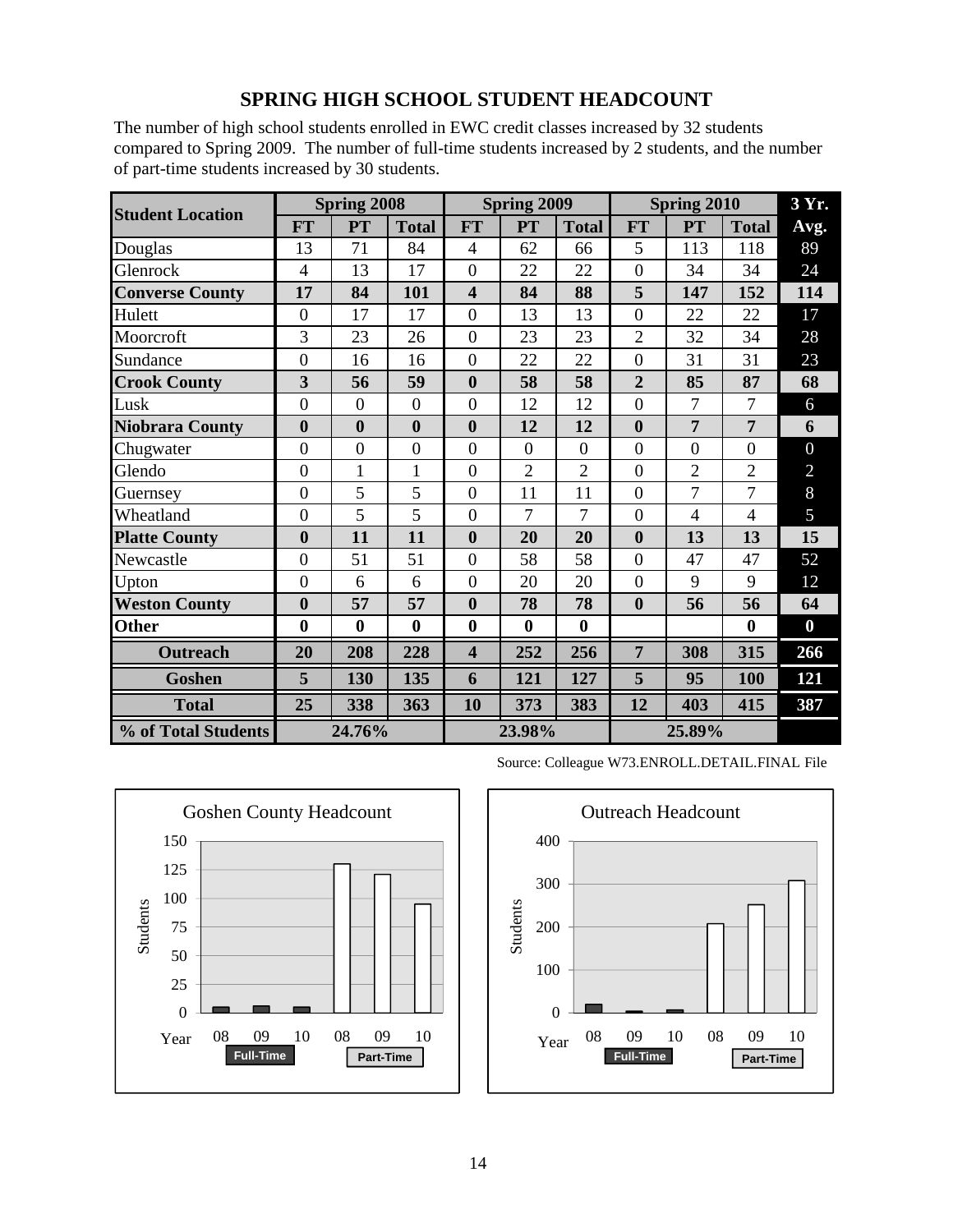| <b>Student Location</b> | <b>Concurrent</b><br><b>Courses Only</b> |                | <b>Regular Courses</b><br>Only |                |                         | <b>Both Concurrent</b><br>and Regular<br><b>Courses</b> |                |                 | <b>All High School</b><br><b>Students</b> |                 |                |                |
|-------------------------|------------------------------------------|----------------|--------------------------------|----------------|-------------------------|---------------------------------------------------------|----------------|-----------------|-------------------------------------------|-----------------|----------------|----------------|
|                         | <b>FT</b>                                | PT             | <b>Total</b>                   | <b>FT</b>      | <b>PT</b>               | <b>Total</b>                                            | <b>FT</b>      | <b>PT</b>       | <b>Total</b>                              | <b>FT</b>       | <b>PT</b>      | <b>Total</b>   |
| Douglas                 | 3                                        | 109            | 112                            | 1              | $\overline{2}$          | 3                                                       | 1              | 1               | $\overline{2}$                            | 5               | 112            | 117            |
| Glenrock                |                                          | 34             | 34                             |                |                         |                                                         |                |                 |                                           |                 | 34             | 34             |
| <b>Converse County</b>  | 3                                        | 143            | 146                            | $\mathbf{1}$   | $\overline{2}$          | 3                                                       | $\mathbf{1}$   | $\mathbf{1}$    | $\overline{2}$                            | 5               | 146            | 151            |
| Hulett                  |                                          | 22             | 22                             |                |                         |                                                         |                |                 |                                           |                 | 22             | 22             |
| Moorcroft               | $\mathbf{1}$                             | 28             | 29                             |                | $\mathbf{1}$            | $\mathbf{1}$                                            | $\mathbf{1}$   | 3               | 4                                         | $\overline{2}$  | 32             | 34             |
| Sundance                |                                          | 29             | 29                             |                |                         |                                                         |                | $\overline{2}$  | $\overline{2}$                            |                 | 31             | 31             |
| <b>Crook County</b>     | $\mathbf{1}$                             | 79             | 80                             |                | $\mathbf{1}$            | $\mathbf{1}$                                            | $\mathbf{1}$   | 5               | 6                                         | $\overline{2}$  | 85             | 87             |
| Lusk                    |                                          | 5              | $\overline{5}$                 |                | $\mathbf{1}$            | $\mathbf{1}$                                            |                | $\mathbf{1}$    | $\mathbf{1}$                              |                 | 7              | $\overline{7}$ |
| <b>Niobrara County</b>  |                                          | 5              | $\overline{\mathbf{5}}$        |                | $\mathbf{1}$            | $\mathbf{1}$                                            |                | 1               | $\mathbf{1}$                              |                 | 7              | $\overline{7}$ |
| Chugwater               |                                          |                |                                |                |                         |                                                         |                |                 |                                           |                 |                |                |
| Glendo                  |                                          | $\overline{2}$ | $\overline{2}$                 |                |                         |                                                         |                |                 |                                           |                 | $\overline{2}$ | $\overline{2}$ |
| Guernsey                |                                          | $\overline{2}$ | $\overline{2}$                 |                | $\overline{4}$          | $\overline{4}$                                          |                | $\mathbf{1}$    | $\mathbf{1}$                              |                 | $\overline{7}$ | $\overline{7}$ |
| Wheatland               |                                          | 3              | $\overline{3}$                 |                |                         |                                                         |                | $\mathbf{1}$    | $\mathbf{1}$                              |                 | 4              | $\overline{4}$ |
| <b>Platte County</b>    |                                          | 7              | $\overline{7}$                 |                | $\overline{\mathbf{4}}$ | $\overline{\mathbf{4}}$                                 |                | $\overline{2}$  | $\overline{2}$                            |                 | 13             | 13             |
| Newcastle               |                                          | 45             | 45                             |                | 1                       | 1                                                       |                | 1               | 1                                         |                 | 47             | 47             |
| Upton                   |                                          | 9              | 9                              |                |                         |                                                         |                |                 |                                           |                 | 9              | 9              |
| <b>Weston County</b>    |                                          | 54             | 54                             |                | $\mathbf{1}$            | $\mathbf{1}$                                            |                | $\mathbf{1}$    | $\mathbf{1}$                              |                 | 56             | 56             |
| Other*                  |                                          |                |                                |                | $\mathbf{1}$            | $\mathbf{1}$                                            |                |                 |                                           |                 | 1              | $\mathbf{1}$   |
| <b>Outreach</b>         | $\overline{\mathbf{4}}$                  | 288            | 292                            | $\mathbf{1}$   | 10                      | 11                                                      | $\overline{2}$ | 10              | 12                                        | $\overline{7}$  | 308            | 315            |
| Goshen                  | $\mathbf{1}$                             | 71             | 72                             | $\mathbf{1}$   | 12                      | 13                                                      | 3              | 12              | 15                                        | 5               | 95             | 100            |
| <b>Total</b>            | 5                                        | 359            | 364                            | $\overline{2}$ | $\overline{22}$         | $\overline{24}$                                         | $\overline{5}$ | $\overline{22}$ | $\overline{27}$                           | $\overline{12}$ | 403            | 415            |

## **SPRING HIGH SCHOOL STUDENT HEADCOUNT**

Source: Colleague W73.ENROLL.DETAIL.FINAL

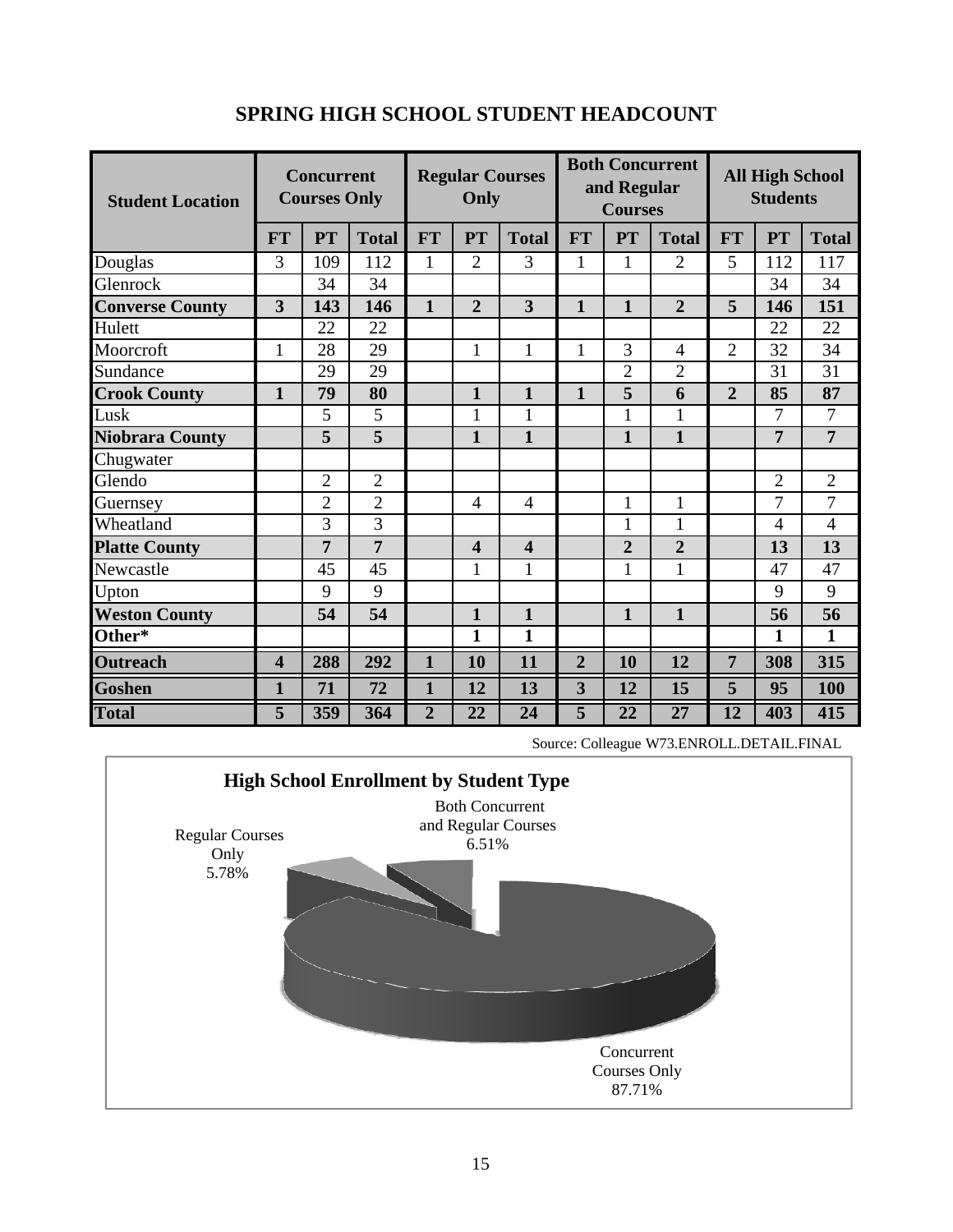## **SPRING DISTANCE EDUCATION COURSES**

Distance Education students had an increase of 20 students over Spring 2009 and this represented 24.02% of total students in Spring 2010. The total Distance FTE for Spring 2010 was 13.84% up from Spring 2009. Total number of sections decreased from 84 to 58.

| <b>Course Delivery</b> |    | <b>Spring 2008</b> |       |    | <b>Spring 2009</b> |        | <b>Spring 2010</b> |                                                                           |            |  |
|------------------------|----|--------------------|-------|----|--------------------|--------|--------------------|---------------------------------------------------------------------------|------------|--|
| Location               |    |                    |       |    |                    |        |                    | Sections Students   FTE   Sections   Students   FTE   Sections   Students | <b>FTE</b> |  |
| <b>Goshen</b>          | 68 | 431                | 94.17 | 84 | 614                | 121.00 | 58                 | 655                                                                       | 37.75      |  |
| <b>Total</b>           | 68 | 431                | 94.17 | 84 | 614                | 121.00 | 58                 | 655                                                                       | 7.75       |  |

| <b>Course Delivery</b> |                 | <b>Spring 2008</b> |            |                 | Spring 2009     |            |                 | Spring 2010     |            |
|------------------------|-----------------|--------------------|------------|-----------------|-----------------|------------|-----------------|-----------------|------------|
| <b>Method</b>          | <b>Sections</b> | <b>Students</b>    | <b>FTE</b> | <b>Sections</b> | <b>Students</b> | <b>FTE</b> | <b>Sections</b> | <b>Students</b> | <b>FTE</b> |
| <b>Compressed</b>      |                 |                    |            |                 |                 |            |                 |                 |            |
| <b>Video</b>           | 10              | 55                 | 16.08      | 8               | 65              | 16.25      | 2               | 20              | 5.00       |
| Internet               | 54              | 348                | 71.08      | 76              | 549             | 104.75     | 52              | 617             | 128.00     |
| <b>Telecourse</b>      | $\overline{2}$  | 12                 | 3.00       |                 |                 |            |                 |                 |            |
| <b>Compressed</b>      |                 |                    |            |                 |                 |            |                 |                 |            |
| <b>Video/Internet</b>  | $\overline{2}$  | 16                 | 4.00       |                 |                 |            | $\overline{4}$  | 18              | 4.75       |
| <b>Total</b>           | 68              | 431                | 94.16      | 84              | 614             | 121.00     | 58              | 655             | 137.75     |
|                        |                 |                    |            |                 |                 |            |                 |                 |            |
| % of Total FTE         |                 | 9.65%              |            |                 | 11.46%          |            |                 | 12.63%          |            |

Number of students is a duplicated headcount

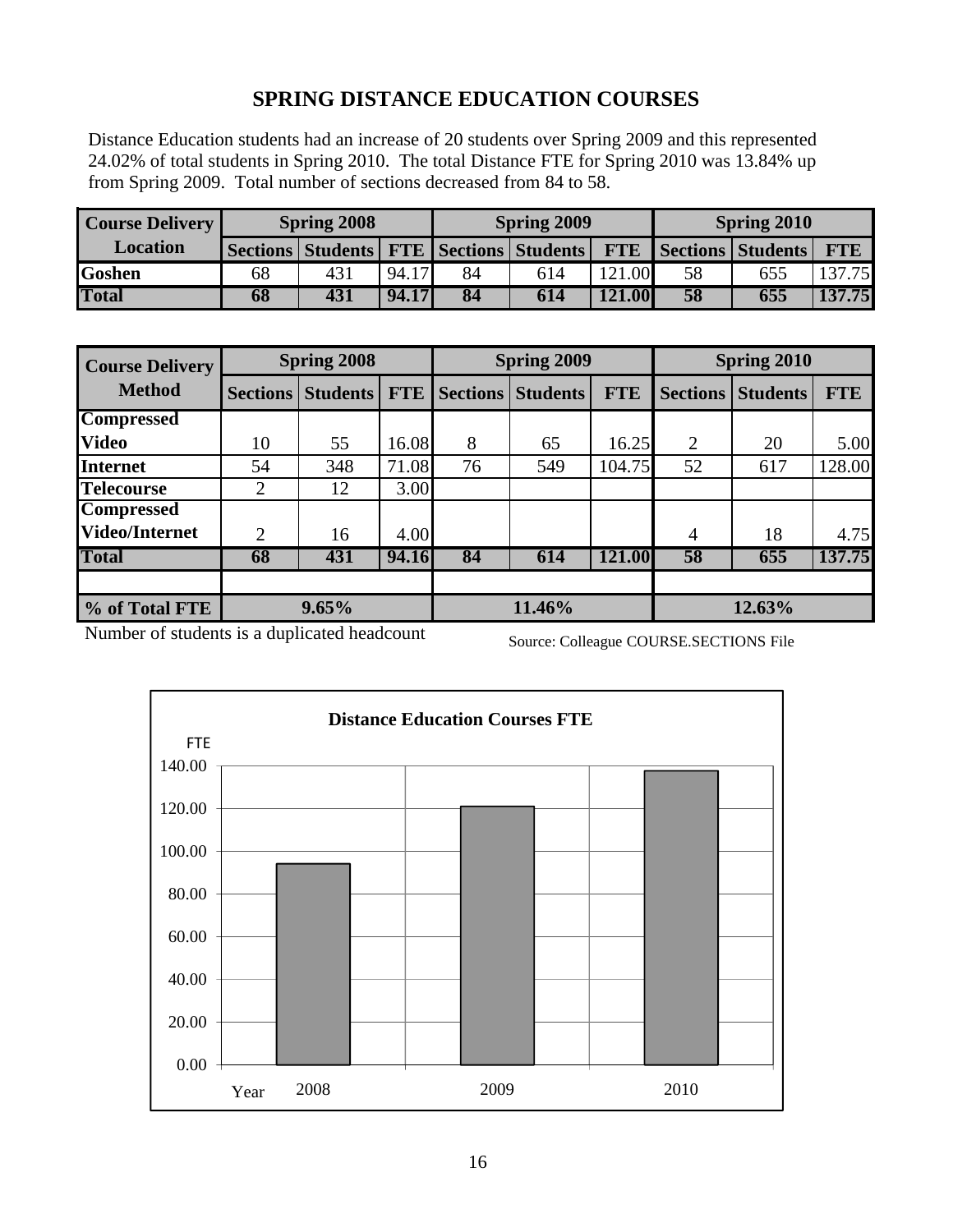## **SPRING DISTANCE EDUCATION STUDENTS Full-Time / Part-time**

|                         |                         | <b>Spring 2008</b> |                         |                  | <b>Spring 2009</b> |                |                | <b>Spring 2010</b> |                |
|-------------------------|-------------------------|--------------------|-------------------------|------------------|--------------------|----------------|----------------|--------------------|----------------|
| <b>Student Location</b> | <b>FT</b>               | PT                 | <b>Total</b>            | <b>FT</b>        | PT                 | <b>Total</b>   | <b>FT</b>      | PT                 | <b>Total</b>   |
| Douglas                 | 18                      | 24                 | 42                      | 23               | 30                 | 53             | 33             | 39                 | 72             |
| Glenrock                | 4                       | 5                  | 9                       | $\overline{0}$   | 7                  | $\overline{7}$ | $\overline{0}$ | 5                  | 5              |
| <b>Converse County</b>  | 22                      | 29                 | 51                      | 23               | 37                 | 60             | 33             | 44                 | 77             |
| Hulett                  | $\overline{0}$          | $\overline{4}$     | $\overline{4}$          | $\overline{0}$   | 8                  | 8              | $\overline{0}$ | 9                  | 9              |
| Moorcroft               | $\overline{0}$          | 4                  | $\overline{4}$          | $\overline{0}$   | $\overline{4}$     | $\overline{4}$ | $\overline{0}$ | 3                  | 3              |
| Sundance                | $\overline{0}$          | 3                  | 3                       | $\overline{0}$   | 1                  | 1              | 1              | 1                  | $\overline{2}$ |
| <b>Crook County</b>     | $\boldsymbol{0}$        | 11                 | 11                      | $\boldsymbol{0}$ | 13                 | 13             | $\mathbf{1}$   | 13                 | 14             |
| Lusk                    | $\overline{2}$          | 8                  | 10                      | 1                | 13                 | 14             | $\overline{2}$ | 9                  | 11             |
| <b>Niobrara County</b>  | $\overline{2}$          | 8                  | 10                      | $\mathbf{1}$     | 13                 | 14             | $\overline{2}$ | 9                  | 11             |
| Chugwater               | $\overline{0}$          | $\overline{0}$     | $\overline{0}$          | $\overline{0}$   | $\overline{0}$     | $\overline{0}$ | $\overline{0}$ | $\overline{0}$     | $\overline{0}$ |
| Glendo                  | $\overline{0}$          | $\overline{0}$     | $\overline{0}$          | $\overline{0}$   | $\overline{0}$     | $\overline{0}$ | $\overline{0}$ | $\overline{0}$     | $\overline{0}$ |
| Guernsey                | $\overline{0}$          | $\overline{4}$     | 4                       | $\overline{0}$   | 3                  | 3              | 1              | $\overline{0}$     | $\mathbf{1}$   |
| Wheatland               | 3                       | 16                 | 19                      | 3                | 14                 | 17             | 1              | 10                 | 11             |
| <b>Platte County</b>    | $\overline{\mathbf{3}}$ | 20                 | 23                      | 3                | 17                 | 20             | $\overline{2}$ | 10                 | 12             |
| Newcastle               | 5                       | 30                 | 35                      | 3                | 22                 | 25             | 5              | 37                 | 42             |
| Upton                   | 1                       | 6                  | 7                       | $\overline{0}$   | 6                  | 6              | $\mathbf{1}$   | $\overline{2}$     | 3              |
| <b>Weston County</b>    | 6                       | 36                 | 42                      | 3                | 28                 | 31             | 6              | 39                 | 45             |
| Other*                  | $\mathbf{1}$            | 3                  | $\overline{\mathbf{4}}$ | $\bf{0}$         | 12                 | 12             | $\overline{2}$ | 17                 | 19             |
| <b>Outreach</b>         | 34                      | 107                | 141                     | 30               | 120                | 150            | 46             | 132                | 178            |
| Goshen                  | 94                      | 44                 | 138                     | 163              | 52                 | 215            | 153            | 54                 | 207            |
| <b>Total</b>            | 128                     | 151                | 279                     | 193              | 172                | 365            | 199            | 186                | 385            |
| % of Total Students     |                         | 19.03%             |                         |                  | 22.86%             |                |                | 24.02%             |                |

The majority (74.0%) of Outreach Distance Students are part-time. However, the majority (74%) of Goshen County Distance Education students are full-time.

Number of Students is a non-duplicated headcount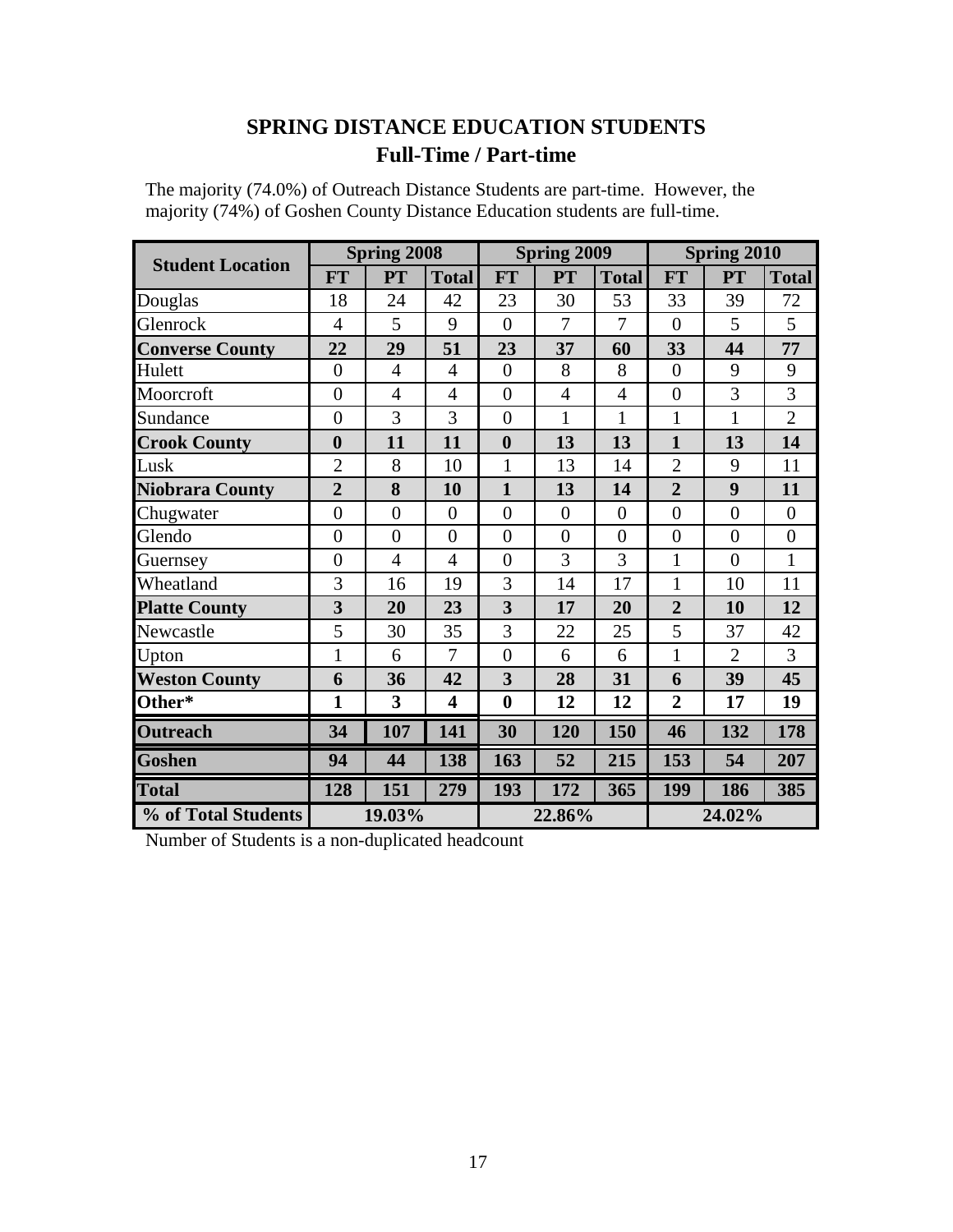## **SPRING DISTANCE EDUCATION STUDENTS**

## **Age**

| <b>Student Location</b> |                  | <b>Spring 2008</b> |                         |                | <b>Spring 2009</b> |                |                         | Spring 2010    |                |
|-------------------------|------------------|--------------------|-------------------------|----------------|--------------------|----------------|-------------------------|----------------|----------------|
|                         |                  | LT 25 GE 25        | <b>Total</b>            |                | LT 25 GE 25        | <b>Total</b>   | LT 25                   | <b>GE 25</b>   | <b>Total</b>   |
| Douglas                 | 26               | 16                 | 42                      | 26             | 27                 | 53             | 29                      | 43             | 72             |
| Glenrock                | 5                | $\overline{4}$     | 9                       | $\overline{0}$ | $\overline{7}$     | $\overline{7}$ | $\mathbf{1}$            | $\overline{4}$ | 5 <sup>5</sup> |
| <b>Converse County</b>  | 31               | 20                 | 51                      | 26             | 34                 | 60             | 30                      | 47             | 77             |
| Hulett                  | $\mathbf{1}$     | 3                  | 4                       | $\overline{0}$ | 8                  | 8              | $\overline{0}$          | 9              | 9              |
| Moorcroft               | 1                | 3                  | $\overline{4}$          | $\mathbf{1}$   | 3                  | $\overline{4}$ | $\mathbf{1}$            | $\overline{2}$ | 3              |
| Sundance                | $\overline{0}$   | 3                  | 3                       | $\overline{0}$ | $\mathbf{1}$       | $\mathbf{1}$   | $\mathbf{1}$            | $\overline{0}$ | $\mathbf{1}$   |
| <b>Crook County</b>     | $\overline{2}$   | 9                  | 11                      | 1              | 12                 | 13             | $\overline{2}$          | 11             | 13             |
| Lusk                    | $\overline{0}$   | 10                 | 10                      | 7              | 7                  | 14             | $\overline{4}$          | 7              | 11             |
| <b>Niobrara County</b>  | $\boldsymbol{0}$ | 10                 | 10                      | $\overline{7}$ | $\overline{7}$     | 14             | $\overline{\mathbf{4}}$ | $\overline{7}$ | 11             |
| Chugwater               | $\overline{0}$   | $\overline{0}$     | $\overline{0}$          | $\overline{0}$ | $\overline{0}$     | $\overline{0}$ | $\overline{0}$          | $\overline{0}$ | $\overline{0}$ |
| Glendo                  | $\overline{0}$   | $\overline{0}$     | $\overline{0}$          | $\overline{0}$ | $\overline{0}$     | $\overline{0}$ | $\overline{0}$          | $\overline{0}$ | $\overline{0}$ |
| Guernsey                | 1                | 3                  | $\overline{4}$          | $\overline{0}$ | 3                  | 3              | $\boldsymbol{0}$        | $\mathbf{1}$   | $\mathbf{1}$   |
| Wheatland               | 5                | 14                 | 19                      | 8              | 9                  | 17             | $\overline{2}$          | 9              | 11             |
| <b>Platte County</b>    | 6                | 17                 | 23                      | 8              | 12                 | 20             | $\overline{2}$          | 10             | 12             |
| Newcastle               | 14               | 21                 | 35                      | 8              | 17                 | 25             | 10                      | 32             | 42             |
| Upton                   | $\overline{0}$   | $\overline{7}$     | $\overline{7}$          | $\overline{2}$ | $\overline{4}$     | 6              | $\mathbf{1}$            | $\overline{2}$ | 3              |
| <b>Weston County</b>    | 14               | 28                 | 42                      | 10             | 21                 | 31             | 11                      | 34             | 45             |
| <b>Other</b>            | $\overline{2}$   | $\overline{2}$     | $\overline{\mathbf{4}}$ | $\overline{2}$ | 10                 | 12             | $\overline{\mathbf{4}}$ | 8              | 12             |
| <b>Outreach</b>         | 55               | 86                 | 141                     | 54             | 96                 | 150            | 53                      | 117            | 170            |
| <b>Goshen</b>           | 93               | 45                 | 138                     | 140            | 75                 | 215            | 146                     | 61             | 207            |
| <b>Total</b>            | 148              | 131                | 279                     | 194            | 171                | 365            | 199                     | 178            | 377            |

The majority (68.8.0%) of Outreach Distance Students are over the age of 25. However, the majority (70.5%) of Goshen County Distance Education students are under the age of 25.

Non-duplicated headcount

Source: Colleague W73.ENROLL.DETAIL.FINAL File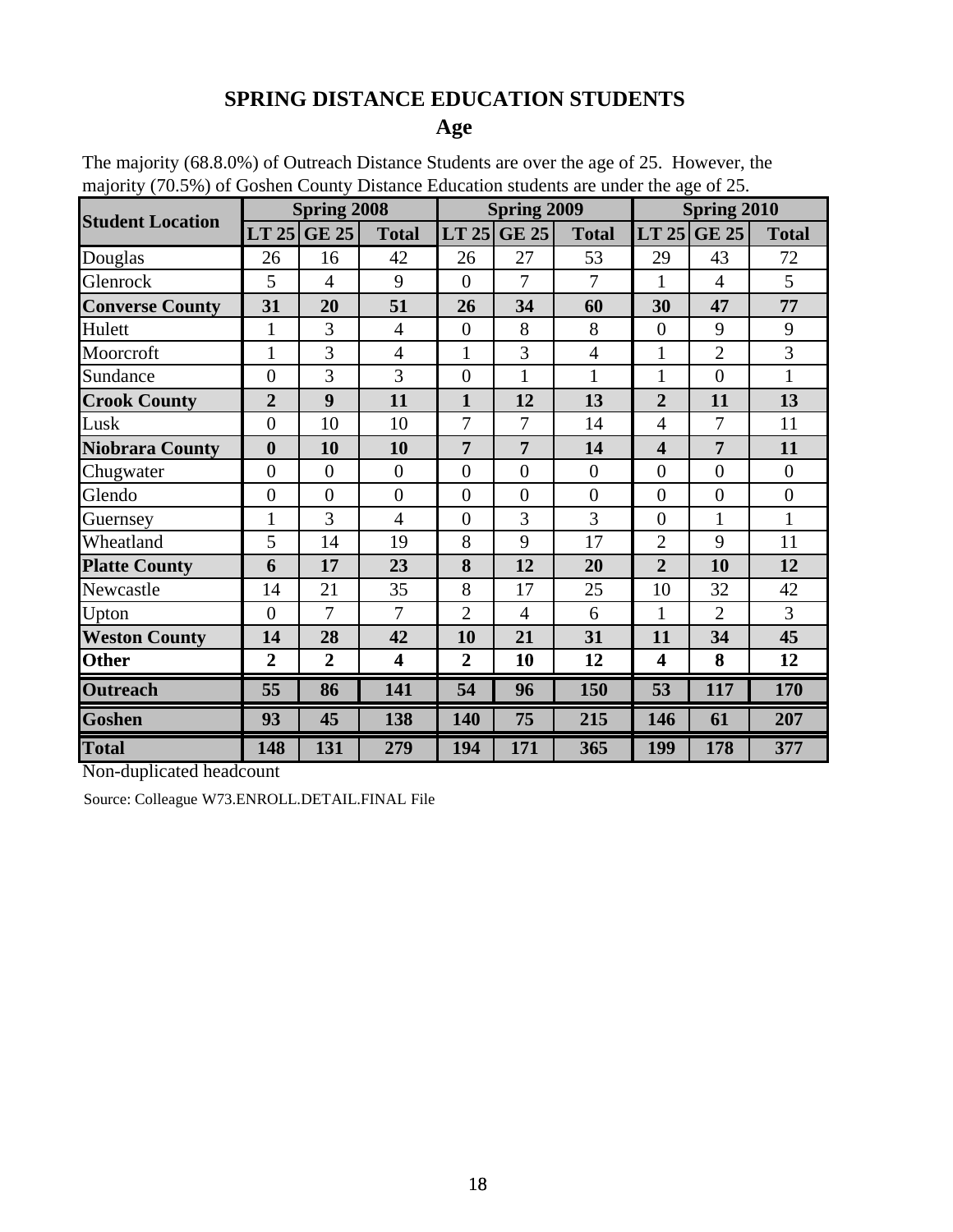| <b>Course Location</b> |                 | <b>Spring 2008</b> |            |                 | Spring 2009     |            |                  | Spring 2010             |            |
|------------------------|-----------------|--------------------|------------|-----------------|-----------------|------------|------------------|-------------------------|------------|
|                        | <b>Sections</b> | <b>Students</b>    | <b>FTE</b> | <b>Sections</b> | <b>Students</b> | <b>FTE</b> | <b>Sections</b>  | <b>Students</b>         | <b>FTE</b> |
| Douglas                | 7               | 30                 | 9.08       | $\overline{4}$  | 16              | 4.67       | 7                | 38                      | 10.50      |
| Glenrock               | $\overline{2}$  | 3                  | 0.75       |                 |                 |            |                  |                         |            |
| <b>Converse County</b> | 9               | 33                 | 9.83       | 4               | <b>16</b>       | 4.67       | 7                | 38                      | 10.50      |
| Hulett                 |                 |                    |            |                 |                 |            |                  |                         |            |
| Moorcroft              | $\mathbf{1}$    | $\overline{2}$     | 0.50       | $\overline{2}$  | 5               | 1.42       | $\mathbf{1}$     | 5                       | 1.67       |
| Sundance               |                 |                    |            |                 |                 |            | 1                | $\overline{c}$          | 0.67       |
| <b>Crook County</b>    | $\mathbf{1}$    | $\overline{2}$     | 0.50       | $\overline{2}$  | 5               | 1.42       | $\overline{2}$   | 7                       | 2.34       |
| Lusk                   |                 |                    |            |                 |                 |            |                  |                         |            |
| <b>Niobrara County</b> | $\mathbf{0}$    | $\mathbf{0}$       | 0.00       | $\mathbf{0}$    | $\mathbf{0}$    | 0.00       | $\boldsymbol{0}$ | $\mathbf{0}$            | 0.00       |
| Chugwater              |                 |                    |            |                 |                 |            |                  |                         |            |
| Glendo                 |                 |                    |            |                 |                 |            |                  |                         |            |
| Guernsey               |                 |                    |            | 1               | 1               | 0.33       |                  |                         |            |
| Wheatland              | $\overline{2}$  | 5                  | 1.25       |                 |                 |            | $\mathbf{1}$     | 3                       | 0.75       |
| <b>Platte County</b>   | $\overline{2}$  | 5                  | 1.25       | $\mathbf{1}$    | 1               | 0.33       | $\mathbf{1}$     | 3                       | 0.75       |
| Newcastle              | 1               | 1                  | 0.25       | 1               | 1               | 0.25       | $\overline{2}$   | 4                       | 1.00       |
| Upton                  |                 |                    |            |                 |                 |            |                  |                         |            |
| <b>Weston County</b>   | $\mathbf{1}$    | $\mathbf{1}$       | 0.25       | $\mathbf{1}$    | $\mathbf{1}$    | 0.25       | $\overline{2}$   | $\overline{\mathbf{4}}$ | 1.00       |
| <b>Outreach</b>        | 13              | 41                 | 11.83      | 8               | 23              | 6.67       | 12               | 52                      | 14.59      |
| <b>Goshen</b>          | 9               | 100                | 30.75      | 7               | 74              | 21.92      | 10               | 115                     | 33.92      |
| <b>Total</b>           | 22              | 141                | 42.58      | 15              | 97              | 28.59      | 22               | 167                     | 48.51      |

#### **SPRING DEVELOPMENTAL COURSES BY LOCATION**

#### **SPRING DEVELOPMENTAL COURSES BY COURSE**

|                              |                 | Spring 2008     |            |                 | Spring 2009     |            | Spring 2010     |                 |            |  |
|------------------------------|-----------------|-----------------|------------|-----------------|-----------------|------------|-----------------|-----------------|------------|--|
| <b>Course</b>                | <b>Sections</b> | <b>Students</b> | <b>FTE</b> | <b>Sections</b> | <b>Students</b> | <b>FTE</b> | <b>Sections</b> | <b>Students</b> | <b>FTE</b> |  |
| DVST 0510 / HMDV 0510        |                 |                 |            |                 |                 |            | 2               | 5               | 1.25       |  |
| <b>DVST 0520 / HMDV 0520</b> |                 | 2               | 0.50       |                 | 7               | 1.75       | 2               | 5               | 1.25       |  |
| DVST 0620 / ENGL 0620        |                 |                 |            |                 |                 |            |                 | $\overline{c}$  | 0.50       |  |
| DVST 0630 / ENGL 0630        | 3               | 6               | 1.50       | 2               | 3               | 0.75       | 2               | 9               | 2.25       |  |
| DVST 0640 / ENGL 0640        | 5               | 21              | 5.25       | 2               | 14              | 3.50       | 4               | 24              | 6.00       |  |
| DVST 0810 / HMDV 0810        |                 |                 |            |                 |                 |            |                 |                 | 0.08       |  |
| DVST 0900 / MATH 0900        | 5               | 24              | 6.00       | 4               | 21              | 5.25       | 3               | 38              | 9.50       |  |
| <b>MATH 0920</b>             | 6               | 64              | 21.33      | 5               | 39              | 13.00      | 4               | 56              | 18.67      |  |
| <b>MATH 0930</b>             | $\mathfrak{D}$  | 24              | 8.00       |                 | 13              | 4.33       | 3               | 27              | 9.00       |  |
| <b>Total</b>                 | 22              | 141             | 42.58      | 15              | 97              | 28.58      | 22              | 167             | 48.50      |  |
| % of Total FTE               |                 | 4.36%           |            |                 | 2.71%           |            |                 | 4.45%           |            |  |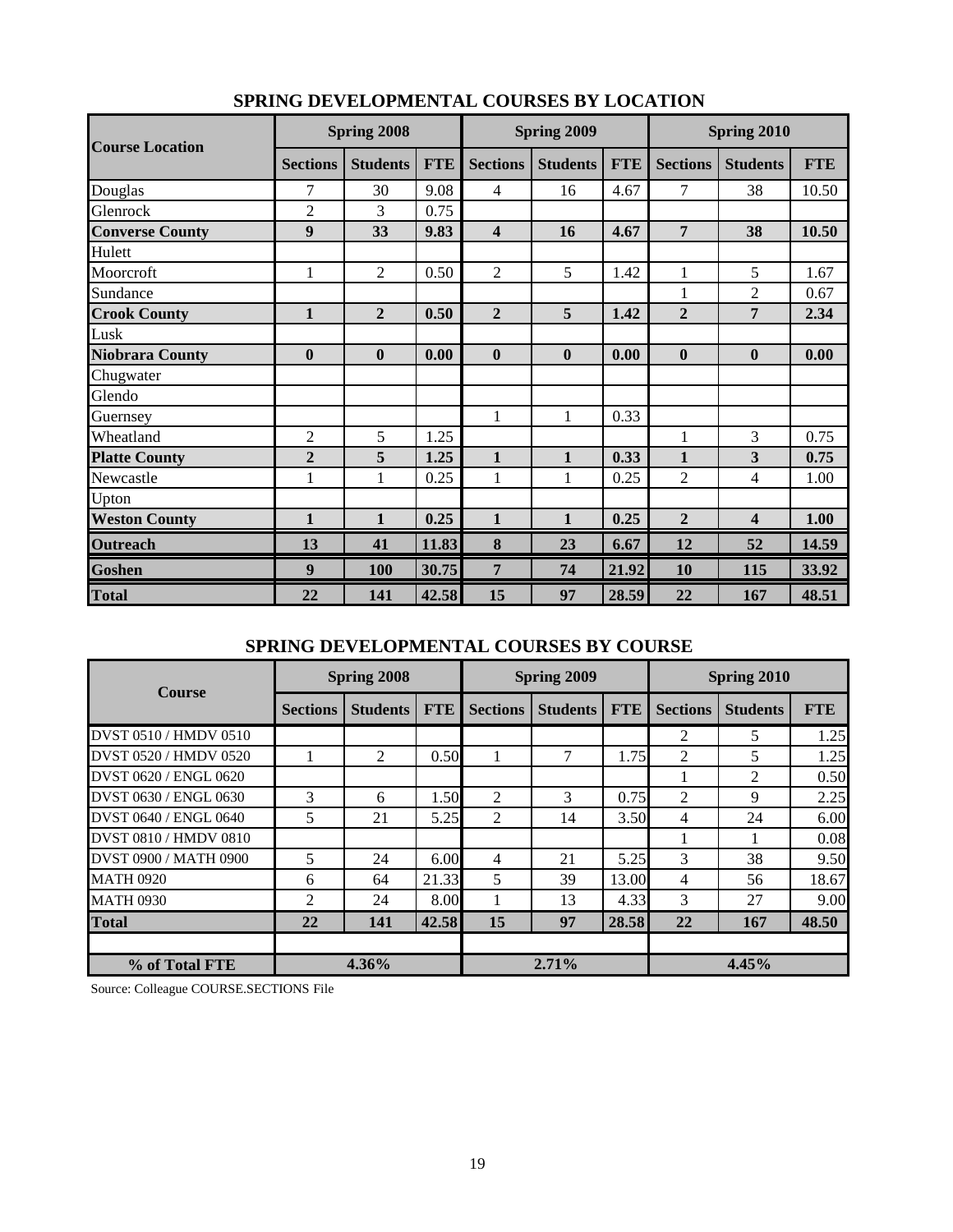| <b>Student Location</b> |              | <b>Spring 2008</b> |                 |                | <b>Spring 2009</b>      |                         |                | <b>Spring 2010</b>      |                         |
|-------------------------|--------------|--------------------|-----------------|----------------|-------------------------|-------------------------|----------------|-------------------------|-------------------------|
|                         | <b>FT</b>    | <b>PT</b>          | <b>Total</b>    | <b>FT</b>      | <b>PT</b>               | <b>Total</b>            | <b>FT</b>      | <b>PT</b>               | <b>Total</b>            |
| Douglas                 | 10           | 16                 | 26              | $\overline{5}$ | 7                       | 12                      | 13             | 16                      | 29                      |
| Glenrock                |              | $\overline{2}$     | $\overline{2}$  |                |                         |                         |                |                         |                         |
| <b>Converse County</b>  | 10           | 18                 | <u>28</u>       | 5              | $\overline{7}$          | 12                      | 13             | 16                      | 29                      |
| Hulett                  |              | $\overline{2}$     | $\overline{2}$  |                |                         |                         |                |                         |                         |
| Moorcroft               |              | 1                  | $\mathbf{1}$    |                | $\overline{4}$          | $\overline{4}$          |                | $\overline{2}$          | $\overline{2}$          |
| Sundance                |              |                    |                 |                |                         |                         |                | $\overline{2}$          | $\overline{2}$          |
| <b>Crook County</b>     |              | 3                  | 3               |                | $\overline{\mathbf{4}}$ | $\overline{\mathbf{4}}$ |                | $\overline{\mathbf{4}}$ | $\overline{\mathbf{4}}$ |
| Lusk                    |              |                    |                 | $\mathbf{1}$   |                         | 1                       |                |                         |                         |
| <b>Niobrara County</b>  |              |                    |                 | 1              |                         | 1                       |                |                         |                         |
| Chugwater               |              |                    |                 |                |                         |                         |                |                         |                         |
| Glendo                  |              |                    |                 |                |                         |                         |                |                         |                         |
| Guernsey                |              |                    |                 |                |                         |                         |                |                         |                         |
| Wheatland               | $\mathbf{1}$ | 6                  | $\overline{7}$  |                | $\mathbf{1}$            | 1                       |                | $\overline{2}$          | $\overline{2}$          |
| <b>Platte County</b>    | 1            | 6                  | 7               |                | $\mathbf{1}$            | 1                       |                | $\overline{2}$          | $\overline{2}$          |
| Newcastle               |              | 7                  | $\overline{7}$  |                | $\overline{2}$          | $\overline{2}$          | $\overline{2}$ | 6                       | $\overline{8}$          |
| Upton                   |              |                    |                 |                |                         |                         |                | 1                       | 1                       |
| <b>Weston County</b>    |              | $\overline{7}$     | $\overline{7}$  |                | $\overline{2}$          | $\overline{2}$          | $\overline{2}$ | 7                       | 9                       |
| <b>Other</b>            |              |                    |                 |                |                         |                         | $\mathbf{1}$   |                         | $\mathbf{1}$            |
| <b>Outreach</b>         | 11           | $\overline{34}$    | $\overline{45}$ | 6              | 14                      | 20                      | 16             | 29                      | 45                      |
| <b>Goshen</b>           | 64           | 16                 | 80              | 49             | 11                      | 60                      | 75             | 15                      | 90                      |
| <b>Total</b>            | 75           | 50                 | 125             | 55             | $\overline{25}$         | 80                      | 91             | 44                      | 135                     |
| % of Total              |              | 8.53%              |                 |                | 5.01%                   |                         |                | 8.42%                   |                         |

## **BY FULL-TIME/PART-TIME SPRING DEVELOPMENTAL STUDENTS**

Source: Colleague W73.ENROLL.DETAIL.FINAL File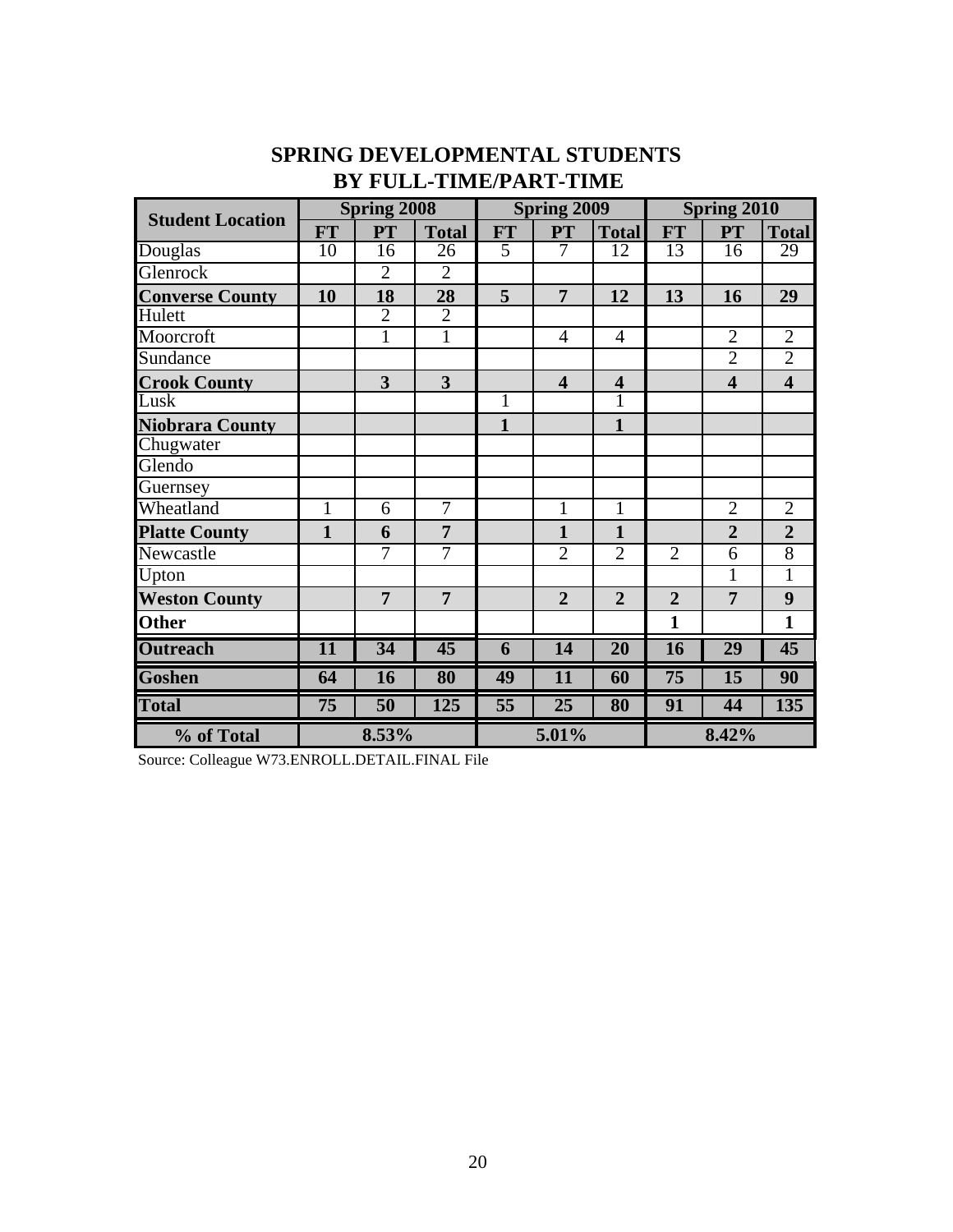|                         |                         | <b>Spring 2008</b>      |                  |                  | <b>Spring 2009</b> |                         |                  | <b>Spring 2010</b> |                         |
|-------------------------|-------------------------|-------------------------|------------------|------------------|--------------------|-------------------------|------------------|--------------------|-------------------------|
| <b>Student Location</b> | LT 25                   | <b>GE 25</b>            | <b>Total</b>     |                  | LT $25$ GE $25$    | <b>Total</b>            |                  | LT $25$ GE $25$    | <b>Total</b>            |
| Douglas                 | 12                      | 14                      | 26               | 6                | 6                  | 12                      | 14               | 15                 | 29                      |
| Glenrock                |                         | $\overline{2}$          | $\overline{2}$   |                  |                    | $\overline{0}$          |                  |                    | $\overline{0}$          |
| <b>Converse County</b>  | 12                      | 16                      | 28               | 6                | 6                  | 12                      | 14               | 15                 | 29                      |
| Hulett                  |                         | $\overline{2}$          | $\overline{2}$   |                  |                    | $\overline{0}$          |                  |                    | $\theta$                |
| Moorcroft               |                         | $\mathbf{1}$            | $\mathbf{1}$     | $\overline{2}$   | $\overline{2}$     | $\overline{4}$          | 1                | $\mathbf{1}$       | $\overline{2}$          |
| Sundance                |                         |                         | $\overline{0}$   |                  |                    | $\overline{0}$          | $\overline{2}$   | $\overline{0}$     | $\overline{2}$          |
| <b>Crook County</b>     | $\boldsymbol{0}$        | 3                       | 3                | $\overline{2}$   | $\overline{2}$     | $\overline{\mathbf{4}}$ | 3                | $\mathbf{1}$       | $\overline{\mathbf{4}}$ |
| Lusk                    |                         |                         | $\overline{0}$   |                  | 1                  | $\mathbf{1}$            |                  |                    | $\boldsymbol{0}$        |
| <b>Niobrara County</b>  | $\boldsymbol{0}$        | $\boldsymbol{0}$        | $\boldsymbol{0}$ | $\boldsymbol{0}$ | $\mathbf{1}$       | $\mathbf{1}$            | $\boldsymbol{0}$ | $\boldsymbol{0}$   | $\boldsymbol{0}$        |
| Chugwater               |                         |                         |                  |                  |                    |                         |                  |                    |                         |
| Glendo                  |                         |                         | $\overline{0}$   |                  |                    | $\overline{0}$          |                  |                    | $\overline{0}$          |
| Guernsey                |                         |                         | $\overline{0}$   |                  |                    | $\overline{0}$          |                  |                    | $\overline{0}$          |
| Wheatland               | $\overline{4}$          | 3                       | 7                | $\mathbf{1}$     |                    | $\mathbf{1}$            |                  | $\mathbf{2}$       | $\overline{2}$          |
| <b>Platte County</b>    | $\overline{\mathbf{4}}$ | 3                       | $\overline{7}$   | $\mathbf{1}$     | $\boldsymbol{0}$   | $\mathbf{1}$            | $\boldsymbol{0}$ | $\overline{2}$     | $\overline{2}$          |
| Newcastle               | 3                       | $\overline{4}$          | 7                |                  | $\overline{2}$     | $\overline{2}$          | $\overline{2}$   | 6                  | 8                       |
| Upton                   |                         |                         | $\overline{0}$   |                  |                    | $\overline{0}$          | 1                | $\overline{0}$     | 1                       |
| <b>Weston County</b>    | $\overline{\mathbf{3}}$ | $\overline{\mathbf{4}}$ | $\overline{7}$   | $\boldsymbol{0}$ | $\overline{2}$     | $\overline{2}$          | 3                | 6                  | 9                       |
| <b>Other</b>            |                         |                         |                  |                  |                    |                         | $\mathbf{1}$     |                    | 1                       |
| <b>Outreach</b>         | 19                      | 26                      | 45               | 9                | 11                 | 20                      | 21               | 24                 | 45                      |
| Goshen                  | 53                      | 27                      | 80               | 46               | 14                 | 60                      | 71               | 18                 | 89                      |
| <b>Total</b>            | 72                      | 53                      | 125              | 55               | 25                 | 80                      | 92               | 42                 | 134                     |

#### **SPRING DEVELOPMENTAL STUDENTS BY AGE**

LT- Less Than 25

Source: Colleague W73.ENROLL.DETAIL.FINAL File

GE- Greater or Equal to 25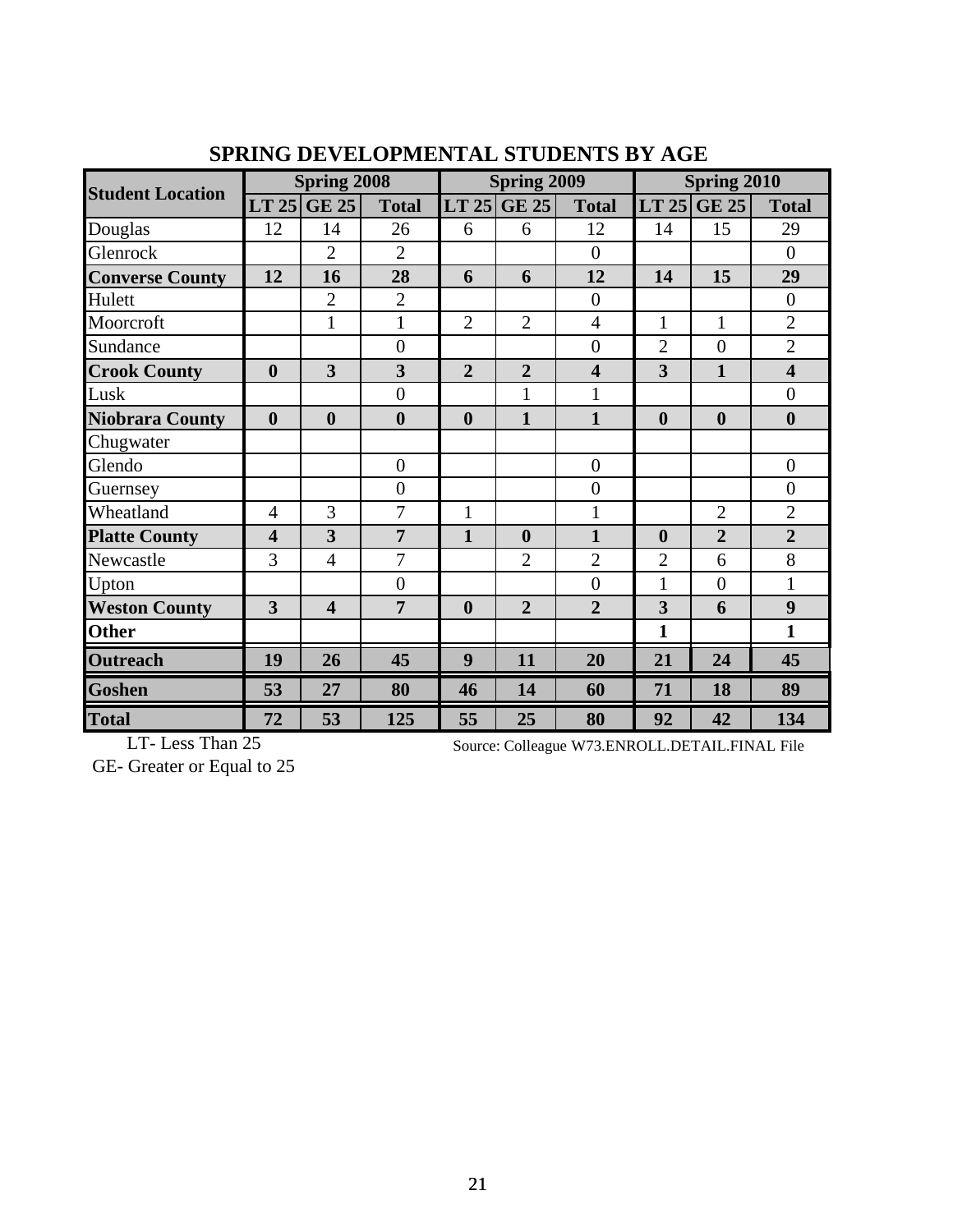### **SPRING DEGREE-SEEKING/DEVELOPMENTAL STUDENTS**

The percent of AA and AS degree-seeking students enrolled in developmental course(s) during the Spring 2010 semester was 4.9% higher than Spring 2009. The total number of students went up 18 and the total students taking develpmental courses increase by 36. The AAS degree-seeking students enrolled in developmental course(s) increased by 5.0%, and the Certificate-seeking students increased

| <b>Academic</b>    |              | <b>Spring 2008</b>                     |       |              | <b>Spring 2009</b>                     |         | <b>Spring 2010</b> |                                        |       |  |  |
|--------------------|--------------|----------------------------------------|-------|--------------|----------------------------------------|---------|--------------------|----------------------------------------|-------|--|--|
| <b>Programs</b>    | <b>Total</b> | <b>Dev</b><br><b>Students Students</b> | % Dev | <b>Total</b> | <b>Dev</b><br><b>Students Students</b> | $%$ Dev | <b>Total</b>       | <b>Dev</b><br><b>Students Students</b> | % Dev |  |  |
| <b>AA/AS</b>       | 372          | 99                                     | 26.6% | 439          | 70                                     | 15.9%   | 452                | 94                                     | 20.8% |  |  |
| <b>AAS</b>         | 193          | 12                                     | 6.2%  | 211          | 5                                      | 2.4%    | 203                | 15                                     | 7.4%  |  |  |
| <b>Certificate</b> | 35           |                                        | 2.9%  | 34           | $\overline{2}$                         | 5.9%    | 47                 | 4                                      | 8.5%  |  |  |
|                    |              |                                        |       |              |                                        |         |                    |                                        |       |  |  |
| <b>Total</b>       | 600          | 112                                    | 18.7% | 684          | 77                                     | 11.3%   | 702                | 113                                    | 16.1% |  |  |

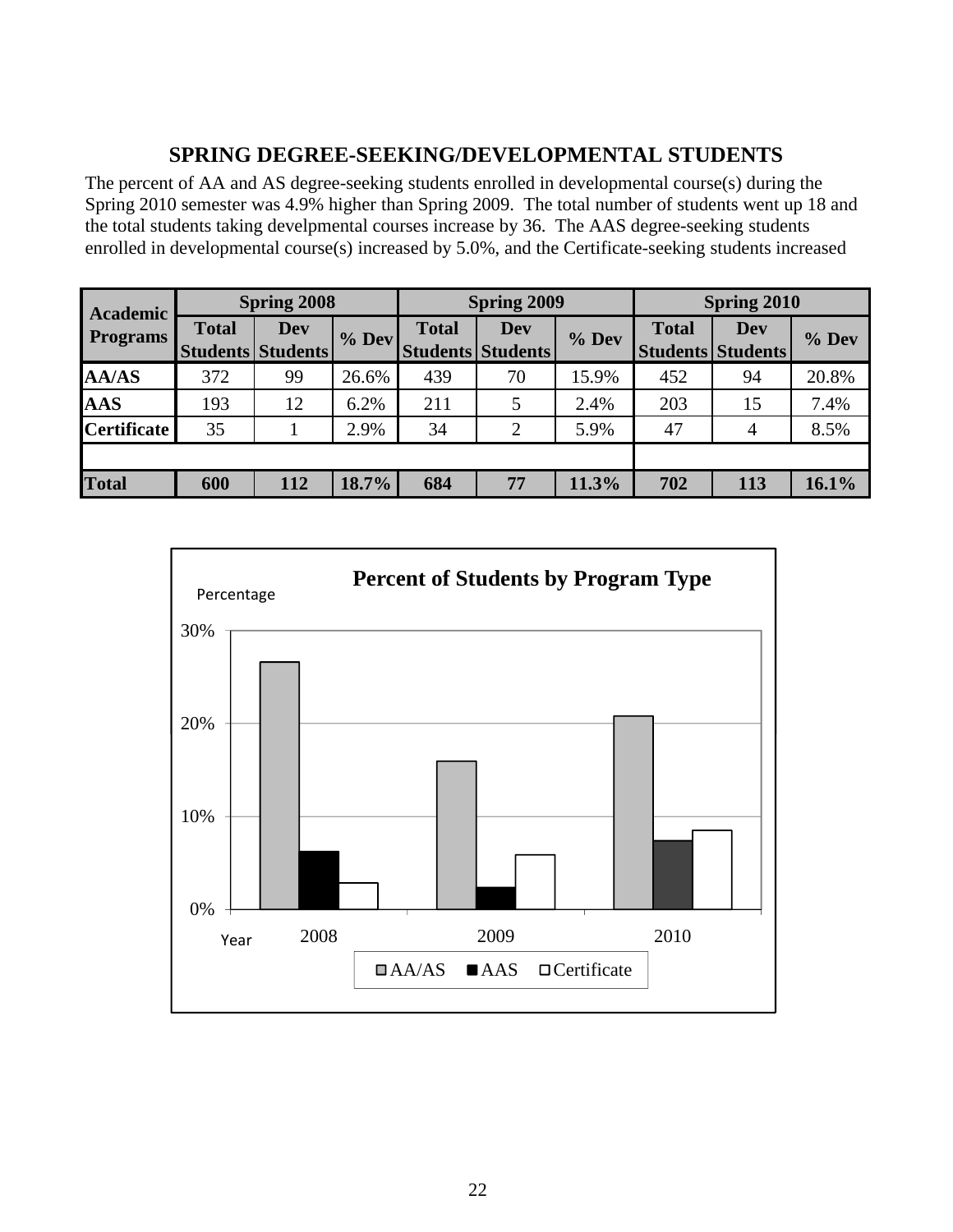#### **SPRING ON-CAMPUS EVENING COURSES**

On-Campus Evening unduplicated headcount decreased by 37students and the duplicated headcount decreased by 58 students. Sections that made went down by 4 classes and the number of classes being canceled increased 3 sections.

|                        | Spring 2008     |                          |                   |                 | Spring 2009     |            | <b>Spring 2010</b> |                   |            |  |
|------------------------|-----------------|--------------------------|-------------------|-----------------|-----------------|------------|--------------------|-------------------|------------|--|
| <b>Departments</b>     |                 | <b>Sections Students</b> | <b>FTE</b>        | <b>Sections</b> | <b>Students</b> | <b>FTE</b> |                    | Sections Students | <b>FTE</b> |  |
| <b>ACCT</b>            |                 |                          |                   | 1               | 5               | 0.83       |                    |                   |            |  |
| <b>ART</b>             | $\mathbf{1}$    | 11                       | 2.75              | $\mathbf{1}$    | 17              | 4.25       | $\overline{2}$     | 35                | 8.75       |  |
| <b>BIOL</b>            |                 |                          |                   |                 |                 |            |                    |                   |            |  |
| <b>BOTK</b>            |                 |                          |                   |                 |                 |            |                    |                   |            |  |
| <b>CMAP</b>            | $\mathbf{1}$    | $\overline{4}$           | 1.00              | $\overline{4}$  | 29              | 4.00       | $\mathbf{1}$       | 5                 | 0.42       |  |
| CO/M                   | $\overline{2}$  | 19                       | 4.75              | $\overline{2}$  | 20              | 5.00       |                    |                   |            |  |
| COSC                   |                 |                          |                   |                 |                 |            |                    |                   |            |  |
| <b>CRMJ</b>            |                 |                          |                   |                 |                 |            |                    |                   |            |  |
| <b>DVST</b>            | $\mathbf{1}$    | 5                        | 1.25              |                 |                 |            |                    |                   |            |  |
| <b>ECON</b>            |                 |                          |                   |                 |                 |            |                    |                   |            |  |
| <b>EDEX</b>            |                 |                          |                   |                 |                 |            |                    |                   |            |  |
| <b>EDFD</b>            |                 |                          |                   |                 |                 |            |                    |                   |            |  |
| <b>EDUC</b>            |                 |                          |                   |                 |                 |            |                    |                   |            |  |
| <b>ENTK</b>            | $\mathbf{1}$    | 12                       | 1.00              | $\mathbf{1}$    | 19              | 1.58       |                    |                   |            |  |
| <b>ENTR</b>            |                 |                          |                   |                 |                 |            | $\overline{2}$     | $\overline{4}$    | 0.67       |  |
| <b>ENGL</b>            |                 |                          |                   |                 |                 |            |                    |                   |            |  |
| <b>EQST</b>            | $\overline{4}$  | 42                       | 7.00              | $\overline{4}$  | 43              | 7.17       | $\overline{4}$     | 27                | 4.50       |  |
| <b>HIST</b>            | $\overline{2}$  | 6                        | 1.50              |                 |                 |            | $\mathbf{1}$       | 20                | 5.00       |  |
| <b>HLTK</b>            | $\overline{4}$  | 23                       | 7.67              | $\overline{2}$  | 14              | 4.67       | $\overline{4}$     | 24                | 8.00       |  |
| <b>LIBS</b>            | $\overline{2}$  | 16                       | 4.00              |                 |                 |            | $\mathbf{1}$       | 8                 | 2.00       |  |
| <b>MATH</b>            | $\overline{2}$  | $8\,$                    | $\overline{2.00}$ | $\overline{2}$  | 17              | 4.25       | $\overline{c}$     | 20                | 5.00       |  |
| <b>MUSC</b>            | $\overline{2}$  | 8                        | 0.67              | $\mathbf{1}$    | $\overline{4}$  | 0.33       |                    |                   |            |  |
| <b>POLS</b>            | $\mathbf{1}$    | 34                       | 8.50              |                 |                 |            |                    |                   |            |  |
| <b>PSYC</b>            | $\overline{2}$  | $\overline{2}$           | 0.67              | $\overline{c}$  | 12              | 3.00       | $\overline{2}$     | 3                 | 1.00       |  |
| <b>REAL</b>            |                 |                          |                   |                 |                 |            |                    |                   |            |  |
| <b>RELI</b>            |                 |                          |                   | $\mathfrak{2}$  | 16              | 4.00       |                    |                   |            |  |
| <b>REWM</b>            |                 |                          |                   |                 |                 |            |                    |                   |            |  |
| <b>SAFE</b>            | $\mathbf{1}$    | 17                       | 1.42              | 1               | 11              | 0.92       |                    |                   |            |  |
| <b>WELD</b>            | $\mathbf{1}$    | 12                       | 4.00              | $\mathbf{1}$    | 11              | 3.67       | 1                  | 14                | 4.67       |  |
| ZOO                    | $\overline{2}$  | 8                        | 2.67              |                 |                 |            |                    |                   |            |  |
| <b>Total</b>           | $\overline{29}$ | 227                      | 50.85             | $\overline{24}$ | 218             | 43.67      | 20                 | 160               | 40.01      |  |
| <b>Sects Cancelled</b> |                 | 6                        |                   |                 | 11              |            |                    | 14                |            |  |
| <b>Sects Offered</b>   |                 | 35                       |                   |                 | 35              |            |                    | 34                |            |  |

Duplicated Headcount



Source: Colleague COURSE.SECTIONS File



23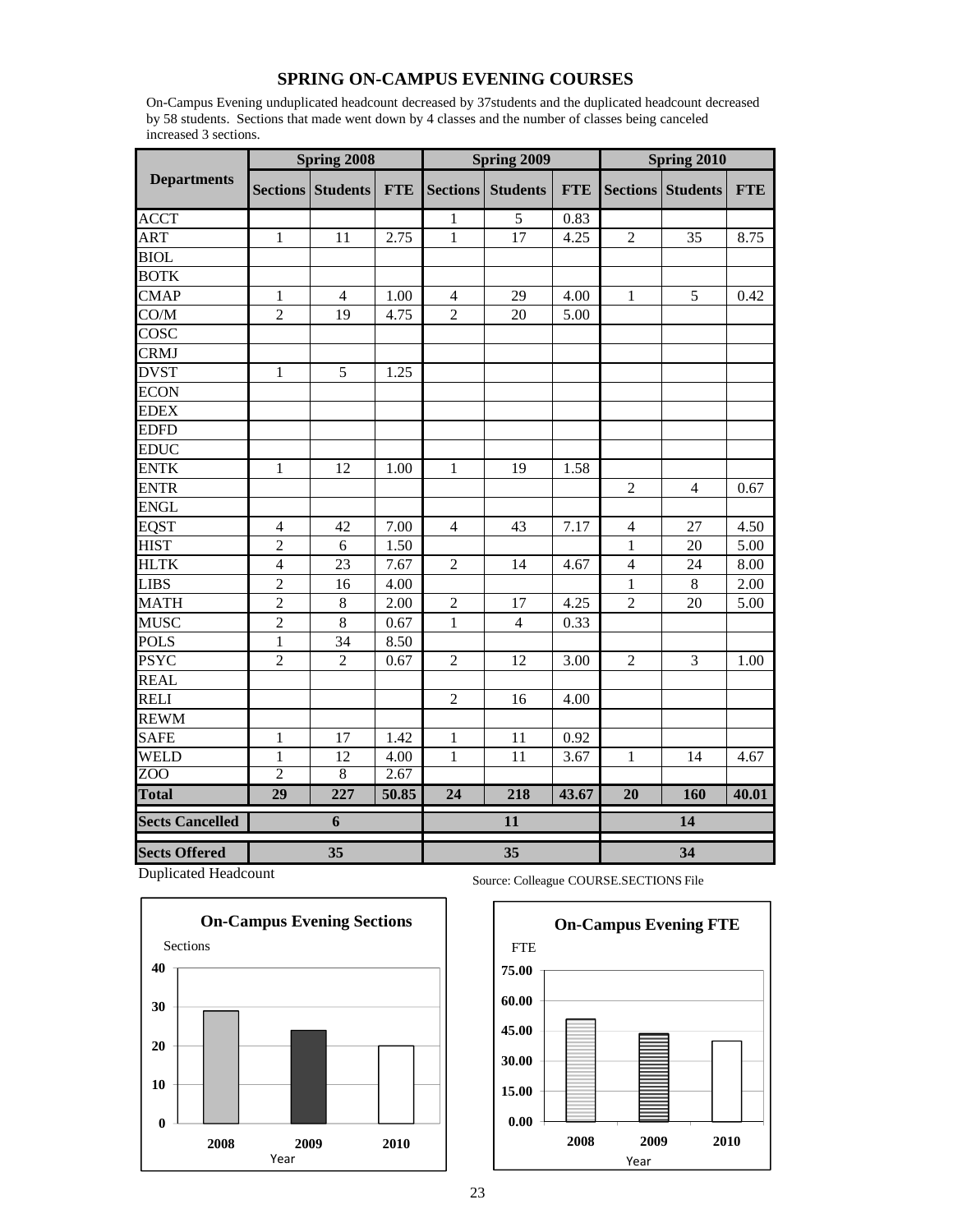|                       |           | <b>Spring 2008</b> |              |           | Spring 2009 |              | Spring 2010 |    |              |  |
|-----------------------|-----------|--------------------|--------------|-----------|-------------|--------------|-------------|----|--------------|--|
|                       | <b>FT</b> | PT                 | <b>Total</b> | <b>FT</b> | PT          | <b>Total</b> | <b>FT</b>   | PT | <b>Total</b> |  |
| <b>Degree Seeking</b> | 128       | 44                 | 172          | 127       | 37          | 164          | 87          | 25 | 112          |  |
| <b>Non-Degree</b>     |           |                    |              |           |             |              |             |    |              |  |
| <b>Seeking</b>        | 7         | 27                 | 34           | 3         | 23          | 26           | 8           | 33 |              |  |
|                       |           |                    |              |           |             |              |             |    |              |  |
| <b>Total</b>          | 135       | 71                 | 206          | 130       | 60          | 190          | 95          | 58 | 153          |  |

#### **SPRING ON-CAMPUS EVENING STUDENTS Full-Time / Part-time**

|                              |     | Spring 2008                                           |     |     | Spring 2009 |     | Spring 2010 |    |     |  |
|------------------------------|-----|-------------------------------------------------------|-----|-----|-------------|-----|-------------|----|-----|--|
|                              |     | LT 25 GE 25 Total LT 25 GE 25 Total LT 25 GE 25 Total |     |     |             |     |             |    |     |  |
| <b>Degree Seeking</b>        | 128 | 44                                                    | 172 | 122 | 42          | 164 | 77          | 35 | 112 |  |
| <b>Non-Degree</b><br>Seeking | 15  | 18                                                    | 33  | 7   | 19          | 26  | 14          | 26 | 40  |  |
|                              |     |                                                       |     |     |             |     |             |    |     |  |
| Total                        | 143 | 62                                                    | 205 | 129 | 61          | 190 | 91          | 61 | 152 |  |

**Age**

Unduplicated Headcount



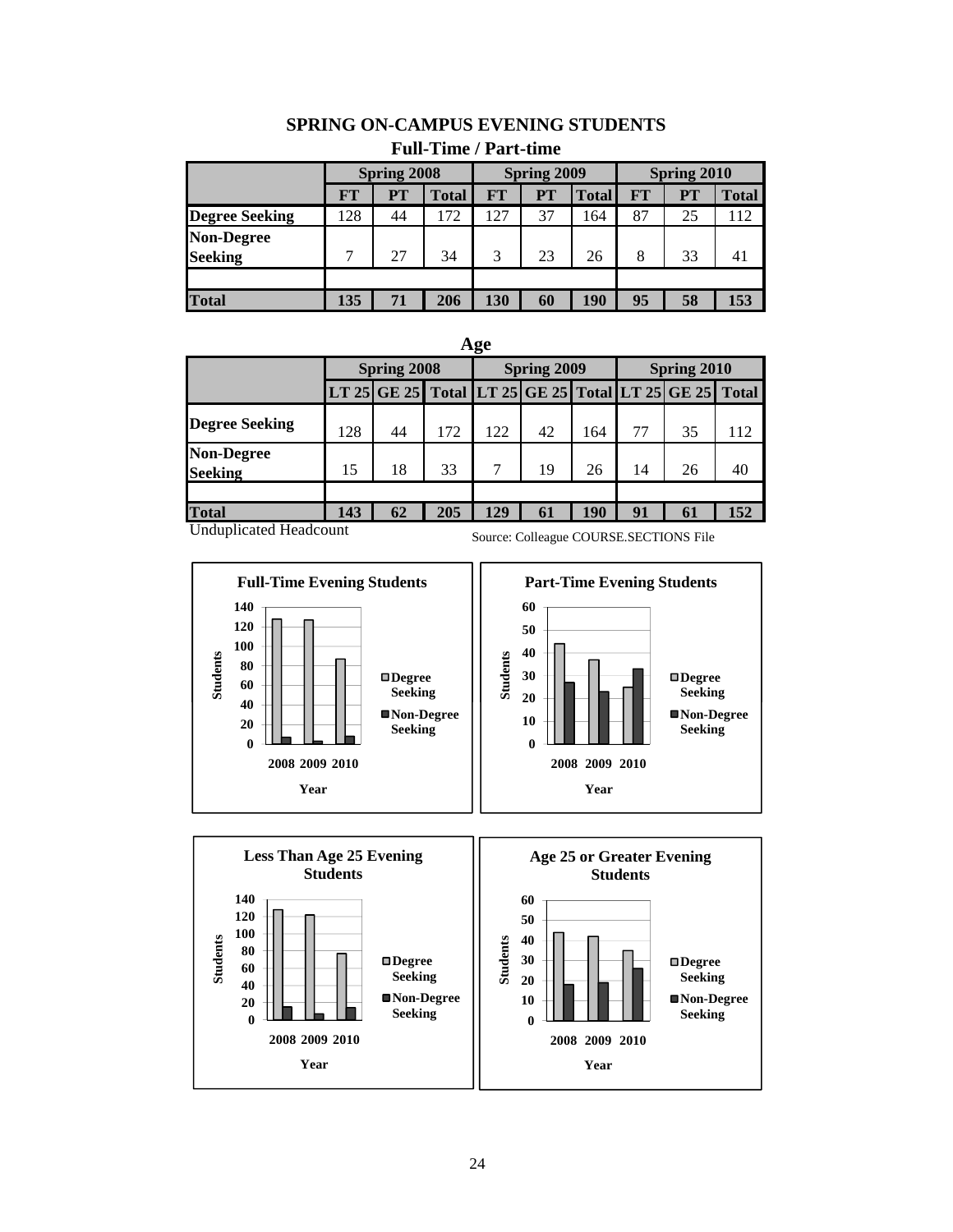#### **EASTERN WYOMING COLLEGE STUDENT MAJORS**

The programs with the largest enrollments were Interdisciplinary Studies, Welding & Joining Technology, Pre-Nursing, and Veterinary Technology. Interdisciplinary Studies had a decrease of 32 students and the undeclared category includes the 415 high school students and had a decrease of 12 students. The largest increase of 13 was in Criminal Justice- Law Enforcement. j.

| <b>Major</b> | <b>Major Description</b>               | 2008           | Spring Spring<br>2009 | <b>Spring</b><br>2010 | <b>Variance</b>  | <b>Major</b> | <b>Major Description</b>              | Spring Spring Spring<br>2008 | 2009           | 2010           | <b>Variance</b> |
|--------------|----------------------------------------|----------------|-----------------------|-----------------------|------------------|--------------|---------------------------------------|------------------------------|----------------|----------------|-----------------|
| <b>ACCT</b>  | Accounting                             | 14             | 12                    | 15                    | 3                | <b>ENVR</b>  | <b>Environmental Science</b>          | 1                            |                |                | $\overline{0}$  |
| <b>AGBP</b>  | Ag Beef Production                     | 3              |                       | $\overline{2}$        | $\overline{2}$   | <b>FRCH</b>  | Farm/Ranch Management                 | 27                           | 31             | 23             | $-8$            |
| <b>AGBUS</b> | <b>Agricultural Busines</b>            | 8              | 8                     | 5                     | $-3$             | <b>GAGR</b>  | General Agriculture                   |                              | 3              | $\overline{2}$ | $-1$            |
| <b>AGEC</b>  | Agri-Economics                         |                |                       |                       | $\mathbf{0}$     | <b>HIST</b>  | History                               | 4                            | $\mathbf{2}$   | $\overline{2}$ | $\mathbf{0}$    |
| <b>AGED</b>  | Agri-Education                         | $\overline{c}$ | 2                     | 6                     | $\overline{4}$   | <b>INST</b>  | <b>Interdisciplinary Studies</b>      | 92                           | 154            | 122            | $-32$           |
| <b>ANSC</b>  | Animal Science                         | 12             | 12                    | 8                     | $-4$             | <b>INSTU</b> | <b>INST</b> - Undeclared              |                              | 3              |                | $-3$            |
| <b>ART</b>   | Art                                    | 4              | 8                     | 15                    | $\tau$           | <b>ITSS</b>  | <b>Information Technology Support</b> |                              |                |                |                 |
| <b>BADM</b>  | <b>Business Administration</b>         | 27             | 28                    | 27                    | $-1$             | <b>LANG</b>  | Languages (Foreign)                   |                              |                |                |                 |
| <b>BIOL</b>  | <b>Biology</b>                         | 4              | 3                     | 3                     | $\mathbf{0}$     | <b>MATH</b>  | <b>Mathematics</b>                    | 2                            | 5              |                | -5              |
| <b>BOFTK</b> | Business Office Technology (Cert.)     | 5              | 3                     | 3                     | $\mathbf{0}$     |              | <b>MEDTK</b> Medical Technology       | 3                            | $\overline{2}$ | 1              |                 |
| <b>BOTK</b>  | <b>Business Office Technology</b>      | 9              | 5                     | $\overline{7}$        | $\sqrt{2}$       | <b>MIS</b>   | <b>Management Information Systems</b> | Δ                            |                |                | - 1             |
| <b>BSAD</b>  | <b>Business Administration</b>         | 19             | 19                    | 14                    | $-5$             | <b>MTED</b>  | <b>Math Education</b>                 |                              |                |                | 0               |
| <b>BSDL</b>  | Business Adm. - Distance Learning      | 3              | $\overline{2}$        |                       | $-1$             | <b>MTT</b>   | Machine Tool Technology               |                              | $\overline{c}$ | 5              | 3               |
| <b>BSED</b>  | <b>Business Education</b>              |                |                       |                       | 1                | <b>MUSC</b>  | Music                                 |                              |                |                |                 |
| <b>BWEB</b>  | (Business) Web Design                  | 3              | 3                     | $\overline{7}$        | $\overline{4}$   | <b>MUSED</b> | <b>Music Education</b>                | $\overline{2}$               |                |                | $-1$            |
| <b>CJCC</b>  | Criminal Justice - Corr. - Certificate |                |                       |                       | $\mathbf{0}$     | <b>PDEN</b>  | Pre-Dentistry                         | 2                            |                | 3              | 3               |
| <b>CJCR</b>  | Criminal Justice - Corrections         | 6              | 11                    | 20                    | 9                | <b>PEAC</b>  | <b>Physical Education</b>             | 4                            | 5              | 4              |                 |
| <b>CJLE</b>  | Criminal Justice - Law Enforcement     | 17             | 19                    | 32                    | 13               | <b>PHAR</b>  | Pre-Pharmacy                          | 4                            |                | 1              | 1               |
| <b>CMJT</b>  | <b>Criminal Justice</b>                | 7              | $\overline{4}$        | $\overline{2}$        | $-2$             | <b>PMED</b>  | Pre-Medicine                          | 3                            | $\overline{2}$ | 3              |                 |
| <b>CNET</b>  | <b>Computer Networking</b>             | 5              | $\overline{4}$        | 11                    | 7                | <b>PNSG</b>  | Pre-Nursing                           | 44                           | 59             | 61             | $\overline{2}$  |
| <b>CNTK</b>  | <b>Construction Technology</b>         | 11             | 8                     | 12                    | $\overline{4}$   | <b>POLS</b>  | <b>Political Science</b>              |                              |                |                | $\theta$        |
| <b>COMM</b>  | Communication                          | 4              | $\overline{2}$        | $\overline{c}$        | $\overline{0}$   | <b>PSYC</b>  | Psychology                            | 11                           | 13             | 20             | 7               |
| <b>CRDL</b>  | Criminal Justice- Distance Learning    |                |                       | $\overline{2}$        | 2                | <b>PVET</b>  | Pre-Veterinary                        | 2                            | 7              | 5              | $-2$            |
| <b>CRMJ</b>  | Criminal Justice                       | 6              |                       |                       | $\mathbf{0}$     | <b>REWM</b>  | Rangeland Ec &Wtrshd Mgt - Ag         | $\overline{c}$               |                | 3              | 2               |
| <b>CSHT</b>  | Hair Technology                        |                | 5                     | 4                     | $-1$             | <b>SCED</b>  | <b>Secondary Education</b>            | 21                           | 18             | 19             |                 |
| <b>CSMO</b>  | Cosmetology                            | 22             | 29                    | 25                    | -4               | <b>SOC</b>   | Sociology                             | 4                            | 6              | $\overline{4}$ | $-2$            |
| <b>CSST</b>  | Skin Technology                        | 3              |                       | $\overline{2}$        | 2                | <b>SPED</b>  | <b>Special Education</b>              |                              |                |                | $-1$            |
| <b>ECON</b>  | Economics                              |                |                       |                       | $\boldsymbol{0}$ | <b>UNDE</b>  | Undeclared                            | 866                          | 913            | 901            | $-12$           |
| <b>ECST</b>  | Early Child Studies                    |                |                       |                       | $\boldsymbol{0}$ | <b>VTTK</b>  | Veterinary Technology                 | 48                           | 55             | 54             | $-1$            |
| <b>EDCC</b>  | <b>Early Childcare</b>                 | 5              | $\overline{4}$        | 4                     | $\boldsymbol{0}$ | <b>WILD</b>  | Wildlife/Fisheries Biology & Mgt      | 2                            | 3              | 5              | $\overline{c}$  |
| <b>EDEC</b>  | Early Childhood Education              | 7              | 11                    | 15                    | $\overline{4}$   | <b>WJTK</b>  | Welding & Joining Technology          | 56                           | 71             | 73             | $\overline{2}$  |
| <b>ELED</b>  | <b>Elementary Education</b>            | 51             | 34                    | 42                    | 8                | <b>Total</b> |                                       | 1.466                        | 1,597          | 1,603          | 6               |
| <b>ENGL</b>  | English                                | $\overline{2}$ |                       | $\overline{2}$        |                  |              |                                       |                              |                |                |                 |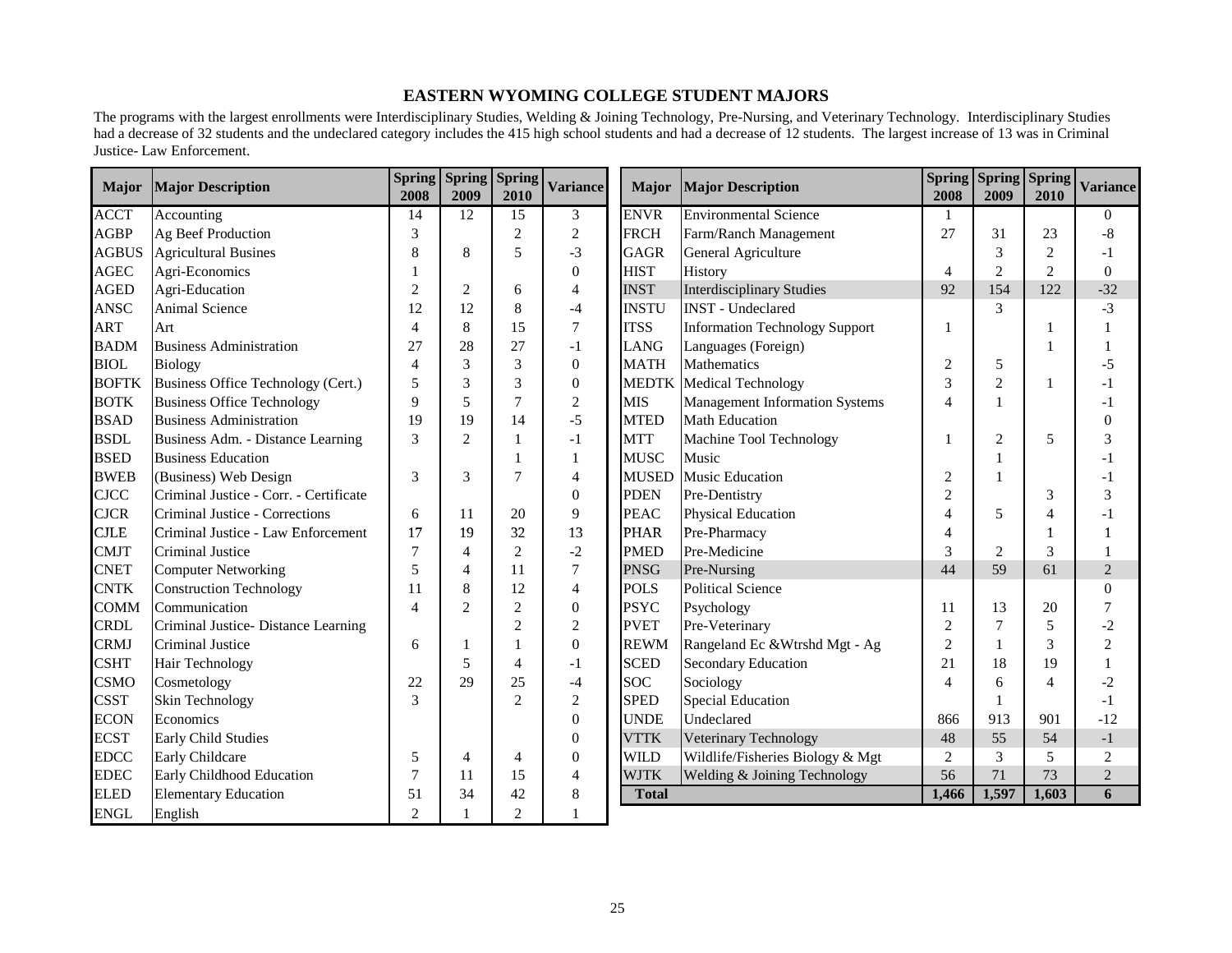## **EWC NON-CREDIT ENROLLMENT**

Courses are identified as either continuing education or community service. Please note the definitions below. The total number of students enrolled in non-credit courses for Spring 2010 was 2,216 students, which is an increase of 445 (25.13%) students compared to Spring 2009 and 289 students above the threeyear average.

| <b>NON-CREDIT HEADCOUNT</b>                                     |       | Spring 2008 Spring 2009 | Spring 2010 | % Change 3 Yr. Avg. |       |
|-----------------------------------------------------------------|-------|-------------------------|-------------|---------------------|-------|
| <b>Continuing Education Students (CE) Workforce Development</b> |       |                         |             |                     |       |
| <b>Unduplicated Headcount</b>                                   | 628   | 661                     | 436         | $-34.04%$           | 575   |
| <b>Duplicated Headcount</b>                                     | 806   | 875                     | 527         | $-39.77\%$          | 736   |
| <b>Community Service Students (CS)</b>                          |       |                         |             |                     |       |
| <b>Unduplicated Headcount</b>                                   | 1,212 | 1,156                   | 1,819       | 57.35%              | 1,396 |
| <b>Duplicated Headcount</b>                                     | 1,456 | 1,664                   | 2,405       | 44.53%              | 1,842 |
| <b>Total CE + CS Duplicated Headcount</b>                       | 2,262 | 2,539                   | 2,932       | 15.48%              | 2,578 |
|                                                                 |       |                         |             |                     |       |
| Total CE + CS Unique Headcount                                  | 1,793 | 1,771                   | 2,216       | 25.13%              | 1,927 |

Source: Colleague Non-Credit Enrollment Report

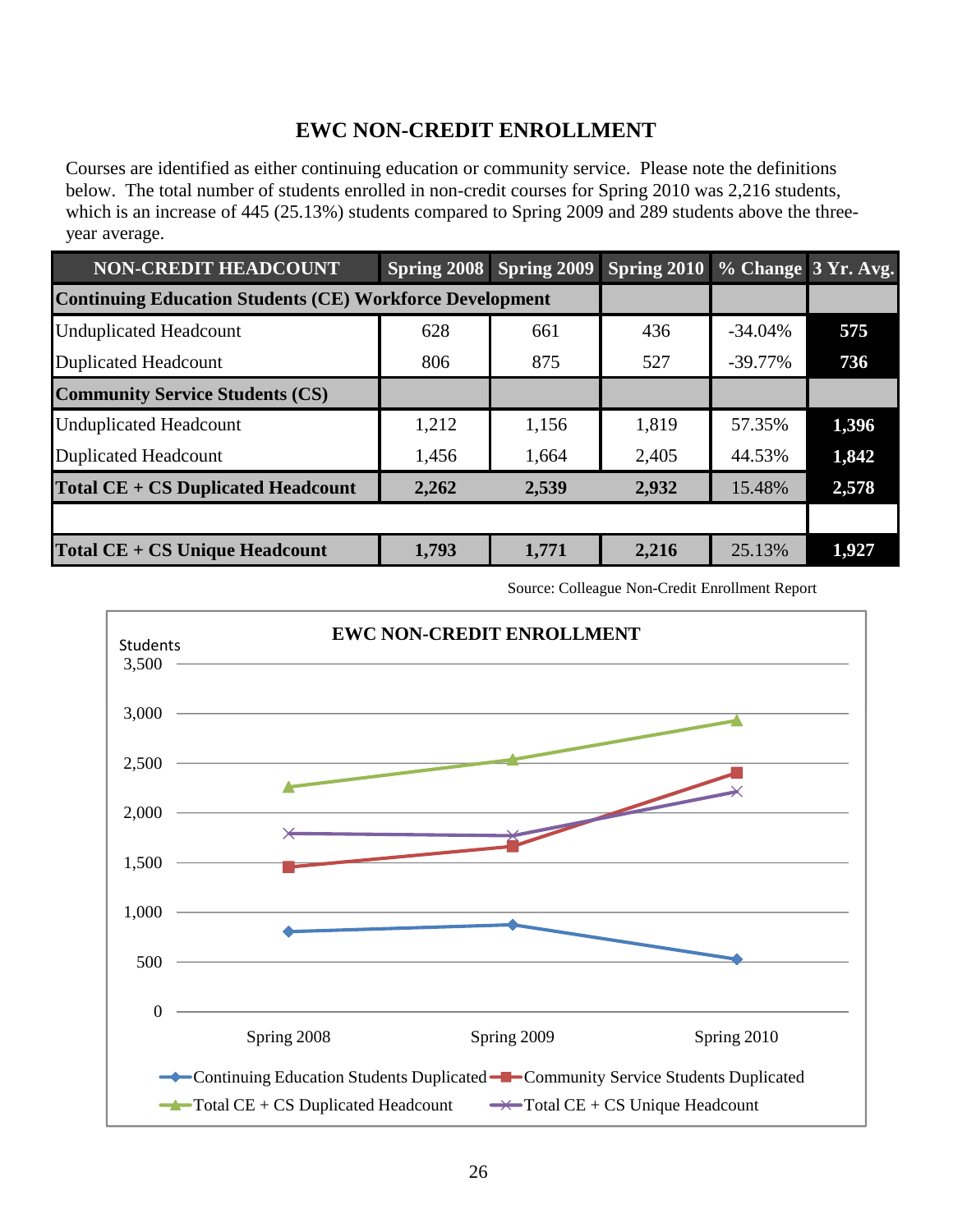| <b>Non-Credit Community Education Headcount by Location</b> |                    |                                                                                  |                                                             |  |  |  |  |  |  |
|-------------------------------------------------------------|--------------------|----------------------------------------------------------------------------------|-------------------------------------------------------------|--|--|--|--|--|--|
|                                                             | 3 Yr.              |                                                                                  |                                                             |  |  |  |  |  |  |
| 08                                                          | 09                 | 10                                                                               | Avg.                                                        |  |  |  |  |  |  |
| 110                                                         | 97                 | 154                                                                              | 120                                                         |  |  |  |  |  |  |
| 82                                                          |                    | 78                                                                               | 53                                                          |  |  |  |  |  |  |
| 192                                                         | 97                 | 232                                                                              | 174                                                         |  |  |  |  |  |  |
|                                                             |                    | 38                                                                               | 13                                                          |  |  |  |  |  |  |
|                                                             | 76                 | 89                                                                               | 55                                                          |  |  |  |  |  |  |
| 42                                                          | 40                 | 24                                                                               | 35                                                          |  |  |  |  |  |  |
| 42                                                          | 116                | 151                                                                              | 103                                                         |  |  |  |  |  |  |
| 270                                                         | 112                | 179                                                                              | 187                                                         |  |  |  |  |  |  |
| 270                                                         | 112                | 179                                                                              | 187                                                         |  |  |  |  |  |  |
| 146                                                         | 289                | 183                                                                              | 206                                                         |  |  |  |  |  |  |
|                                                             | 50                 | 58                                                                               | 36                                                          |  |  |  |  |  |  |
| 77                                                          |                    | 44                                                                               | 40                                                          |  |  |  |  |  |  |
| 15                                                          | 46                 | 267                                                                              | 109                                                         |  |  |  |  |  |  |
| 238                                                         | 385                | 552                                                                              | 392                                                         |  |  |  |  |  |  |
| 198                                                         |                    | 222                                                                              | 140                                                         |  |  |  |  |  |  |
| 18                                                          |                    | 16                                                                               | 11                                                          |  |  |  |  |  |  |
| 216                                                         | $\boldsymbol{0}$   | 238                                                                              | 151                                                         |  |  |  |  |  |  |
|                                                             |                    |                                                                                  |                                                             |  |  |  |  |  |  |
|                                                             |                    |                                                                                  | 1007                                                        |  |  |  |  |  |  |
|                                                             |                    |                                                                                  |                                                             |  |  |  |  |  |  |
|                                                             |                    |                                                                                  |                                                             |  |  |  |  |  |  |
|                                                             |                    |                                                                                  |                                                             |  |  |  |  |  |  |
|                                                             |                    |                                                                                  | 835                                                         |  |  |  |  |  |  |
|                                                             |                    |                                                                                  |                                                             |  |  |  |  |  |  |
|                                                             |                    |                                                                                  |                                                             |  |  |  |  |  |  |
|                                                             |                    |                                                                                  | 1842                                                        |  |  |  |  |  |  |
|                                                             |                    |                                                                                  |                                                             |  |  |  |  |  |  |
|                                                             | 14.1%              | 44.6%                                                                            |                                                             |  |  |  |  |  |  |
|                                                             | 958<br>499<br>1457 | <b>Spring</b><br>710<br>$-248$<br>$-25.9%$<br>953<br>454<br>91.0%<br>1663<br>206 | 1352<br>642<br>90.4%<br>1053<br>100<br>10.5%<br>2405<br>742 |  |  |  |  |  |  |

Headcount is a duplicated number.

Г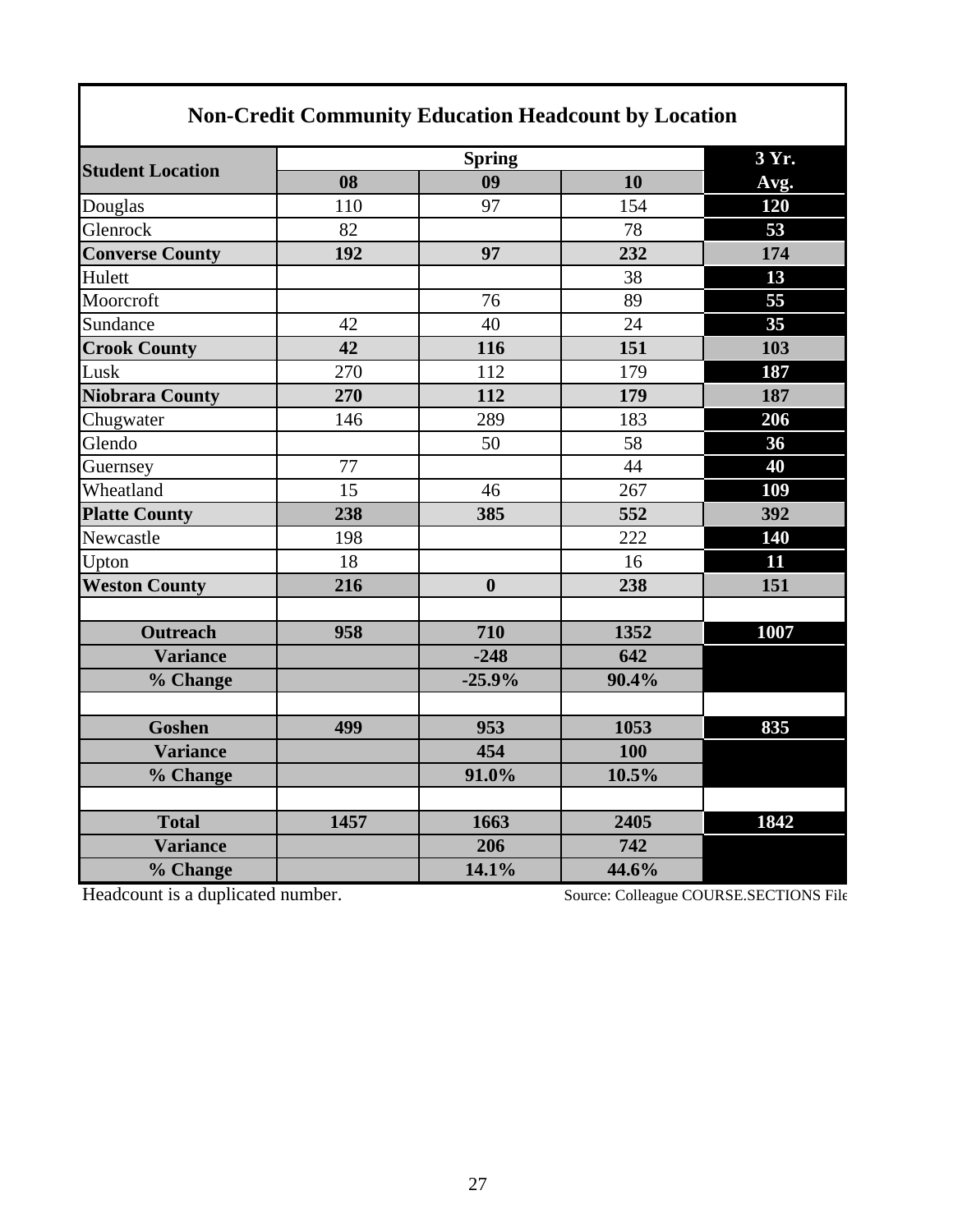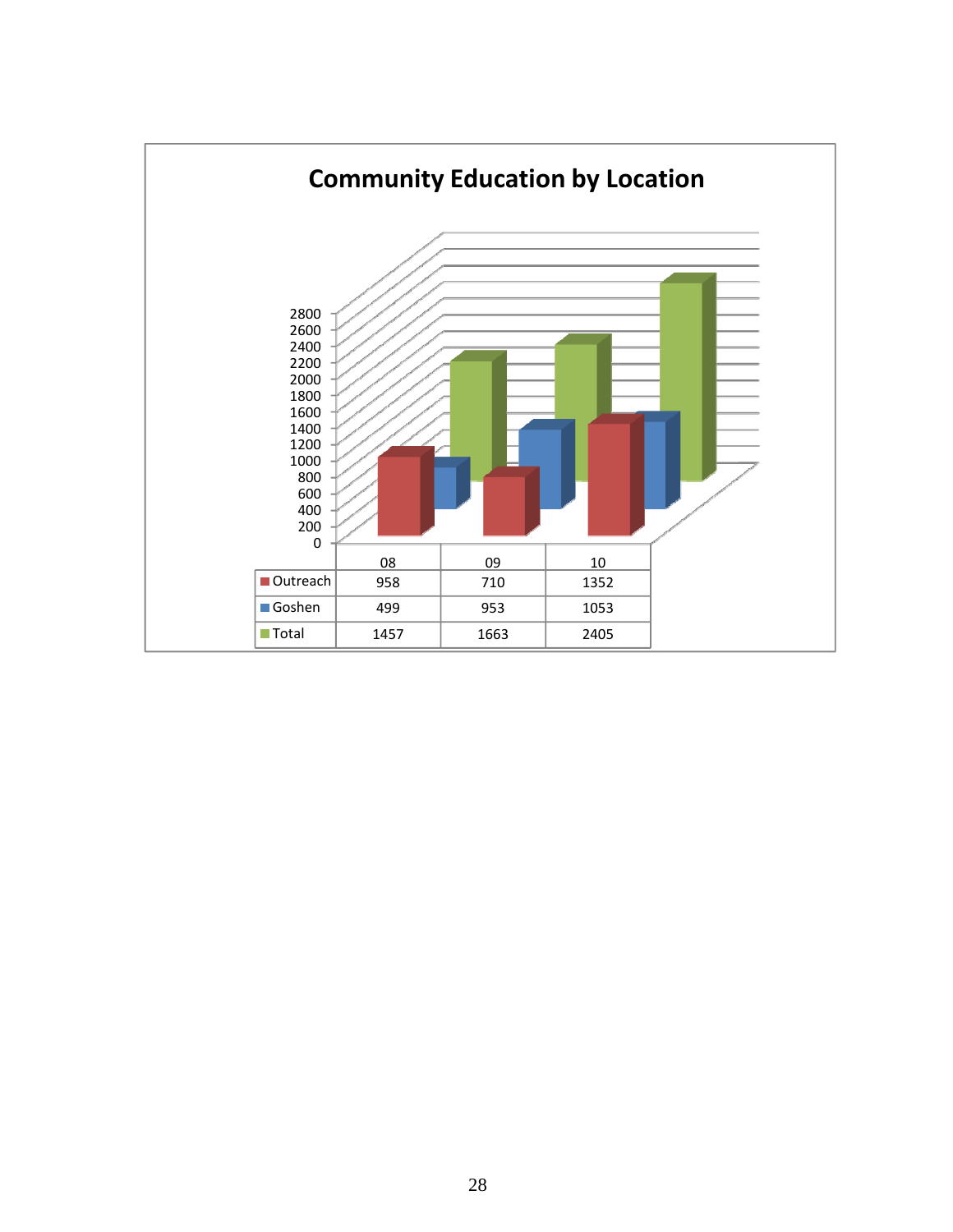## **WORKFORCE DEVELOPMENT**

Workforce development activities are defined as *any training and/or educational related service leading to the acquisition of skills necessary to perform the duties of a particular job for those individuals in or preparing to enter the workforce*. Only those courses organized or coordinated by EWC's workforce development efforts are included in the following table by career cluster as defined by the National Association of State Directors of Career and Technical Education Consortium.

#### **Credit Courses**

Compared to Spring 2009 EWC's workforce development offerings for college credit increased by 17 course sections. The duplicated student headcount increased by 95 (11.50%) students, and the FTE increased by 18.17 (11.14%) FTE.

|                                                               | Year               |                          |                               |               |                                  |                          |                               |               |                |                          |                               |            |  |
|---------------------------------------------------------------|--------------------|--------------------------|-------------------------------|---------------|----------------------------------|--------------------------|-------------------------------|---------------|----------------|--------------------------|-------------------------------|------------|--|
| <b>Career Clusters</b>                                        | <b>Spring 2008</b> |                          |                               |               |                                  | Spring 2009              |                               |               |                | Spring 2010              |                               |            |  |
|                                                               |                    | <b>Sections Students</b> | <b>Credit</b><br><b>Hours</b> | <b>FTE</b>    |                                  | <b>Sections Students</b> | <b>Credit</b><br><b>Hours</b> | <b>FTE</b>    |                | <b>Sections Students</b> | <b>Credit</b><br><b>Hours</b> | <b>FTE</b> |  |
| <b>Agriculture, Food &amp; Natural</b><br><b>Resources</b>    |                    |                          |                               |               |                                  |                          |                               |               |                |                          |                               |            |  |
| <b>Architecture &amp; Construction</b>                        | 9                  | 77                       | 17.50                         | 12.17         | 8                                | 46                       | 17.00                         | 8.00          | 16             | 121                      | 36.00                         | 21.25      |  |
| Arts, A/V Technology &<br><b>Communications</b>               |                    |                          |                               |               |                                  |                          |                               |               |                |                          |                               |            |  |
| <b>Business, Management &amp;</b>                             |                    | 40                       | 4.00                          | 3.33          |                                  |                          | 2.00                          | 4.08          |                | 30                       | 1.00                          | 2.50       |  |
| <b>Administration</b>                                         | 4<br>10            | 78                       | 21.00                         | 12.42         | $\overline{2}$<br>$\overline{3}$ | 49<br>17                 | 8.00                          | 3.67          | 3              | 18                       | 10.00                         | 4.67       |  |
| <b>Education &amp; Training</b><br><b>Finance</b>             |                    |                          |                               |               |                                  |                          |                               |               |                |                          |                               |            |  |
| <b>Government &amp; Public</b>                                |                    |                          |                               |               |                                  |                          |                               |               |                |                          |                               |            |  |
| <b>Administration</b>                                         |                    |                          |                               |               |                                  |                          |                               |               |                |                          |                               |            |  |
| <b>Health Science</b>                                         | 6                  | 43                       | 22.00                         | 13.50         | 8                                | 117                      | 24.00                         | 25.17         | 10             | 95                       | 28.00                         | 19.67      |  |
| <b>Hospitality &amp; Tourism</b>                              |                    |                          |                               |               |                                  |                          |                               |               |                |                          |                               |            |  |
| <b>Human Services</b>                                         |                    |                          |                               |               |                                  |                          |                               |               |                |                          |                               |            |  |
| <b>Information Technology</b>                                 |                    |                          |                               |               |                                  |                          |                               |               |                |                          |                               |            |  |
| Law, Public Safety & Security                                 | 16                 | 390                      | 38.00                         | 80.17         | 27                               | 597                      | 65.00                         | 122.25        | 33             | 645                      | 77.00                         | 128.25     |  |
| <b>Manufacturing</b>                                          |                    |                          |                               |               |                                  |                          |                               |               | $\overline{2}$ | 12                       | 10.00                         | 5.00       |  |
| <b>Marketing, Sales &amp; Service</b>                         |                    |                          |                               |               |                                  |                          |                               |               |                |                          |                               |            |  |
| <b>Science, Technology, Engineering</b>                       |                    |                          |                               |               |                                  |                          |                               |               |                |                          |                               |            |  |
| & Mathematics                                                 |                    |                          |                               |               |                                  |                          |                               |               |                |                          |                               |            |  |
| <b>Transportation, Distribution &amp;</b><br><b>Logistics</b> |                    |                          |                               |               |                                  |                          |                               |               |                |                          |                               |            |  |
| <b>Total</b>                                                  | 45                 | 628                      |                               | 102.50 121.59 | 48                               | 826                      |                               | 116.00 163.17 | 65             | 921                      | 162.00                        | 181.34     |  |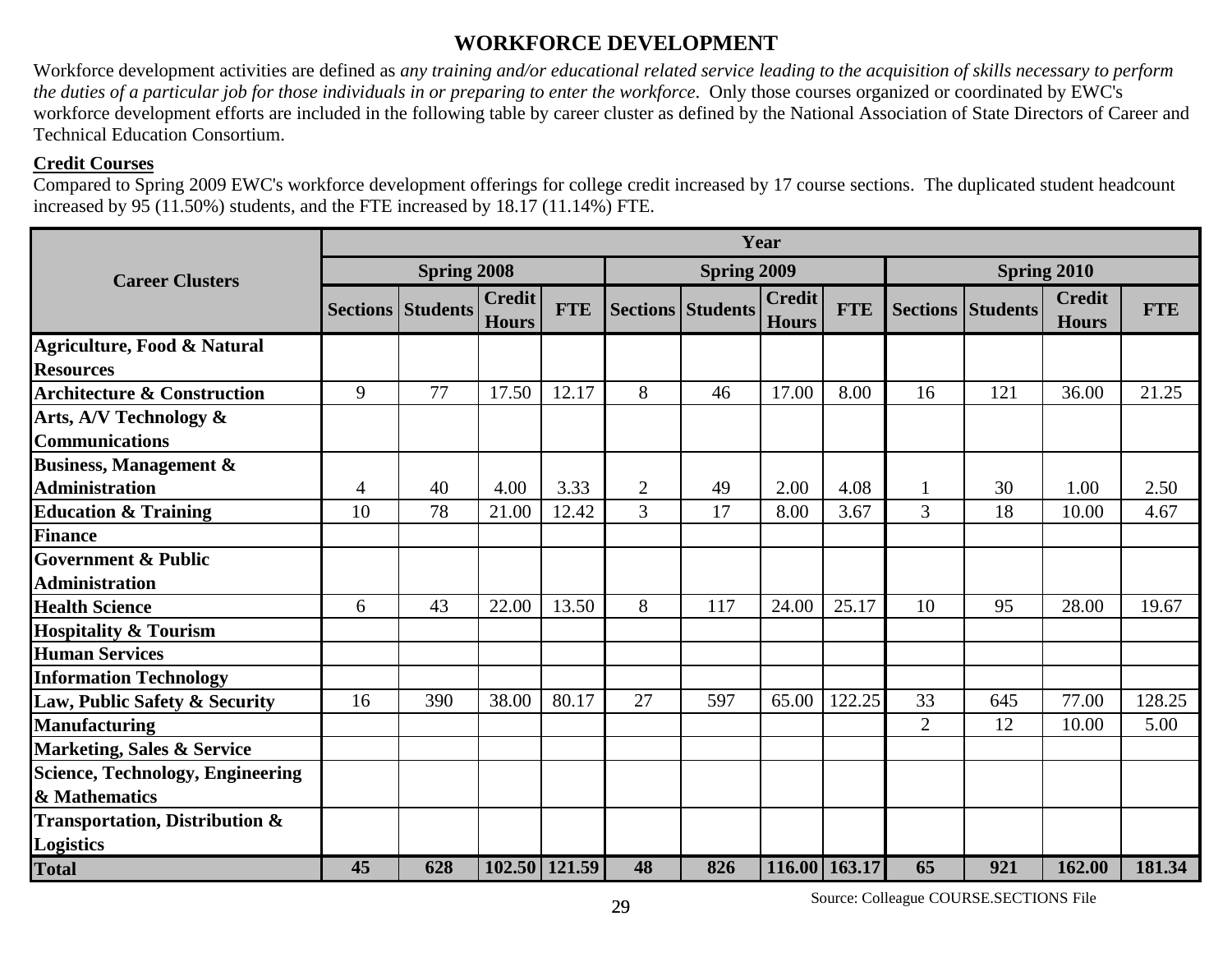### **WORKFORCE DEVELOPMENT**

#### **Non-Credit Courses**

Non-credit workforce development number of course sections increased by 6, the number of enrollments decreased by 199 (27.41%), and the total contact hours increased by 256.5 (61.5%) hours.

|                                           | Year               |                          |                                |                    |                          |                                |              |                          |                                |  |  |  |
|-------------------------------------------|--------------------|--------------------------|--------------------------------|--------------------|--------------------------|--------------------------------|--------------|--------------------------|--------------------------------|--|--|--|
| <b>Career Clusters</b>                    | <b>Spring 2008</b> |                          |                                | <b>Spring 2009</b> |                          |                                | Spring 2010  |                          |                                |  |  |  |
|                                           |                    | <b>Sections Students</b> | <b>Contact</b><br><b>Hours</b> |                    | <b>Sections Students</b> | <b>Contact</b><br><b>Hours</b> |              | <b>Sections Students</b> | <b>Contact</b><br><b>Hours</b> |  |  |  |
| <b>Agriculture, Food &amp; Natural</b>    |                    |                          |                                |                    |                          |                                |              |                          |                                |  |  |  |
| <b>Resources</b>                          |                    | 72                       | 6.00                           |                    |                          |                                |              |                          |                                |  |  |  |
| <b>Architecture &amp; Construction</b>    | $\overline{4}$     | 17                       | 153.00                         |                    |                          |                                | $\mathbf{1}$ | 9                        | 6.00                           |  |  |  |
| Arts, A/V Technology &                    |                    |                          |                                |                    |                          |                                |              |                          |                                |  |  |  |
| <b>Communications</b>                     |                    |                          |                                |                    |                          |                                |              |                          |                                |  |  |  |
| <b>Business, Management &amp;</b>         |                    |                          |                                |                    |                          |                                |              |                          |                                |  |  |  |
| <b>Administration</b>                     | 15                 | 79                       | 79.00                          | 34                 | 352                      | 93.00                          | 28           | 171                      | 131.50                         |  |  |  |
| <b>Education &amp; Training</b>           | 22                 | 283                      | 94.50                          | 11                 | 176                      | 34.00                          | 19           | 183                      | 317.50                         |  |  |  |
| <b>Finance</b>                            | $\overline{2}$     | 20                       | 4.50                           | $\mathbf{1}$       | 10                       | 2.00                           |              |                          |                                |  |  |  |
| <b>Government &amp; Public</b>            |                    |                          |                                |                    |                          |                                |              |                          |                                |  |  |  |
| <b>Administration</b>                     |                    |                          |                                |                    |                          |                                |              |                          |                                |  |  |  |
| <b>Health Science</b>                     | 16                 | 89                       | 76.00                          | 11                 | 74                       | 72.00                          | 14           | 98                       | 74.00                          |  |  |  |
| <b>Hospitality &amp; Tourism</b>          | 1                  | 5                        | 8.00                           |                    |                          |                                |              |                          |                                |  |  |  |
| <b>Human Services</b>                     | $\overline{2}$     | 18                       | 21.00                          | 3                  | 62                       | 12.00                          | $\mathbf{1}$ | 16                       | 28.00                          |  |  |  |
| <b>Information Technology</b>             |                    |                          |                                |                    |                          |                                |              |                          |                                |  |  |  |
| Law, Public Safety & Security             | 1                  | 3                        | 2.00                           | $\overline{2}$     | 16                       | 10.00                          |              |                          |                                |  |  |  |
| <b>Manufacturing</b>                      | $\overline{2}$     | 30                       | 40.00                          | $\overline{7}$     | 36                       | 194.00                         | 12           | 50                       | 116.50                         |  |  |  |
| <b>Marketing, Sales &amp; Service</b>     | $\mathbf{1}$       | 27                       | 8.00                           |                    |                          |                                |              |                          |                                |  |  |  |
| <b>Science, Technology, Engineering</b>   |                    |                          |                                |                    |                          |                                |              |                          |                                |  |  |  |
| & Mathematics                             |                    |                          |                                |                    |                          |                                |              |                          |                                |  |  |  |
| <b>Transportation, Distribution &amp;</b> |                    |                          |                                |                    |                          |                                |              |                          |                                |  |  |  |
| <b>Logistics</b>                          |                    |                          |                                |                    |                          |                                |              |                          |                                |  |  |  |
| <b>Total</b>                              | 67                 | 643                      | 492.00                         | 69                 | 726                      | 417.00                         | 75           | 527                      | 673.50                         |  |  |  |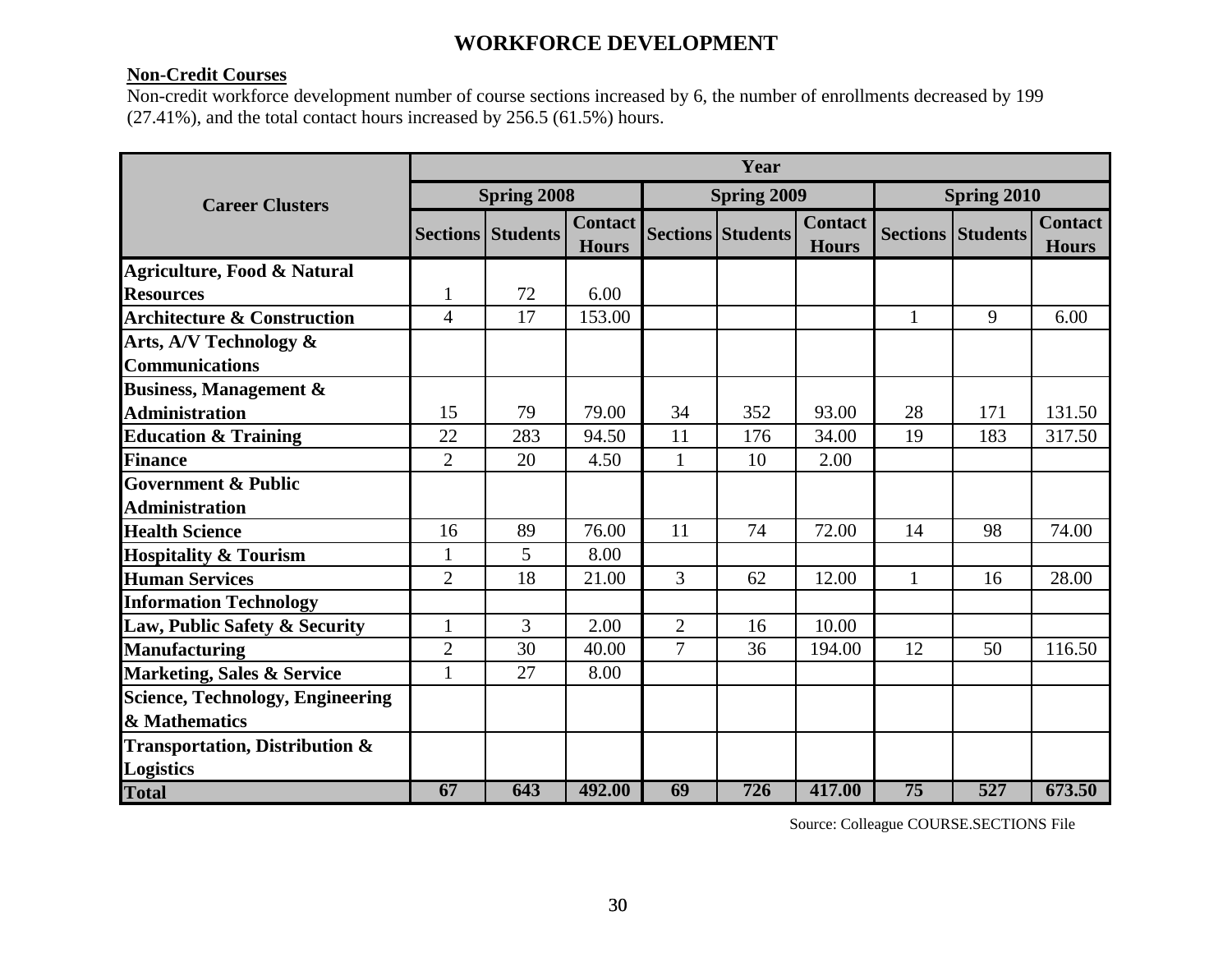| <b>Student Location</b> |                         | 3 Yr.          |                  |                  |
|-------------------------|-------------------------|----------------|------------------|------------------|
|                         | 08                      | 09             | 10               | Avg.             |
| Douglas                 | 51                      | 11             | 41               | 34               |
| Glenrock                |                         |                |                  | $\bf{0}$         |
| <b>Converse County</b>  | 51                      | 11             | 41               | 26               |
| Hulett                  |                         |                |                  | $\bf{0}$         |
| Moorcroft               |                         | 50             |                  | 25               |
| Sundance                | 17                      |                |                  | $\boldsymbol{0}$ |
| <b>Crook County</b>     | 17                      | 50             | $\boldsymbol{0}$ | 25               |
| Lusk                    | 56                      | 50             | 46               | 48               |
| <b>Niobrara County</b>  | 56                      | 50             | 46               | 48               |
| Chugwater               |                         |                |                  | $\bf{0}$         |
| Glendo                  |                         |                |                  | $\bf{0}$         |
| Guernsey                |                         |                |                  | $\bf{0}$         |
| Wheatland               | $\overline{3}$          | 8              | 31               | 20               |
| <b>Platte County</b>    | $\overline{\mathbf{3}}$ | 8              | 31               | 20               |
| Newcastle               |                         | $\overline{7}$ | 37               | 22               |
| Upton                   |                         |                |                  | $\bf{0}$         |
| <b>Weston County</b>    | $\boldsymbol{0}$        | $\overline{7}$ | 37               | 15               |
|                         |                         |                |                  |                  |
| <b>Outreach</b>         | 127                     | 126            | 155              | 141              |
| <b>Variance</b>         |                         | $-1$           | 29               |                  |
| % Change                |                         | $-0.8%$        | 23.0%            |                  |
|                         |                         |                |                  |                  |
| <b>Goshen</b>           | 516                     | 600            | 372              | 486              |
| <b>Variance</b>         |                         | 84             | $-228$           |                  |
| % Change                |                         | 16.3%          | $-38.0%$         |                  |
|                         |                         |                |                  |                  |
| <b>Total</b>            | 643                     | 726            | 527              | 627              |
| <b>Variance</b>         |                         | 83             | $-199$           |                  |
| % Change                |                         | 12.9%          | $-27.4%$         |                  |

## **Non-Credit Workforce Development Headcount by Location**

Headcount is a duplicated number